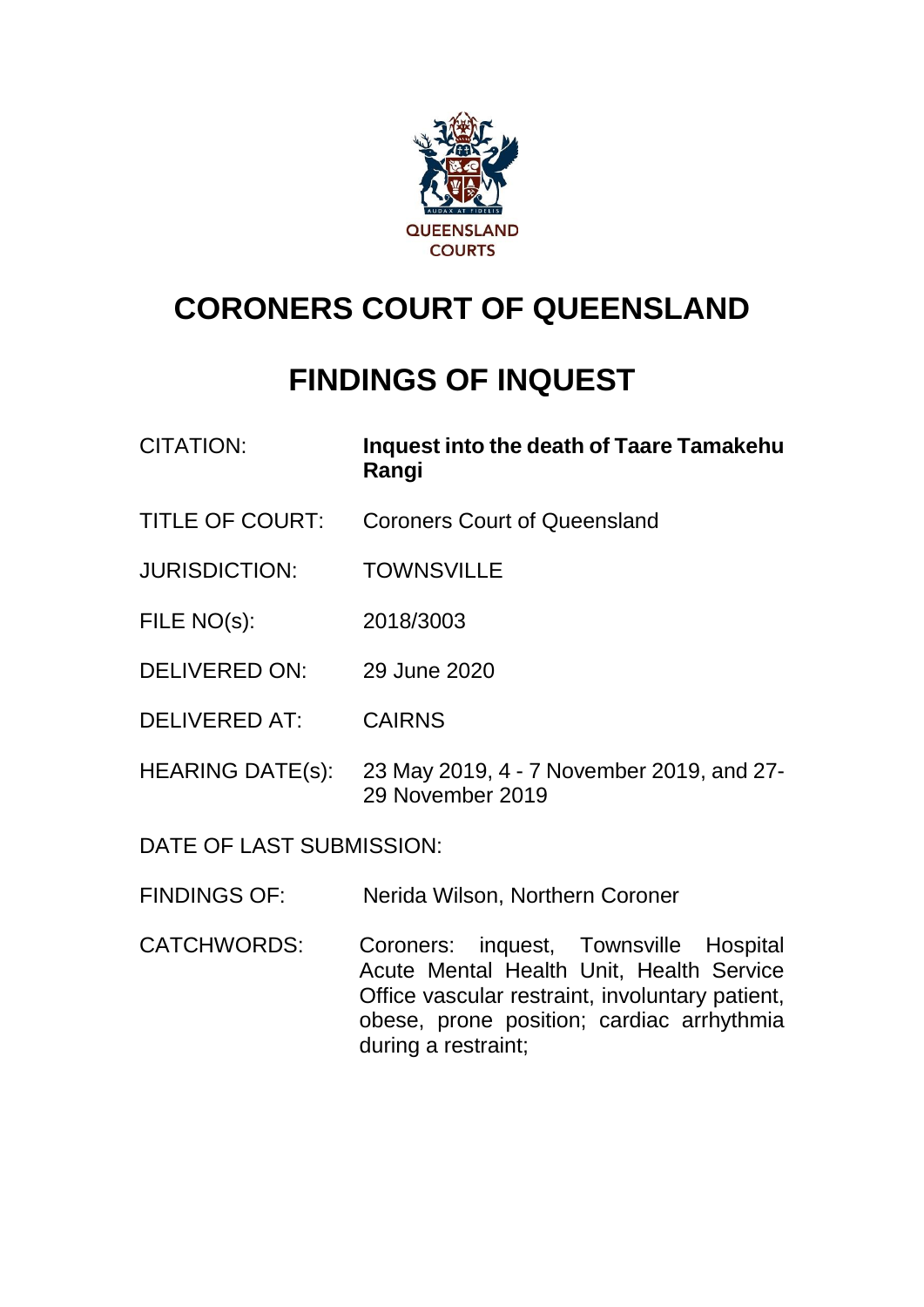## REPRESENTATION:

| <b>Counsel Assisting the Coroner:</b>                                                                                                                                                                                                                                    | Mr A. Luchich                                            |
|--------------------------------------------------------------------------------------------------------------------------------------------------------------------------------------------------------------------------------------------------------------------------|----------------------------------------------------------|
| Counsel on behalf of Dr Charu Dasgupta,<br>Dr Philippa Noakes, HSO Anthony<br>Beltramelli, HSO Aaron Fitzgerald,<br>Dr James Noon, Dr John Waterfield,<br>Dr Vicnaesh Segaran, OVP Nurse<br><b>Trevor Laverick and Townsville</b><br><b>Hospital and Health Service:</b> | Ms S. Gallagher i/b<br><b>Corr Chambers</b><br>Westgarth |
| Counsel on behalf of RN Bincymole Shiju,<br>EEN Andre Snelleman, CN Kelly Harding,<br>RN Michael Munemo, CN Gillian Collier,<br><b>RN Brittany Marshall:</b>                                                                                                             | Ms S. Robb i/b<br>Roberts and Kane<br><b>Solicitors</b>  |
| <b>Counsel for Department of Queensland</b><br>Health Office of the Chief Psychiatrist:                                                                                                                                                                                  | Ms E. Cooper                                             |
| Counsel for HSO1:                                                                                                                                                                                                                                                        | Ms C Grant i/b<br><b>Anderson Telford</b><br>Lawyers     |
| <b>Counsel for Corianne Richardson:</b>                                                                                                                                                                                                                                  | Mr B Mumford i/b<br>Hall Payne Lawyers                   |
| Counsel on behalf of Ms Gail Rangi<br><b>Townsville Community Legal Service Inc:</b>                                                                                                                                                                                     | Ms J. FitzGerald i/b                                     |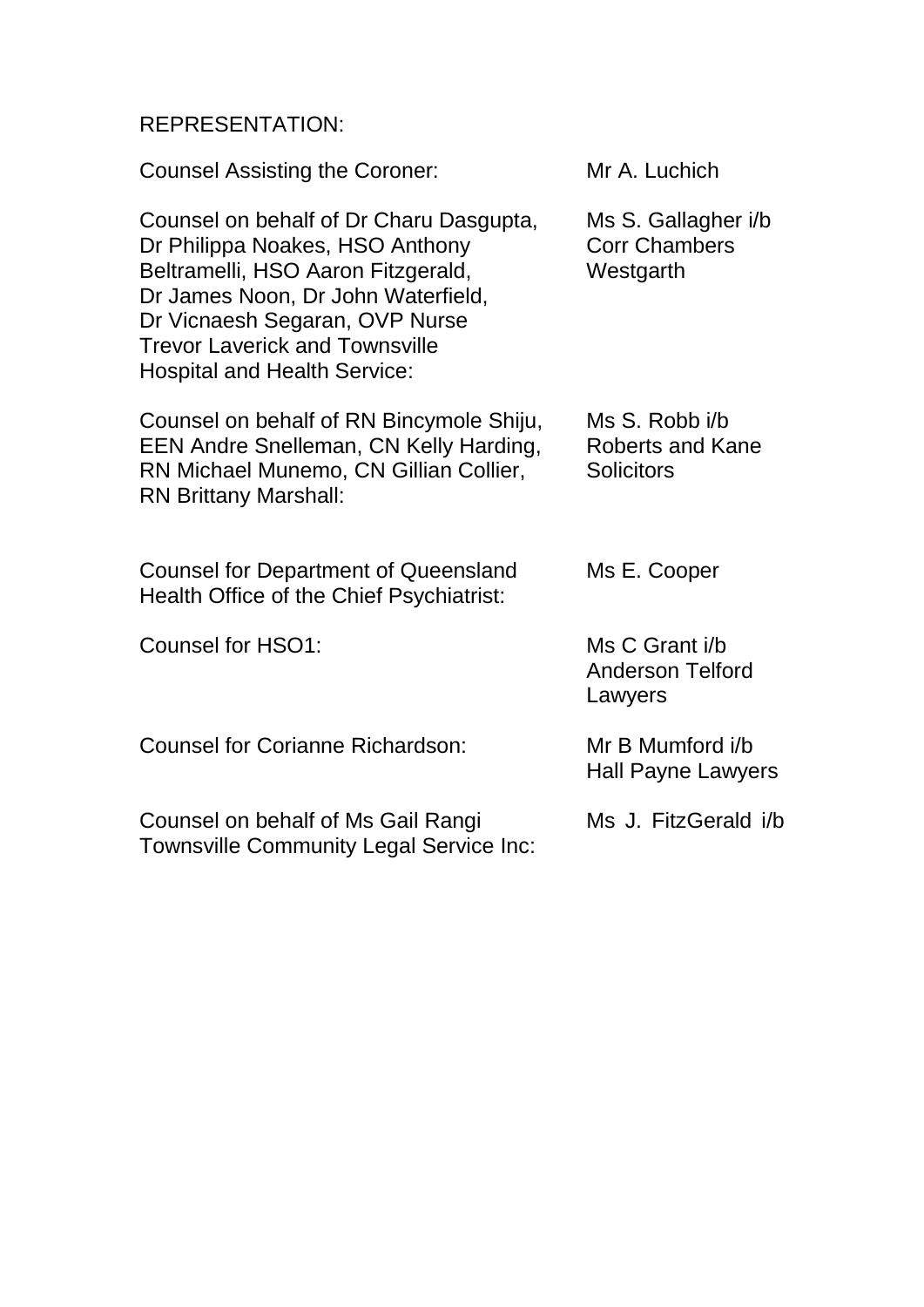# Contents

| Applicable Legislative, Policy and Procedure Framework  5             |  |
|-----------------------------------------------------------------------|--|
|                                                                       |  |
|                                                                       |  |
|                                                                       |  |
|                                                                       |  |
|                                                                       |  |
|                                                                       |  |
|                                                                       |  |
|                                                                       |  |
| Coronial Issue 2 - Circumstances of Death: Adequacy of Medical        |  |
|                                                                       |  |
|                                                                       |  |
| Coronial Issue 4 – Circumstances of Death: Adequacy of Post-Restraint |  |
|                                                                       |  |
| Coronial Issue 5 - Deficiencies in Policies and Procedures  44        |  |
|                                                                       |  |
|                                                                       |  |
|                                                                       |  |
|                                                                       |  |
|                                                                       |  |
|                                                                       |  |
|                                                                       |  |
|                                                                       |  |
|                                                                       |  |
|                                                                       |  |
|                                                                       |  |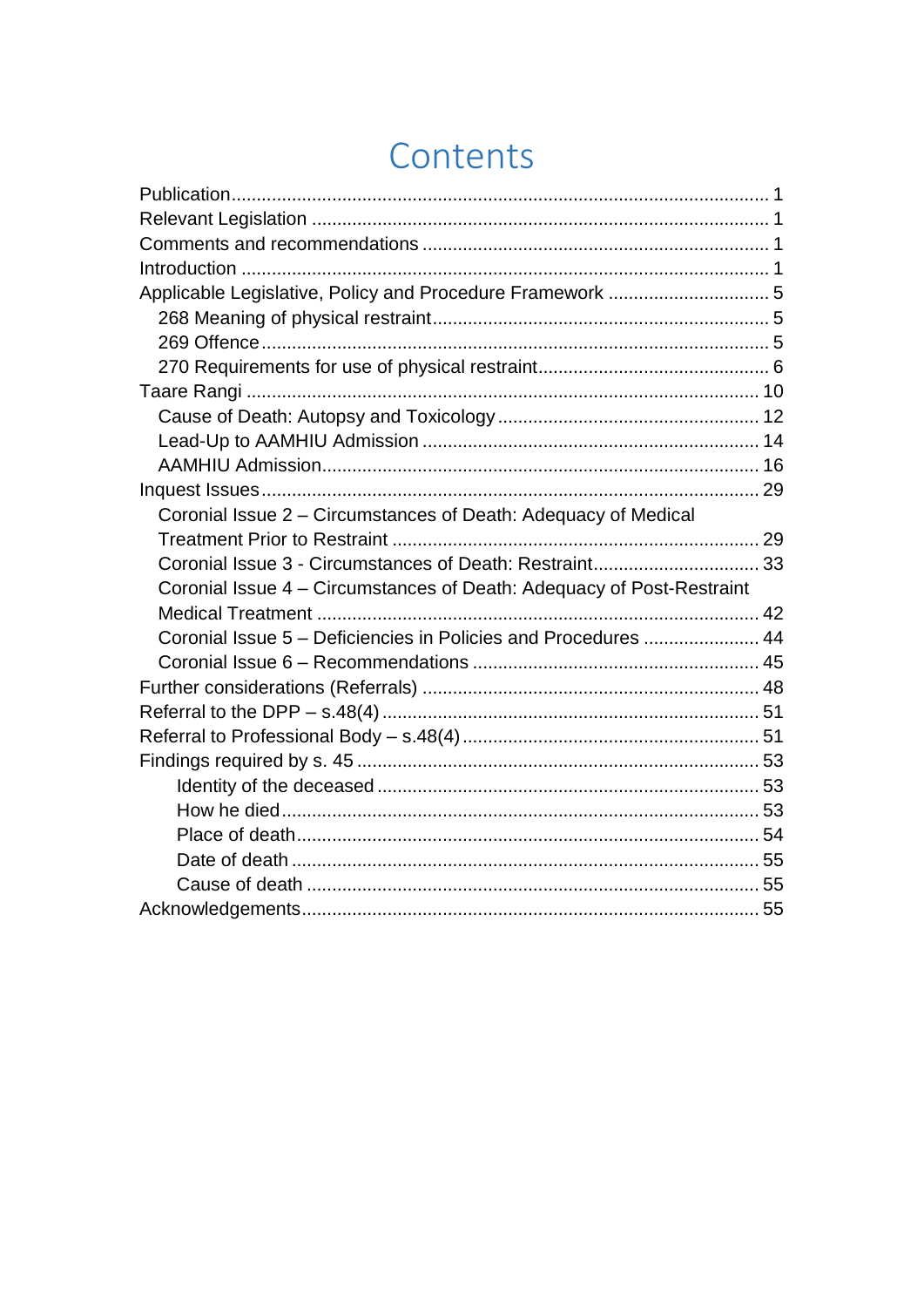## <span id="page-3-0"></span>**Publication**

Section 45 of the *Coroners Act 2003* ('the Act') provides that when an inquest is held, the coroner's written findings must be given to the family of the person in relation to whom the inquest has been held, each of the persons or organisations granted leave to appear at the inquest, and to officials with responsibility over any areas the subject of recommendations. These are my 58 page findings in relation to Taare Tamakehu Rangi. They will be distributed in accordance with the requirements of the Act and published on the website of the Coroners Court of Queensland.

## <span id="page-3-1"></span>**Relevant Legislation**

Pursuant to s45(5) of the Act a coroner must not include in the findings any statement that a person is, or may be:

- a) guilty of an offence; or
- b) civilly liable for something.

The focus of an inquest is to discover what happened, not to ascribe guilt or attribute blame or apportion liability. The purpose is to inform the family and the public of how the death occurred with a view to reducing the likelihood of similar deaths in future.

## <span id="page-3-2"></span>**Comments and recommendations**

Pursuant to the Act: A coroner may, whenever appropriate, comment on anything connected with a death investigated at an inquest that relates to:

- 46 (1)(a) "*public health or safety*" and
- 46(1)(c) "*ways to prevent deaths from happening in similar circumstances in the future.*"

## <span id="page-3-3"></span>**Introduction**

- 1. The inquest examined the death of Taare Tamakehu Rangi aged 44 years, who died on 7 July 2018 while an involuntary inpatient of the Adult Acute Mental Health Inpatient Unit ("AAMHIU") of the Townsville Hospital ("the Hospital"), a facility operated by the Townsville Hospital and Health Service ("the Health Service", now known as the Townsville University Hospital).
- 2. Mr Rangi died as a result of a cardiac arrhythmia during a restraint effected for the purpose of administering acute sedation.
- 3. The inquest proceeded pursuant to ss. 8, 9 and 11 of the *Coroners Act 2003* (Qld)("the Act") on the basis that it was a "death in care", thus a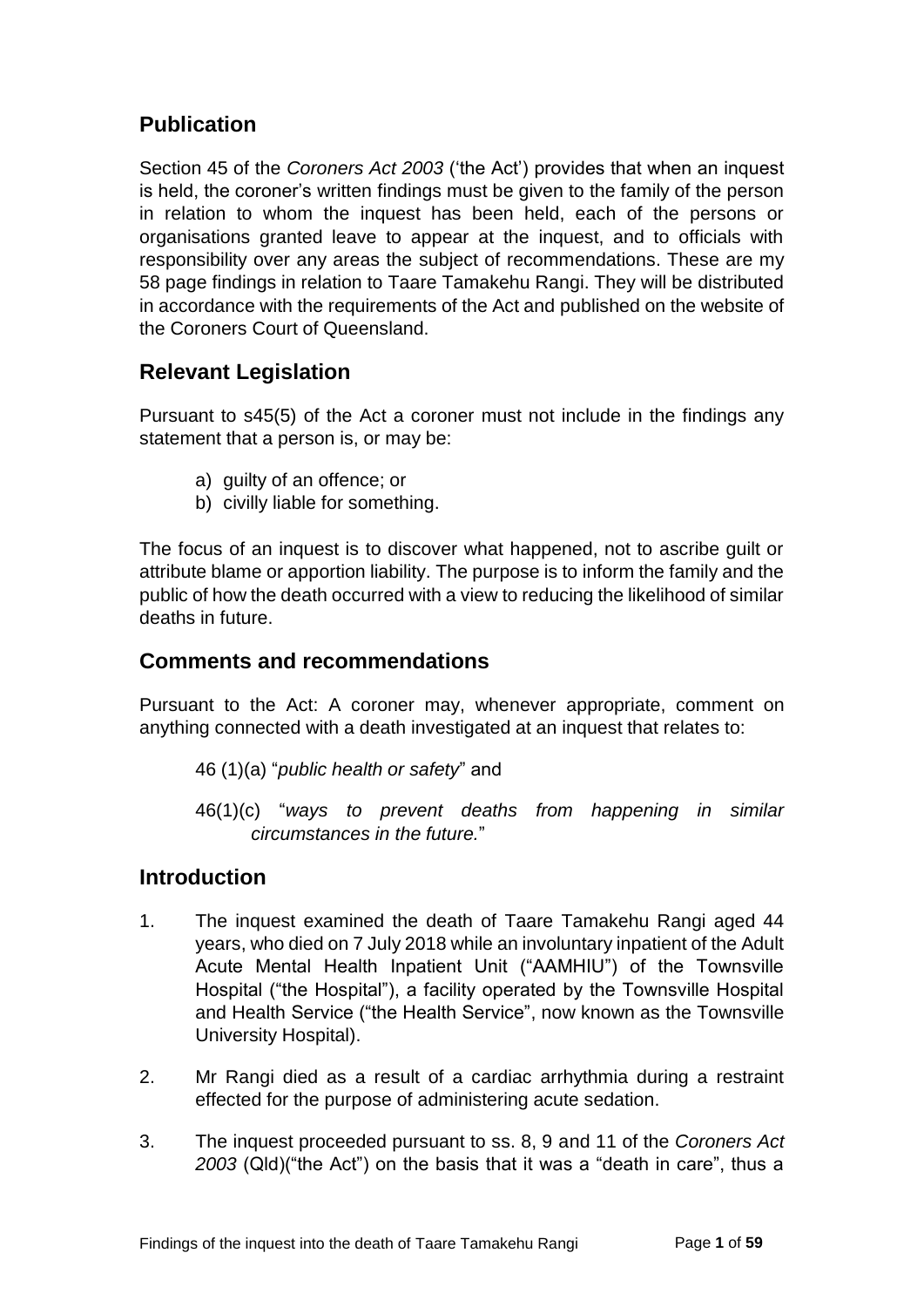reportable death, because at the relevant time Mr Rangi was being detained in an authorised mental health service as an involuntary patient under the *Mental Health Act 2016* (Qld)("MHA").

- 4. A pre-inquest conference was held on 23 May 2019.
- 5. The following issues were identified for consideration at the inquest:-
	- *1) The findings required by s.45(2) of the Act namely the identity of the deceased, how he died, where he died and what caused his death.*
	- *2) In relation to the circumstances of the deceased's death, investigation and consideration of:*
		- *a) the adequacy and appropriateness of the treatment provided to the deceased in respect of his mental health, following admission to the Townsville Hospital on 6 July 2018, including:*
			- *i. the decision to forcibly seek to administer medication to the deceased;*
			- *ii. the method by which such medication was sought to be administered;*
		- *b) the adequacy and appropriateness of the physical restraint of the deceased prior to his death, for the purpose of forcibly administering medication, including:*
			- *i. the planning undertaken in respect of performing the physical restraint;*
			- *ii. the performance of the physical restraint;*
			- *iii. the monitoring of the deceased during the physical restraint and immediately after;*
			- *iv. the training provided to those persons who performed, or were involved in, the physical restraint;*
			- *v. whether the restraint was performed in accordance with relevant policy and practice guidelines of the Chief Psychiatrist, Queensland Health and the Health Service's applicable policies, procedures and OVP training;*
	- *c) the adequacy and appropriateness of the medical treatment provided to the deceased after the physical restraint ceased, including:*
		- *i. the time taken to instigate such treatment;*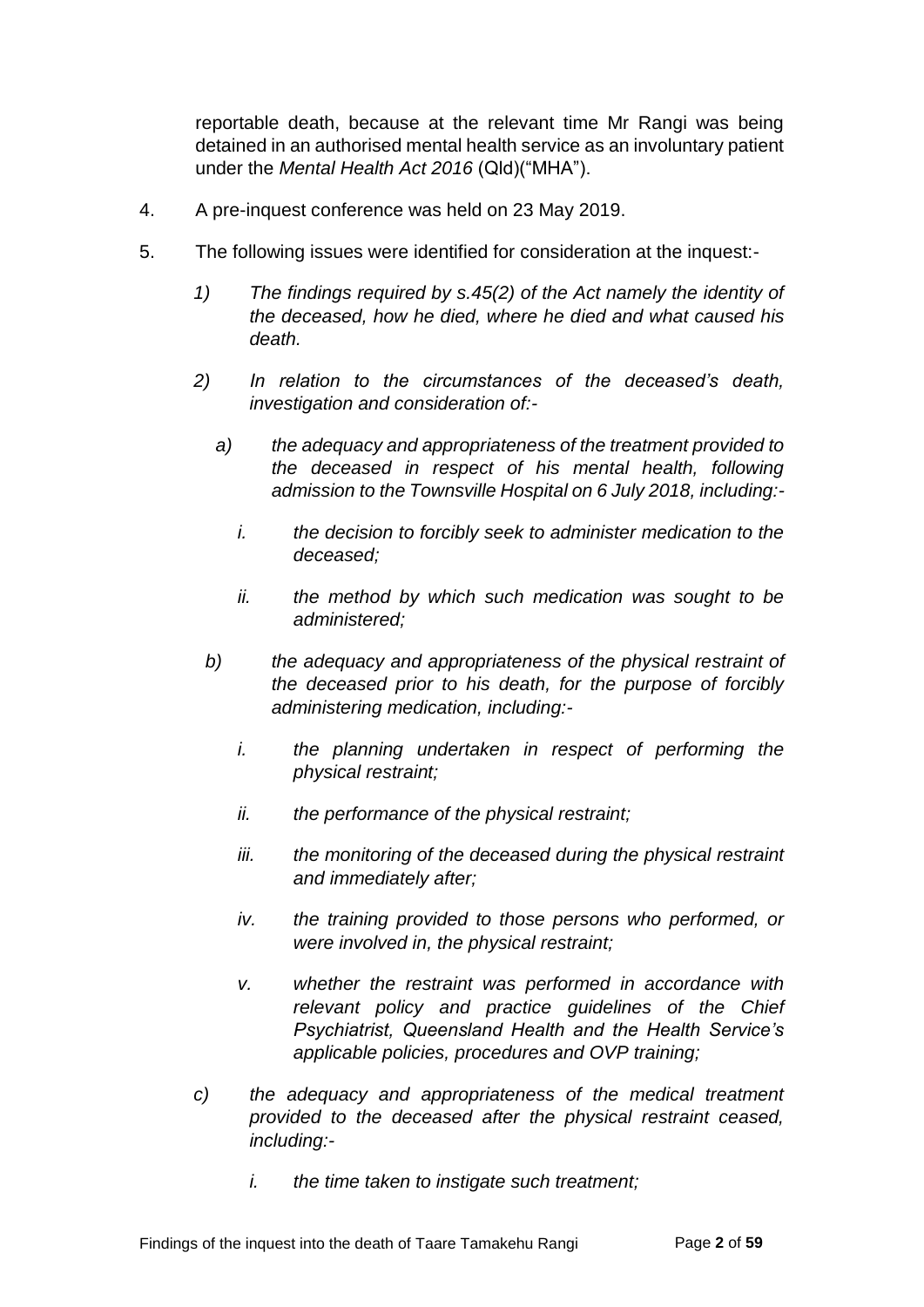- *ii. the manner in which that treatment was carried out;*
- *iii. whether there were any deficiencies in respect of the treatment carried out;*
- *d) whether there existed at the time any deficiencies in the Health Service's policies and procedures in respect of the physical restraint of patients;*
- *e) whether any recommendations can be made to prevent a death in similar circumstances from happening in the future.*
- 6. The inquest took place over two sittings in Townsville. Initially from 4 to 7 November 2019 and a second sitting from 27 to 29 November 2019.
- 7. The inquest had the benefit of oral evidence from the following witnesses:
	- Dr Paul Botterill: Senior Staff Forensic Pathologist
	- Dr Charu Dasgupta: Psychiatric Registrar
	- RN Brittany Marshall: Registered Nurse
	- Dr Philippa Noakes: Consultant Psychiatrist
	- Dr James Noon: Psychiatric Registrar
	- Dr Vicnaesh Segaran: Advanced Anaesthetic Trainee
	- Dr John Waterfield: ICU Registrar
	- RN Gillian Collier: Clinical Nurse
	- RN Michael Munemo: Registered Nurse
	- RN Bincymole Shinju: Registered Nurse
	- EN Peter Snelleman: Enrolled Nurse
	- RN Kelly Harding: Clinical Nurse
	- HSO Anthony Beltramelli
	- HSO Aaron Fitzgerald
	- $\bullet$  HSO1<sup>1</sup>

- OVP Nurse Educator Trevor Laverick
- Ms Sharon Kelly
- Dr Jason Lee
- RN Corianne Richardson
- Senior Sergeant DL Hayden and Mr DR Hayworth (who gave their evidence concurrently);
- Dr Jill Reddan: Psychiatrist
- Dr Sean Rothwell: Emergency Physician
- 8. In the formulation of these findings, I have distilled and referred only to that evidence and material relevant to the basis for my findings and

<sup>&</sup>lt;sup>1</sup> A non-publication order was made with respect to the name and any particulars that might otherwise identify this witness, these findings are to be read in conjunction with that Order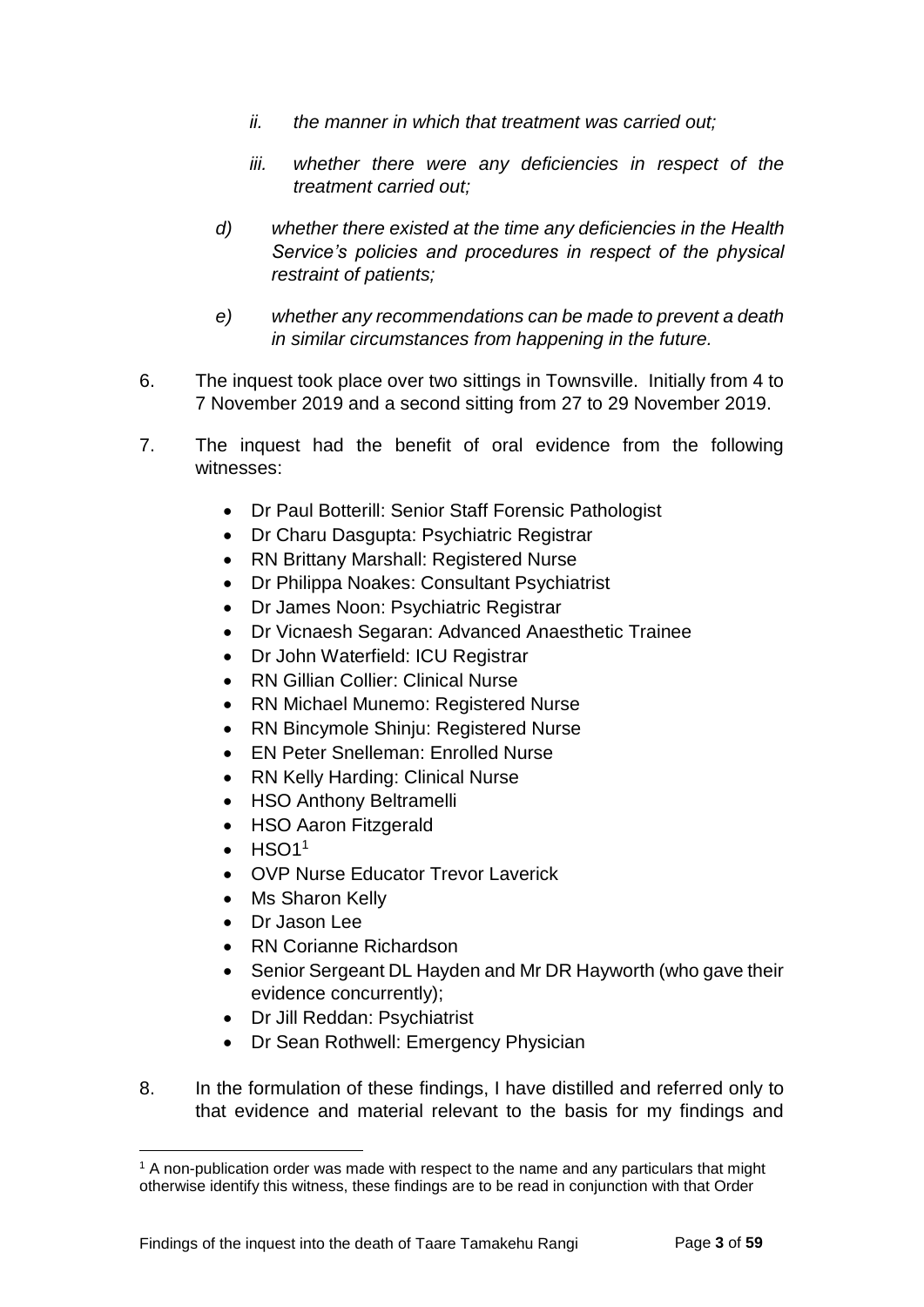recommendations. I do not refer to all of the material, evidence or submissions.

- 9. I have had the benefit of, and regard to, the comprehensive submissions of Counsel Assisting the inquest, Mr Andrew Luchich, and in the main I have incorporated and adopted those submissions. I have also had regard to the submissions of all those with leave to appear and thank them at the outset for their significant contribution to all matters before the inquest.
- 10. Health Security Officer 1 (HSO) (referred to in these these findings as "HSO1", claimed privilege against self-incrimination in respect of part of his written response to the Form 25 (request for information by Coroner) made of him, and then also during the course of giving his oral evidence from 4.21pm on 27 November 2019.<sup>2</sup> That claim having been made, I was satisfied that it was in the public interest to compel HSO1 to give evidence that would tend to incriminate him pursuant to s.39(2) of the Act. The evidence given by him from that point onwards is not admissible against him in any other proceeding other than for perjury, nor is any derivative evidence, (as that expression is defined), admissible in a criminal proceeding.
- 11. The inquest also had before it a substantial body of documentary evidence contained in the brief of evidence tendered. Included within that, critically, was both CCTV and body-camera footage that recorded the period leading up to the decision to acutely sedate Mr Rangi, the physical restraint of Mr Rangi that ensued from that decision, and then the subsequent attempts at resuscitation.
- 12. The visual footage was confronting to view and provided a 'real time' understanding of the events as they unfolded in-situ. Therefore the inquest had the benefit of evidence that was not solely reliant on the recollections of the persons involved in the circumstances surrounding Mr Rangi's death, many months after the fact. The visual footage was played on several occasions to various witnesses during the course of proceedings, often in slow motion. I was aware of (and articulated in open court) the impact and potential for significant distress to those, including all at the bar table who were required to view a number of replays. Mr Rangi's mother and his father and members of their immediate family, were invited to, and chose, to absent themselves during these times.
- 13. The inquest had the benefit of independent expert reports and oral evidence from a group of highly experienced experts in their respective fields, namely - Dr Paul Botterill (Forensic Pathologist), Dr Jill Reddan (Psychiatrist), Dr Sean Rothwell (Emergency Physician) and Mr Darron

 $2$  T5-133.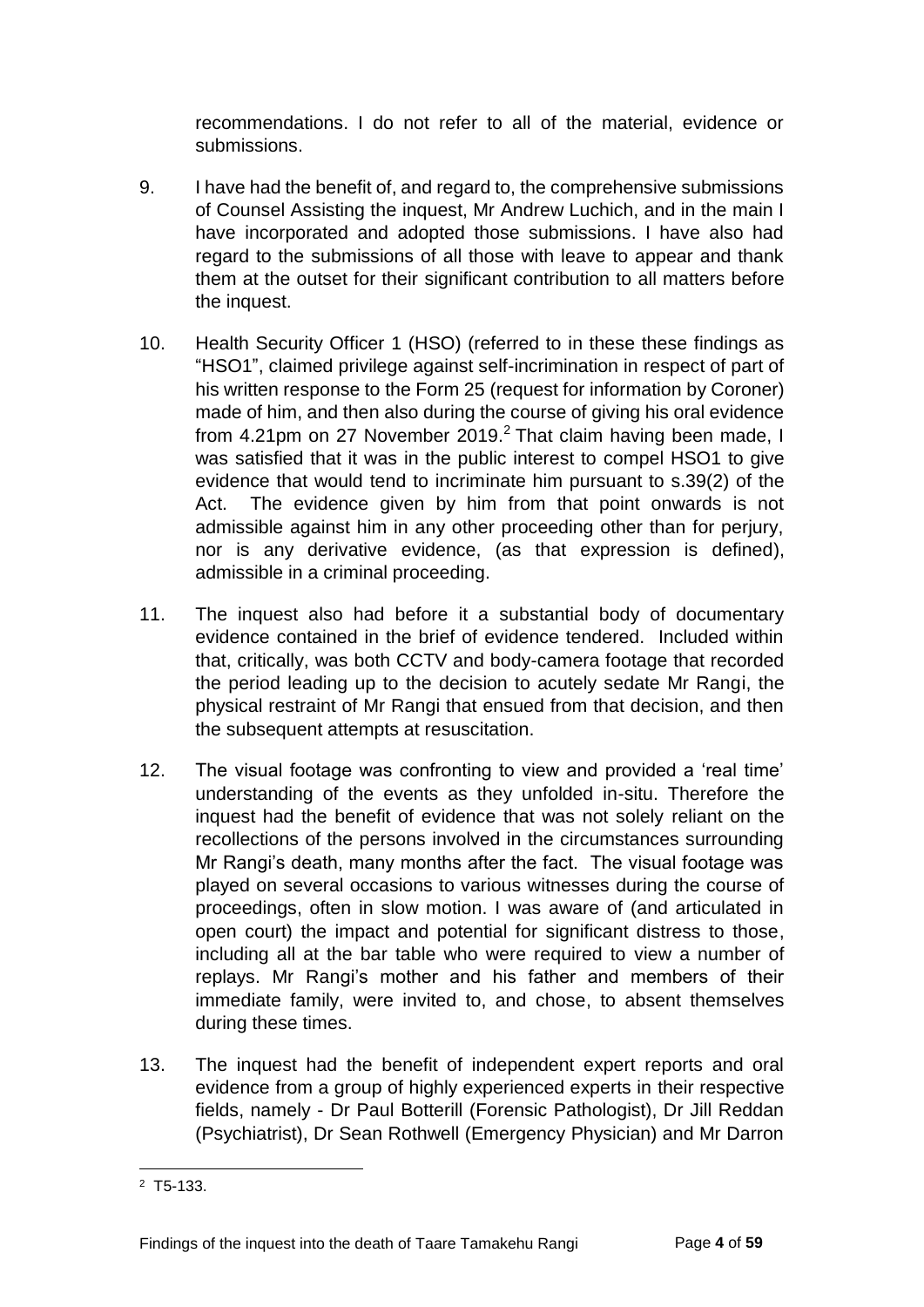Hayworth together with Senior Sergeant Damien Hayden of the Queensland Police Service, the latter two providing a joint report and then giving their oral evidence concurrently. There was no additional expert evidence obtained contrary to the evidence obtained from these persons and they were of much assistance in understanding the central issues for consideration and investigation.

## <span id="page-7-0"></span>**Applicable Legislative, Policy and Procedure Framework**

14. At the time of his death Mr Rangi was the subject of a Treatment Authority under the MHA, which meant that he was an involuntary patient of the AAMHIU. The Hospital was an authorised mental health service under the MHA. Relevantly then as an involuntary patient ss. 268 to 270 of the MHA applied. Those sections state:

#### <span id="page-7-1"></span>*268 Meaning of physical restraint*

- (1) Physical restraint, of a patient, is the use by a person of his or her body to restrict the patient's movement.
- (2) However, physical restraint of a patient does not include—
	- (a) the giving of physical support or assistance reasonably necessary—
		- (i) to enable the patient to carry out daily living activities; or
		- (ii) to redirect the patient because the patient is disoriented; or
	- (b) physical restraint of the patient that is authorised under a law other than this part; or
	- (c) physical restraint of the patient that is required in urgent circumstances.

#### <span id="page-7-2"></span>*269 Offence*

A person must not use physical restraint on a patient other than under this Act.

Maximum penalty—200 penalty units.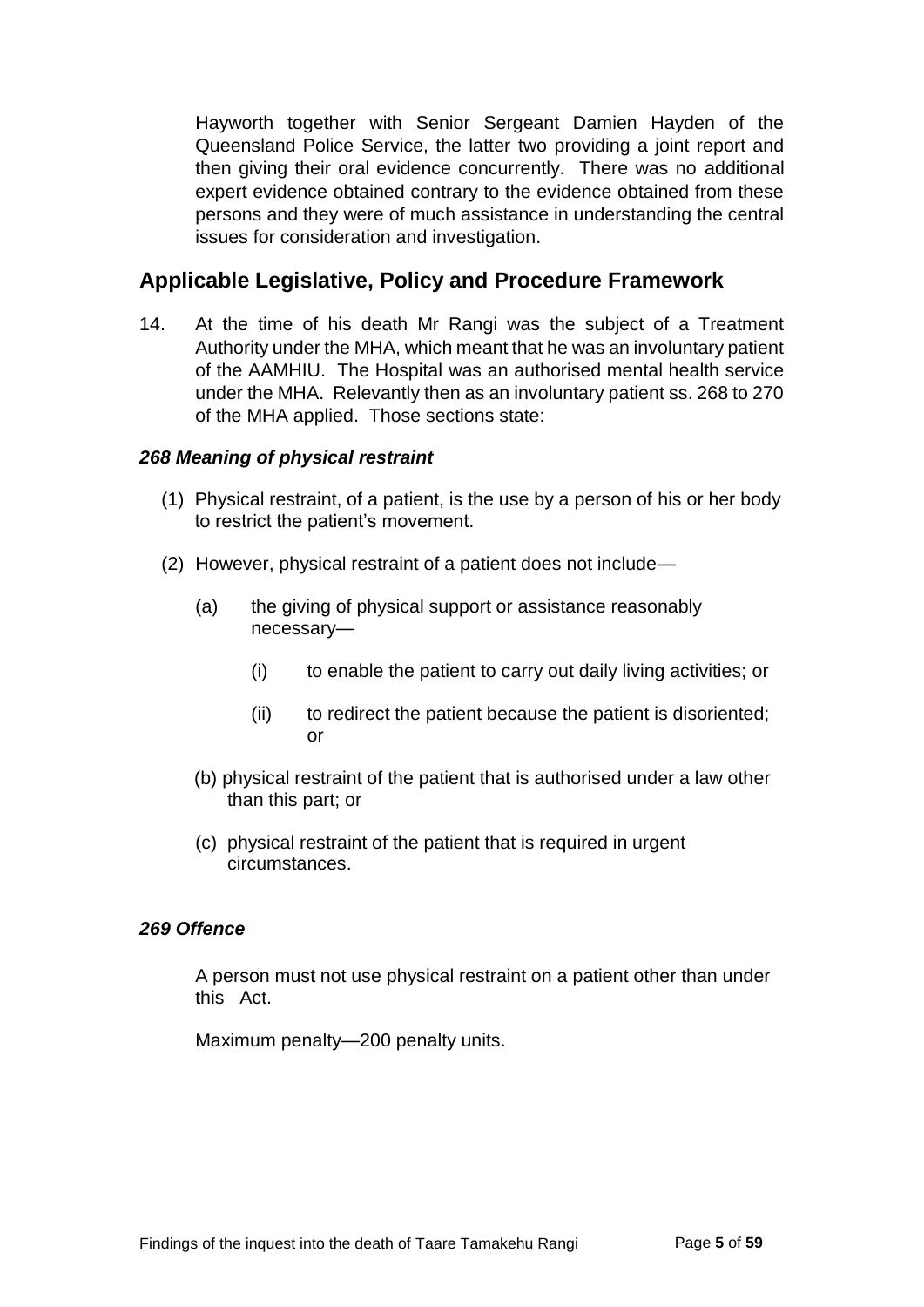#### <span id="page-8-0"></span>*270 Requirements for use of physical restraint*

An authorised doctor, or a health practitioner in charge of an inpatient unit or other unit within an authorised mental health service, may authorise the use of physical restraint on a patient for 1 or more of the following purposes if there is no other reasonably practicable way to achieve the purpose—

- (a) to protect the patient or others from physical harm;
- (b) to provide treatment and care to the patient;
- (c) to prevent the patient from causing serious damage to property;
- (d) for a patient detained in an authorised mental health service—to prevent the patient from leaving the service.
- 15.The use of physical restraint on an involuntary patient can be authorised by either a doctor or a health practitioner in charge of an inpatient unit or other unit within an authorised health service. A "health practitioner" is a person registered under the *Health Practitioner Regulation National Law (Qld)* ("the National Law"), or another person who provides health services, including, for example, a social worker.<sup>3</sup>
- 16.Mr Rangi's treating Psychiatrist was not the only person who could authorise his physical restraint. It was open, also for the team leader of the mental health unit in which Mr Rangi was an involuntary patient to authorise his physical restraint.
- 17.At the time the relevant policy and procedure framework with respect to the acute sedation of patients and the use of physical restraint was contained in the following documents:-
	- "Acute behavioural disturbance management (including acute sedation) in Queensland Health Authorised Mental Health Services (adults)" – Queensland Health Guideline QH-GTL-452:2017 (the "acute sedation guideline");<sup>4</sup>
	- "Restraint Mental Health Service Group (MHSG)" procedure, Townsville Hospital and Health Service THHSCLI161110v2 (the "restraint procedure"):<sup>5</sup>
	- "Duress response to an aggressive or potentially aggressive situation within the Adult Acute Mental Health Inpatient Unit (AAMHIU) & Secure Mental Health Rehabilitation Unit (SMHRU)" – procedure, Townsville Hospital and Health Service THHSCLI110546v3 (the "duress response procedure");<sup>6</sup>

<sup>3</sup> See Schedule 3 of the MHA.

 $4$  Ex C9 $(k)$ .

<sup>5</sup> Ex C9(g).

 $6$  Ex C9(a).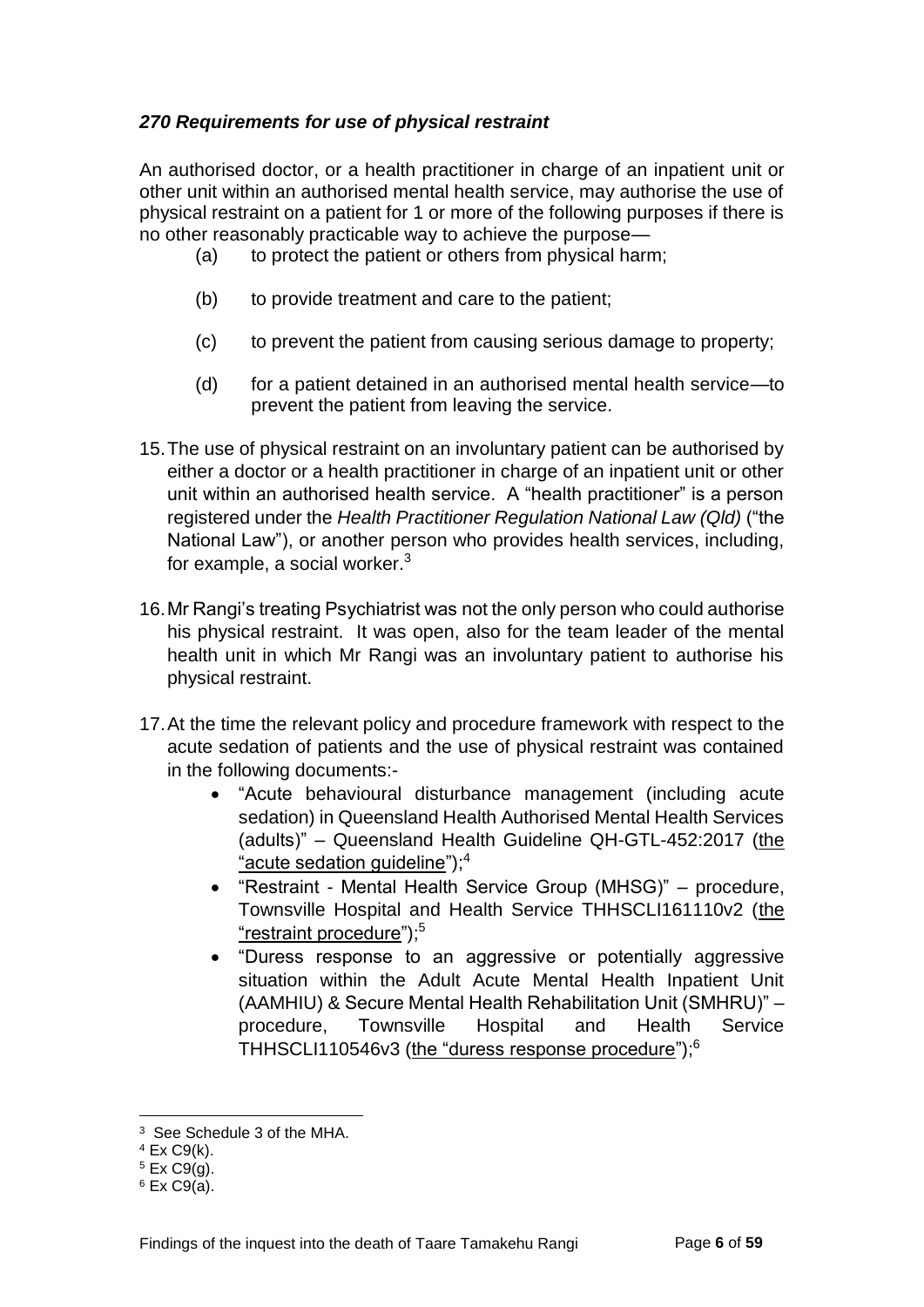- "Occupational Violence Prevention (OVP) Mental Health Service Group (MHSG)" – procedure, Townsville Hospital and Health Service THHSSUP110534v4 (the "OVP procedure");<sup>7</sup>
- "Physical Restraint" policy, Chief Psychiatrist (the "Chief Psychiatrist's physical restraint policy");<sup>8</sup>
- "Physical Restraint" practice guidelines, Chief Psychiatrist (the "Chief Psychiatrist's physical restraint practice guidelines").<sup>9</sup>
- 18.It is necessary to say something about the substantive content of each of these policies and procedures.
- 19.The "acute sedation guideline" relevantly provided as follows (bold emphasis added):-
	- It described the best practice processes for a systemic and safe approach to the administration of acute sedation when deescalation of acute behavioural disturbance has not been successful;
	- The expression "acute sedation" was defined as referring to the emergency administration of psychotropic medications to a consumer in an authorised mental health service setting **to relieve distress, bring severe behavioural disturbance under control to protect the consumer or other people from immediate or imminent risk to their safety, or to facilitate comprehensive diagnostic assessment and management**;
	- That acute sedation may be the only clinically appropriate treatment option **when consumers are extremely agitated, threatening violence, are actually violent and/or are a danger to themselves or others**;
	- That acute sedation should only occur after attempts to manage the behavioural disturbance with de-escalation techniques and oral medication have proven unsuccessful;
	- **That acute sedation must be used only when clinically indicated**, it must not be used as a form of punishment, **for convenience**, or as a substitute for other more appropriate treatments;
	- That a medical assessment should be performed on admission and again, where possible, prior to acute sedation;
	- That there was a four step process for sedation the first being non-medication measures (de-escalation), the second being oral medication (the preferred medication option), the third being short acting intramuscular medications (with the stipulation to only proceed to this step if the patient was not accepting oral

l <sup>7</sup> Ex C9(i).

 $8$  Ex C9(e).

 $9$  Ex C9(f).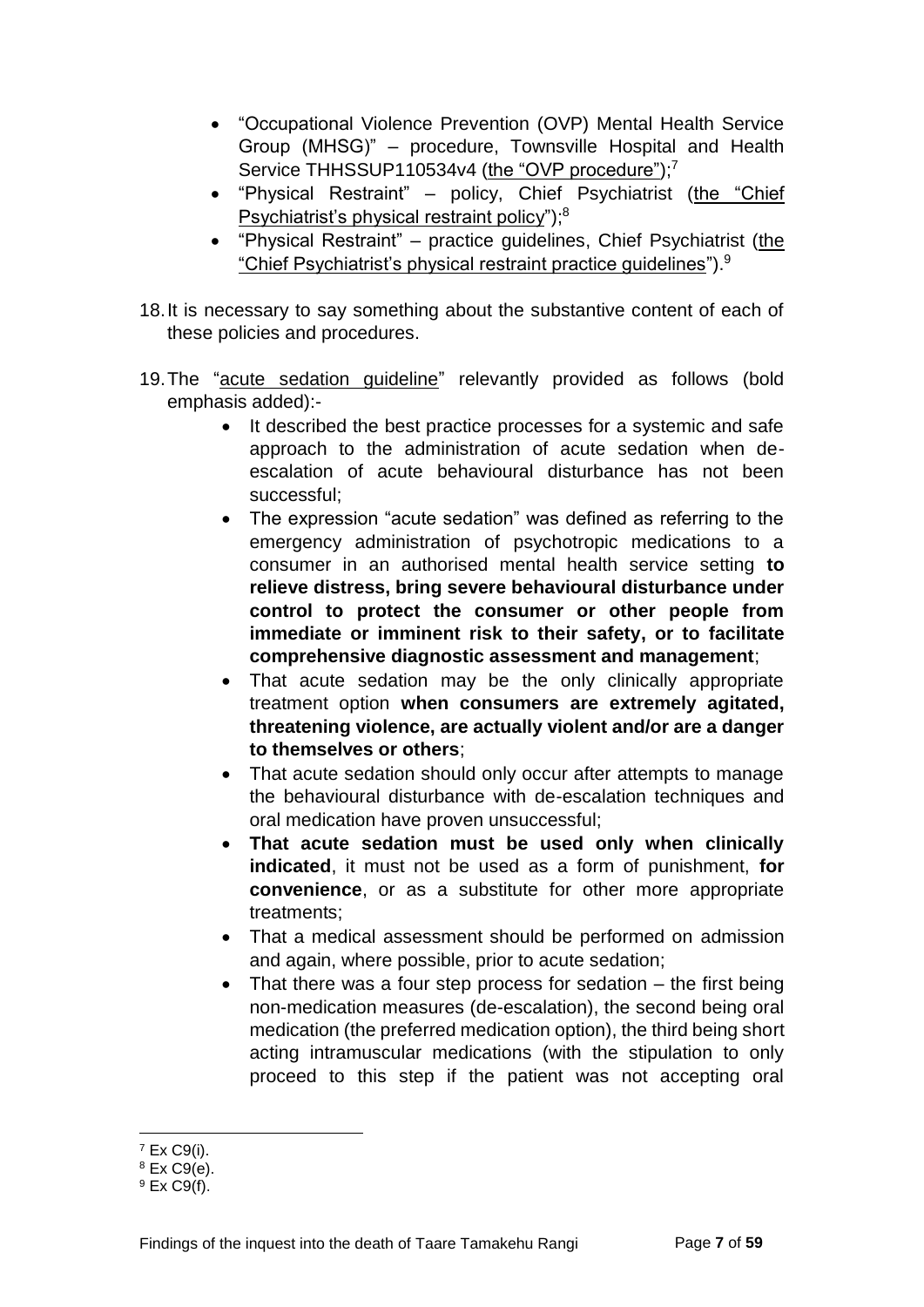medications or the response to step two was unsatisfactory) and fourthly intravenous medications.

- 20.The "restraint procedure" relevantly provided as follows (*bold emphasis added*):-
	- That it was to be read in conjunction with the duress response procedure and the Chief Psychiatrist's physical restraint practice guidelines;
	- A procedural guide for clinical staff within the mental health service group relating to the documentation and management of physical or mechanical restraint;
	- That restraint of any type carried a risk of injury to both consumers and staff and that physical restraint of a person in a prone (face down) position was a significant risk and could cause asphyxia;
	- The risk factors that could contribute to physical restraint related injury or death;
	- That physical restraint should be considered a medical emergency and that the Hospital used a two minute threshold for prone restraint;
	- That **restraint of adults required regular monitoring of the consumer's vital signs** and clinical consideration as to whether a MET call is necessary;
	- That in all prone restraints continuing efforts should be made to move the consumer from the prone restraint position;
	- That in **restraints ongoing efforts should be made to cease restraints safely and as soon as possible**;
	- That any restraint of a consumer within the mental health service group **should only occur with OVP trained staff that should use approved techniques to the maximal extent possible**;
	- That **restraint of any kind is a last resort intervention when there is imminent risk to the consumer, staff, visitors, fellow consumers** etc and that all possible strategies to prevent a restraint should be considered and used prior to the decision to intervene in a coordinated physical intervention;
	- That the duress response procedure described how a response team would be structured and allocated.
- 21.The "duress response procedure" relevantly provided as follows (bold emphasis added):-
	- Clarity for team members based on OVP, the process and roles for a duress response to an aggressive or potentially aggressive situation within the AAMHIU;
	- The **roles for a duress response team including that of a response team leader**;
	- That the **response team leader would allocate positions and responsibilities within the team**;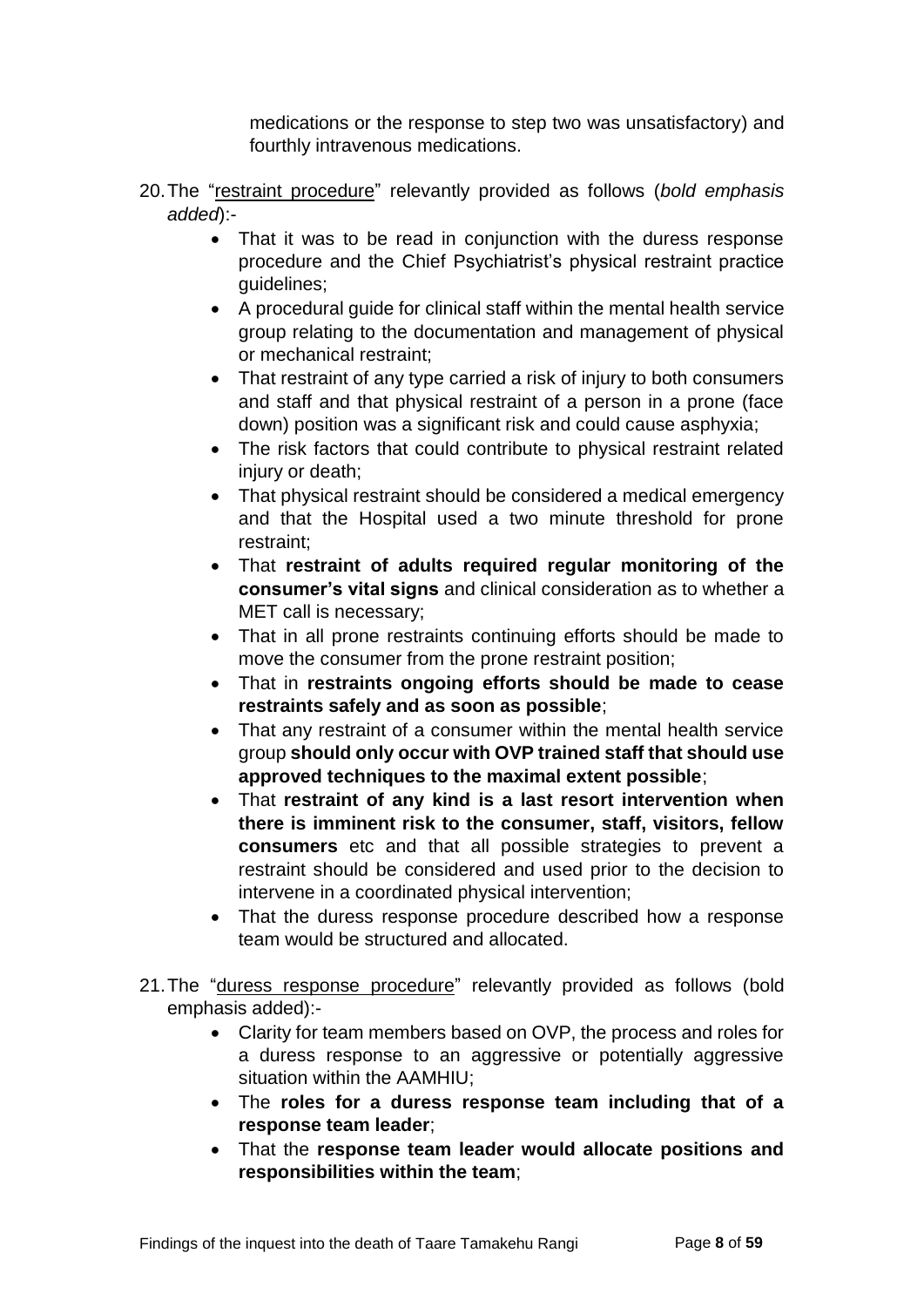- That the **response team leader was responsible for protecting the person's head and airway and physical observations until allocated to another team member**;
- That **health security officers would act under the direction of the response team leader**.
- 22.The "OVP procedure" relevantly provided as follows (bold emphasis added):-
	- That all staff members employed by the mental health service group **were required to have current OVP training**;
	- Where possible all direct care staff rostered to work in the AAMHIU would be current to five modules of OVP training which included managed behavioural emergencies in the team - module 5.
- 23.The "Chief Psychiatrist's physical restraint policy" relevantly provided as follows (bold emphasis added): -
	- That the **use of physical restraint was a last resort** where less restrictive interventions had been unsuccessful or were not feasible;
	- That physical restraint should only be used for the minimum period of time necessary and that **all staff actions should be justifiable and in proportion to the patient's behaviour**;
	- That if physical restraint is to be used for a patient, **no more physical force is used than necessary and reasonable in the circumstances**;
	- That if a physical restraint is to be used for a patient, the prone (face down) position should be avoided wherever possible and where it occurs it must not exceed two minutes;
	- That **if a physical restraint is to be used for a patient there should be no direct pressure on the neck, thorax, back or pelvic area**;
	- That if a physical restraint is to be used for a patient **there should be observation for indications of physical or mental distress and clinical concerns appropriately escalated** and appropriate treatment and care provided;
	- That **if a physical restraint is to be used for a patient there should be monitoring of airways, breathing, consciousness and body alignment at all times**.
- 24.Finally, the "Chief Psychiatrist's physical restraint practice guidelines" relevantly provided substantially to the same effect as the other policies and procedures described immediately above.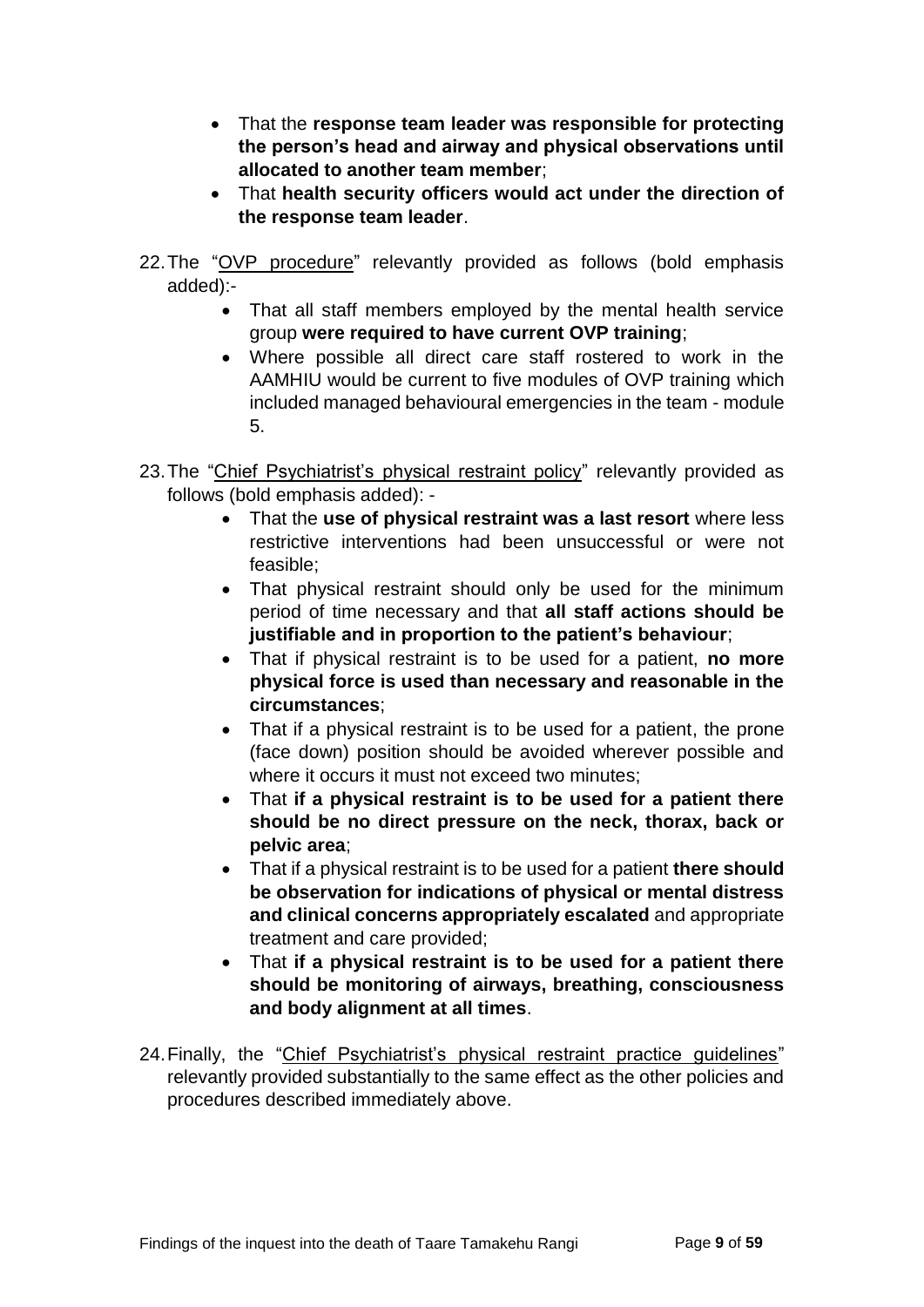## <span id="page-12-0"></span>**Taare Rangi**

- 25.Mr Rangi was born on 20 January 1974 and was 44 years of age at the time of his death.
- 26.Mr Rangi resided with his mother Gail Jeanette Rangi in Charters Towers in the State of Queensland. He had been living at that address with his mother for approximately 11 years. He was born in New Plymouth Hospital, New Plymouth, New Zealand. His father is Drage Rujanoski.
- 27.Both Ms Rangi and Mr Rujanoski, together with extended family members, attended the inquest throughout.
- 28.According to the autopsy report he was 1.81 metres tall with a body weight of 180 kilograms, producing a Body Mass Index of 55.<sup>10</sup> Mr Rangi was considered to be obese. There was some family history of mental health disorders, but the extent of that history is unclear with information only available from Mr Rangi's mother's side.
- 29.According to Ms Rangi her son did not show any signs of having mental illness until about 2013.<sup>11</sup> By the time of Mr Rangi's death he was known to the Health Service. In 2014 he was diagnosed with Bi-Polar Affective Disorder ("BPAD") hypomanic. In 2015 the diagnosis of BPAD was confirmed this time with schizophreniform features.
- 30.According to Ms Rangi, Mr Rangi's mental illness initially manifested itself when he started to do things like washing the car at 2.00am in the morning and showering six times per day. He ultimately came to be admitted to the AAMHIU. Ms Rangi recalls that he remained an inpatient for approximately two weeks before being released on an involuntary treatment order ("ITO") under the MHA. He had to attend community mental health meetings once per month and take medication morning and night.
- 31.Ms Rangi recalls that her son never told her why he was taking medication, but she believed it was for BPAD. According to Ms Rangi her son attended his doctors once per month to get prescriptions filled in Charters Towers. She recalls that he remained under the ITO for approximately six months and spoke to Psychologists in Brisbane via video link. The ITO was eventually ceased, but Mr Rangi continued on his medication regime.
- 32.According to the CIMHA records Mr Rangi was admitted to the AAMHIU from 21 October 2014 to 10 November 2014. He was then case managed

<sup>10</sup> Ex A5 the autopsy report of Dr Botterill dated 12 March 2019.

 $11$  Ex B4 (page 3).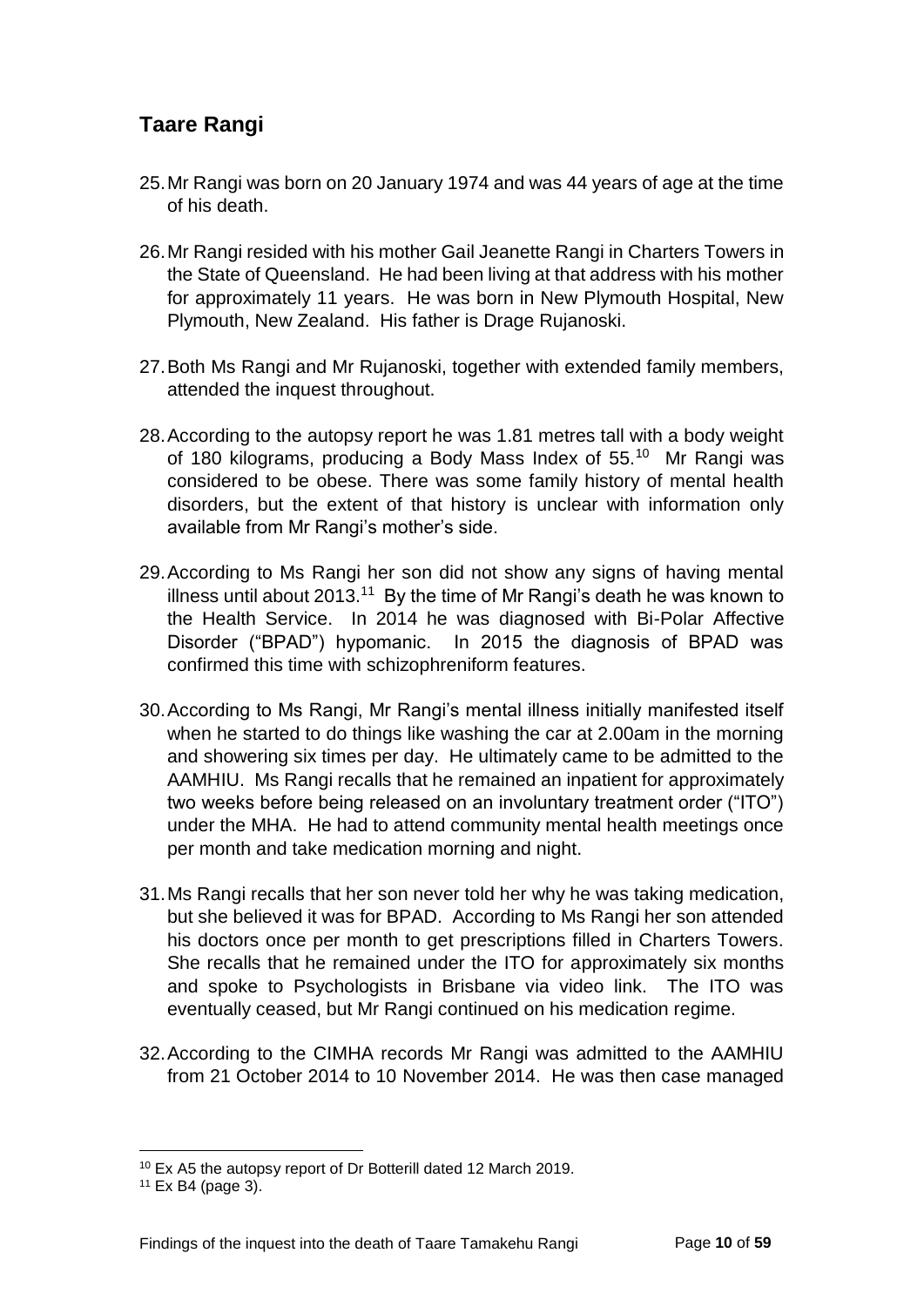by the Charters Towers Community Mental Health Service until 27 October 2015. He was subject to the ITO from 27 October 2014 to 13 March 2015.<sup>12</sup>

- 33.Ms Rangi says her son was initially compliant with medication, but slowly started stopping until he completely ceased. This was probably about November 2015. Her belief is that this was not deliberate, but rather he would forget to take the medication once or twice and would still feel fine, so would keep forgetting to take the medication until he ceased doing so entirely. Ms Rangi's recollection is that when Mr Rangi recommenced his treatment he was back to normal, as if things had never happened. That would be consistent with the evidence of Dr Noakes as to Mr Rangi's likely prognosis described below.
- 34.According to the Form 1 (report of death to Coroner) completed by the Queensland Police Service ("QPS") Mr Rangi's occupational status at the time of his death was not indicated.<sup>13</sup> There are references though to him working as a Cleaner at the Charters Towers Hospital for about eight years prior to the initial onset of his mental illness. The Form 1 also indicates that Mr Rangi was a permanent resident of Australia who had no criminal history.
- 35.There was nothing in the CIMHA records of the Health Service in respect of Mr Rangi's previous admission and treatment to suggest a particular history of aggression or violence with respect to his family, staff or other patients. What was recorded was a history of some intrusive and disruptive behaviour.<sup>14</sup> The evidence of Dr Noakes was that there is no association between a previous history of intrusive behaviour and violent or aggressive behaviour.<sup>15</sup>
- 36.It is noted that one witness RN Munemo gave evidence of being informed of a history of previous violent behaviour.<sup>16</sup> However, that was based on his recollection of what the written handover document (produced for the benefit of the nursing staff working the late shift on 7 July 2018) supposedly recorded. That document was not able to be produced by the Health Service as it was not then recorded and kept in the precise form it existed at the time the late shift commenced.<sup>17</sup>
- 37.There was no history of violence or aggression recorded in the CIMHA records associated with Mr Rangi's previous admission. None of the other witnesses gave evidence of having been made aware of any such history whether from the handover document or otherwise. There was no suggestion from any of the staff who gave evidence, from the preceding shift

l <sup>12</sup> Ex C2 page 8 under the heading "psychiatric history".

<sup>13</sup> Ex A1.

<sup>14</sup> Ex C2 pages 8 and 9 under the heading "psychiatric history".

<sup>15</sup> T1-59 L42.

<sup>16</sup> Ex D9 para 8 and T3-5.

<sup>17</sup> T7-36.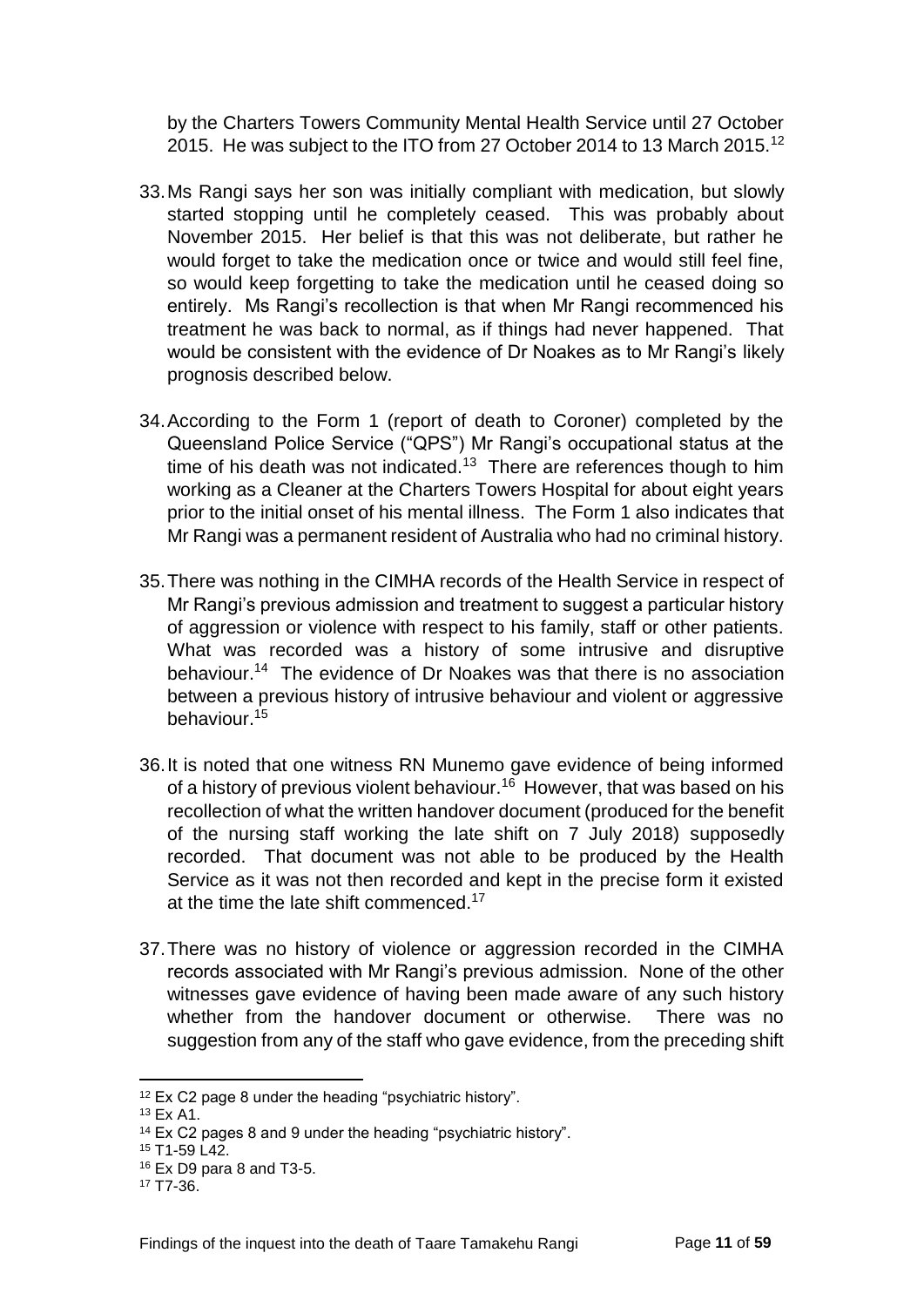to that of RN Munemo, of Mr Rangi being violent or aggressive. I am unable to reconcile RN Munemo's recall with the balance of the evidence available to me.

38.That longitudinal history is relevant because as was noted in the Health Service's OVP training material current at the time of Mr Rangi's death, the single most accurate predictor of violence and aggression is previous behaviour of violence and aggression.<sup>18</sup> Dr Reddan also referred to the importance of the absence of such a longitudinal history when considering the critical issue of whether the acute sedation that ultimately came to be administered to Mr Rangi, leading to the need to physically restrain him, was clinically warranted.<sup>19</sup>

#### <span id="page-14-0"></span>*Cause of Death: Autopsy and Toxicology*

- 39.Dr Paul Botterill, Senior Staff Specialist Forensic Pathologist, carried out the post-mortem examination of Mr Rangi. His autopsy report was dated 12 March 2019 and the autopsy certificate dated 14 March 2019.<sup>20</sup>
- 40.Dr Botterill concluded the direct cause of death was cardiac arrhythmia during restraint. He did not nominate any antecedent causes. With respect to other significant conditions contributing to the death, but not related to the underlying cause, he listed obesity in the autopsy certificate.
- 41.In the summary section of his report Dr Botterill said this:- (bold emphasis added)

"*In my opinion, at the time of autopsy, the cause of death was most probably cardiac arrest occurring during restraint in a morbidly obese subject, but the possible contribution of concurrent drug toxicity was difficult [to] completely exclude at the time of autopsy examination. Further investigations were subsequently performed. Microscopic examination showed heart muscle cell enlargement and patchy heart muscle scarring, lung congestion and severe liver fatty change. No drugs, including alcohol, were detected in ante-mortem blood, and only a low blood level of painkiller (paracetamol) was detected in post-mortem blood. The actual cause of death remained difficult to isolate. Although some pathologists regard deaths in these circumstances, often with many significant contributing elements (restraint, neck compression, fear and stress, obesity, cardiac enlargement, coronary artery disease) to be best described with the general term "cardiac arrest during restraint", it is not possible to state with certainty that one of* 

l <sup>18</sup> See the evidence of Mr Laverick at T3-103 L10 and Ex D7 page 8 of 101.

<sup>19</sup> T6-61.

<sup>20</sup> Ex A5 and A5.1.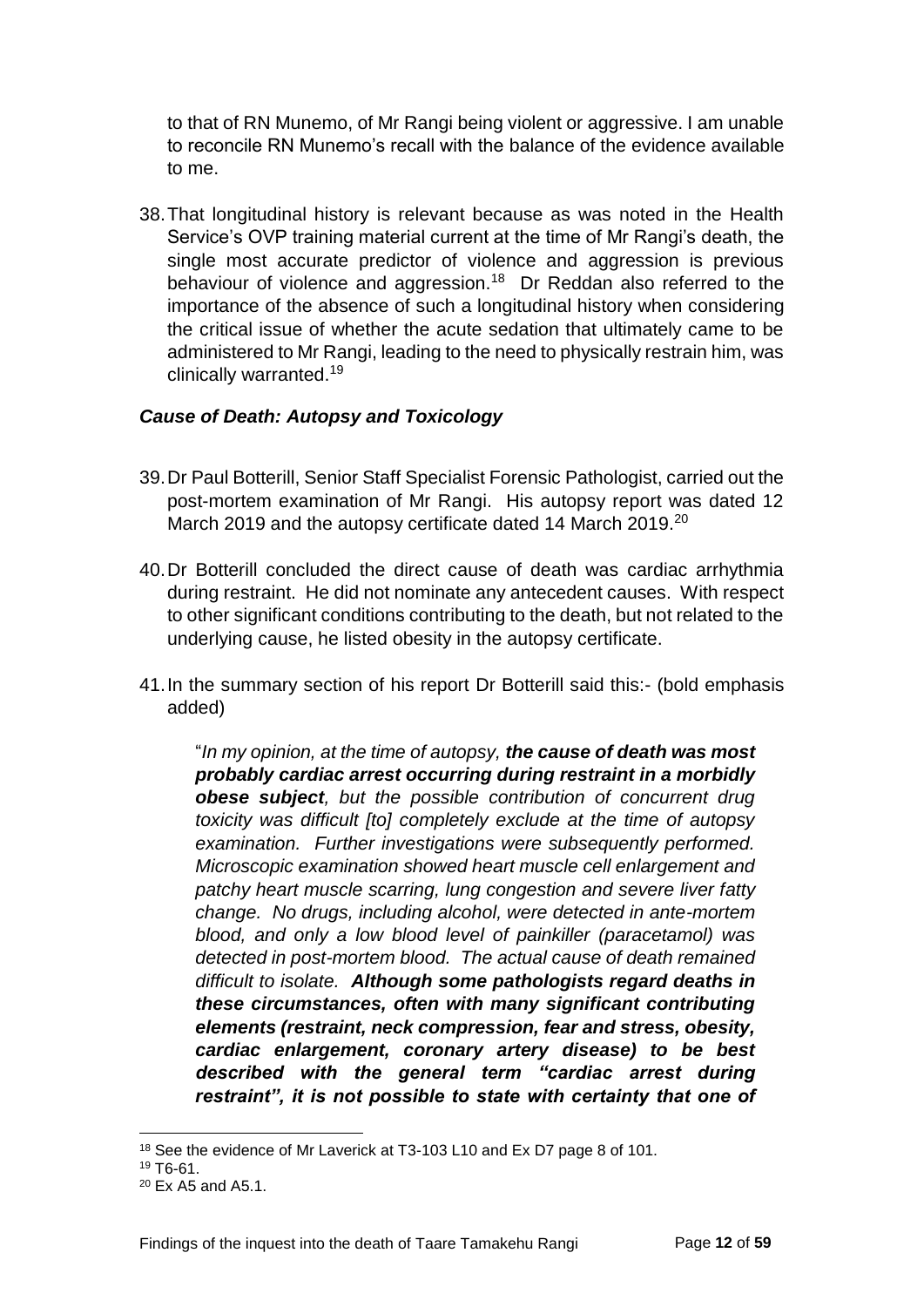*those contributing elements has been the most important factor resulting in the death. In addition, the inadvertent intubation of the oesophagus during attempted resuscitation has prevented a successful outcome to that resuscitative effort. There was nothing to suggest that the urgent administration of "pharmacological" restraint has significantly contributed to the death.*"

- 42.With respect to the possible contribution of concurrent drug toxicity referred to in the quoted section above, Dr Botterill explained in his oral evidence that this part of his report was recording the opinion he held immediately after performing the autopsy, but before completing further investigations. Those further investigations included obtaining toxicology results. Dr Botterill explained that having obtained those results, which revealed only the presence of a painkiller (paracetamol), he was then able to exclude concurrent drug toxicity as a contributor to Mr Rangi's death.<sup>21</sup>
- 43.In relation to Mr Rangi's toxicology results, Dr Botterill also explained that the absence of any drug besides paracetamol was unsurprising, i.e. the absence of the lorazepam in the results was because it had been injected into Mr Rangi's muscle and fat as opposed to directly into his blood stream. Accordingly, because Mr Rangi died very shortly after the injection of that medication it did not have a chance to enter his blood stream and therefore to be identified in the toxicology results.<sup>22</sup>
- 44.Otherwise, Dr Botterill confirmed in his oral evidence the opinion expressed in his report regarding the significant contributing factors to Mr Rangi's death.
- 45.Those significant contributing factors were:-

the fact of a physical restraint being performed (there was no contribution from the medication administered as part of the restraint process as noted above);

- $\bullet$  the compression of Mr Rangi's neck during the restraint;<sup>23</sup>
- the fear and stress Mr Rangi would have experienced during the restraint;
- $\bullet$  the fact of his obesity;
- the fact he had an enlarged heart; and
- the presence of coronary artery disease, although Dr Botterill thought this last factor was perhaps less significant than the other contributing factors.<sup>24</sup>

l <sup>21</sup> T1-13 L15.

<sup>22</sup> T1-14 L45 to T1-15 L15.

<sup>&</sup>lt;sup>23</sup> In relation to the neck compression the autopsy relevantly revealed bilateral multifocal bruising of Mr Rangi's neck: Ex A5 (page 8).

<sup>24</sup> T1-10 L35 to T1-11 L20; T1-15 L40.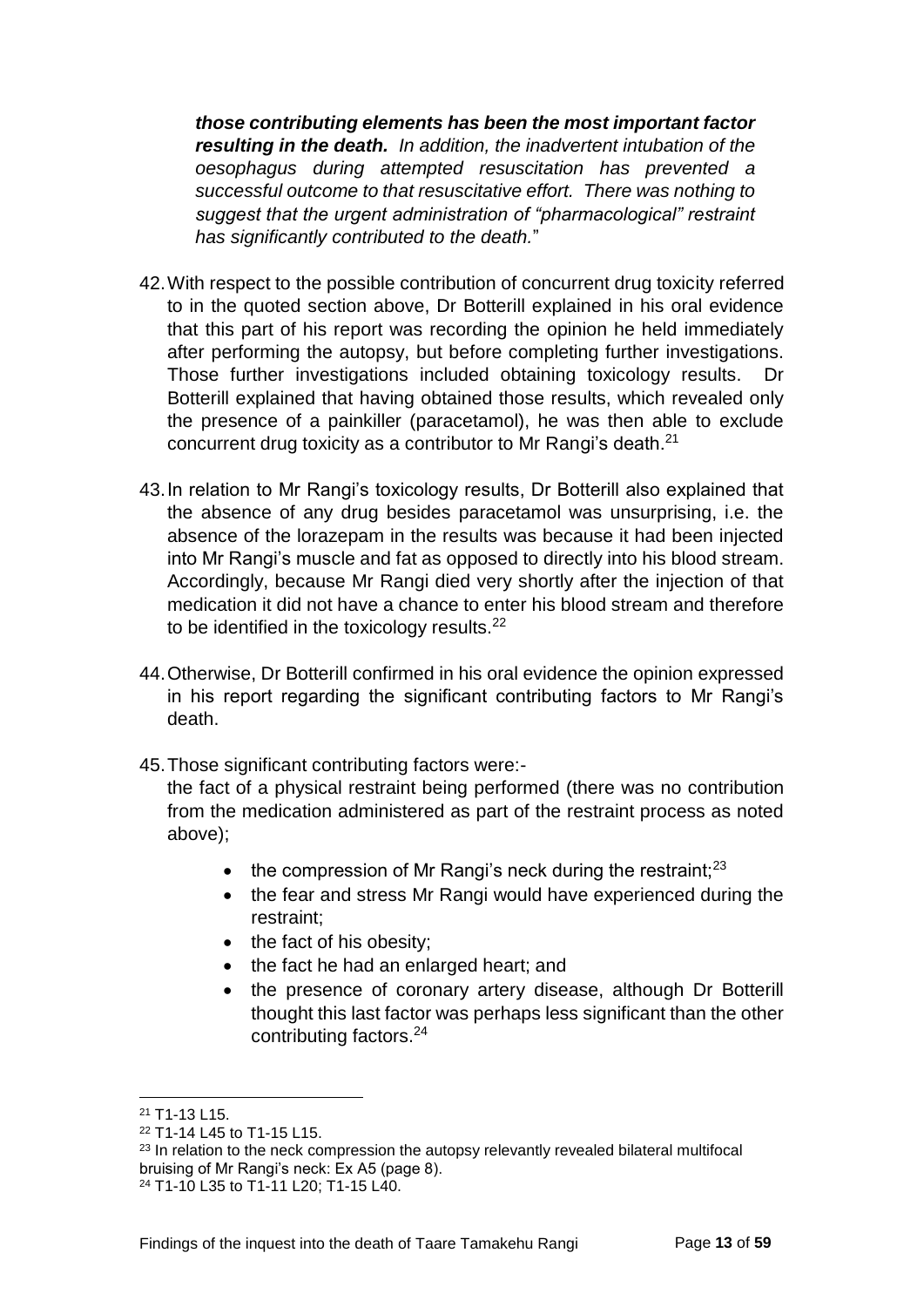- 46.The evidence of Dr Botterill is unchallenged, and I find that those six factors were each significant contributing factors to Mr Rangi's death.
- 47.As Dr Botterill carefully explained in his evidence he was not able to say, either from performing the autopsy, or having the benefit of viewing the body-camera footage, which he did, that any one of the significant contributing factors had a more significant impact or contribution than another.<sup>25</sup>
- 48.Dr Botterill's opinion was that all of the factors described contributed to Mr Rangi's death, but any one of them could have explained it in isolation if none of the others had been present.<sup>26</sup> The significant contributing factors "all had a role to play" as he described it. $27$
- 49.Finally, it is relevant to note that by the time Mr Rangi's body came to undergo a CT scan prior to the autopsy, the endotracheal tube ("the ETT") that had been inserted during the course of the resuscitation was located in the oesophagus rather than the trachea. Dr Botterill referred to the "inadvertent intubation of the oesophagus" (assuming that that is in fact what occurred, i.e. there was an inadvertent intubation of the oesophagus during the course of the resuscitation).
- 50.I accept Counsel Assisting's submissions that the weight of evidence requires a finding that there was **not** an inadvertent intubation of the oesophagus during attempted resuscitation, but rather that there was displacement of the ETT after Mr Rangi's death such that it was in the position of the oesophagus when the autopsy was carried out. Thus no issue of inadvertent ETT intubation during the resuscitation contributing to cause of death arises. Even if there had been inadvertent intubation of the oesophagus during attempted resuscitation, it would not have been relevant to cause of death for the reasons explained by Dr Rothwell, which are also discussed in greater detail below.

#### <span id="page-16-0"></span>*Lead-Up to AAMHIU Admission*

51.According to the evidence of his mother, around 26 June 2018 Mr Rangi started acting in the same manner he had prior to being taken to the Hospital when his initial diagnosis of BPAD was made. $^{28}$  He was going for random walks at strange hours, (3.00am in the morning), taking six showers a day, cleaning and watering at irregular hours and being very secretive about what he was doing.

l <sup>25</sup> T1-11 L1-5 and T1-18 L40 to T1-19 L10.

<sup>26</sup> T1-16 L35.

<sup>27</sup> T1-19 L5.

<sup>28</sup> Ex B4.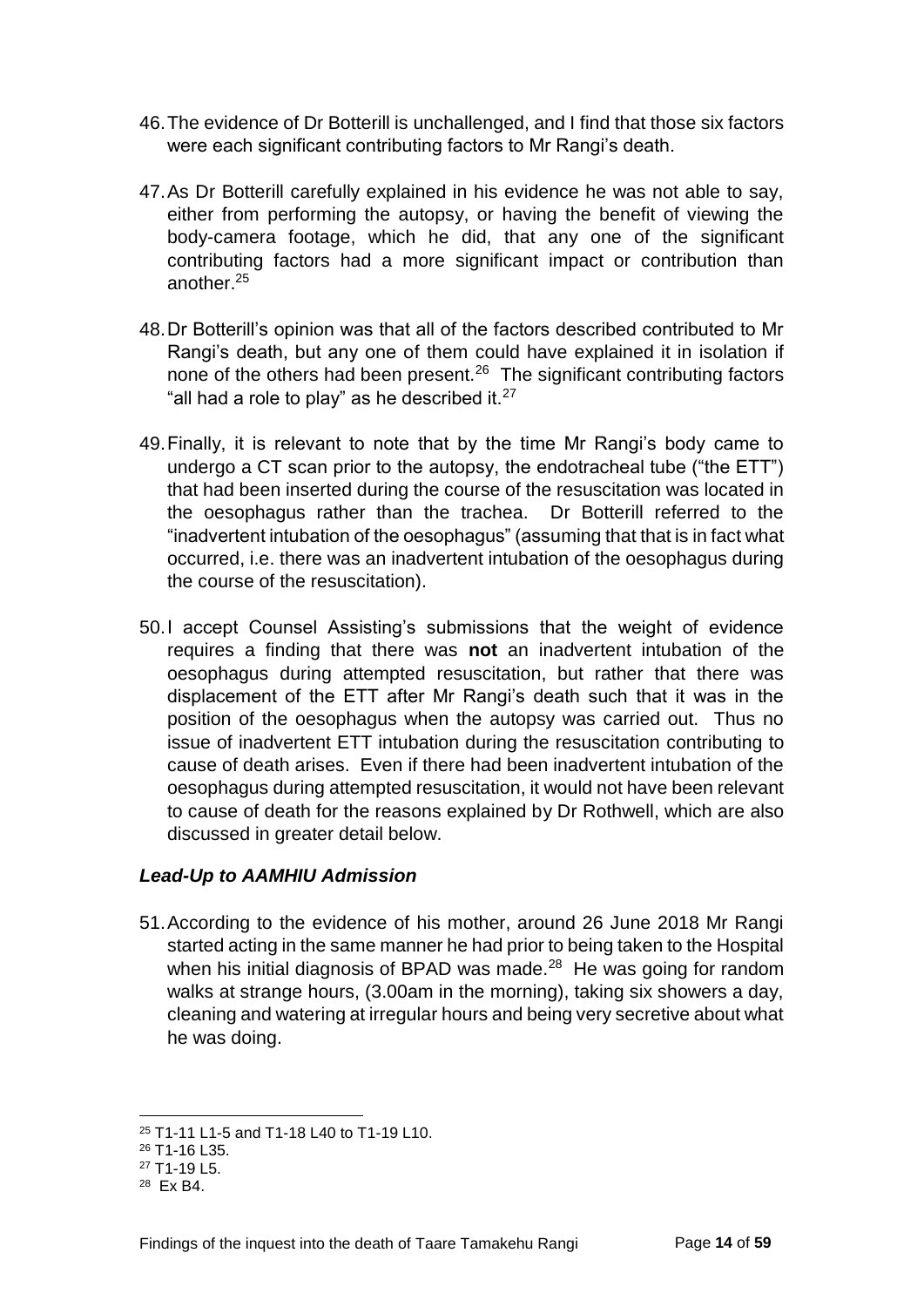- 52.Ms Rangi says that at approximately 8.30am on 3 July 2018 she was at home and received a call from her work who had been informed by the QPS that they were looking for her in relation to making enquiries about her motor vehicle.
- 53.Police informed her that her motor vehicle had been located outside the Ravenswood Hotel with all the doors open. Ms Rangi says that motor vehicle was used by her son, but was registered in her name. Ms Rangi recalled that she had seen Mr Rangi at home the night before watching television, but the motor vehicle was not present. Ms Rangi attempted to contact Mr Rangi by telephone, but there was no answer. She therefore completed a missing person report, which was lodged and returned home. At about 1430 hours that afternoon the QPS returned Mr Rangi to his residence.
- 54.Mr Rangi's strange behaviour continued over the next few days, including on the evening of 5 July 2018 when he was inappropriately giggling while watching television, together with generally bizarre and disorganised behaviours. Ms Rangi sought assistance from the Charters Towers Community Mental Health Service during this time.
- 55.On the morning of 6 July 2018 Mr Rangi removed everything from his room and placed the items in doona covers before putting them in the backyard. A home visit was undertaken by the Charters Towers Community Mental Health Service. Mr Rangi declined to speak with the clinicians and was found to be lying on his bed facing away from the door, refusing to meaningfully engage.
- 56.Arrangements were ultimately made, after discussion with the Townsville Acute Care Team, for him to be assessed with the assistance of the QPS. The Queensland Ambulance Service ("QAS") was tasked to attend Mr Rangi's residence and collect him. They transported him to the Charters Towers Hospital uneventfully.
- 57.Mr Rangi was assessed by Dr Kiran who concluded he was suffering from BPAD, manic. Mr Rangi was noted to be non-compliant with his medication. The notes made by Dr Kiran record a presentation of medically stable, requiring further psychiatric assessment, but without a need for sedation for transfer as Mr Rangi was happy and compliant. Mr Rangi's care was thus transferred to the Health Service.<sup>29</sup>
- 58.According to the QAS records Mr Rangi was transported again uneventfully and arrived at the Hospital (approximately 135 kilometers from Charters Towers) at 2246 hours on the evening of 6 July 2018.<sup>30</sup>

l <sup>29</sup> Ex C5.

<sup>30</sup> Ex C11.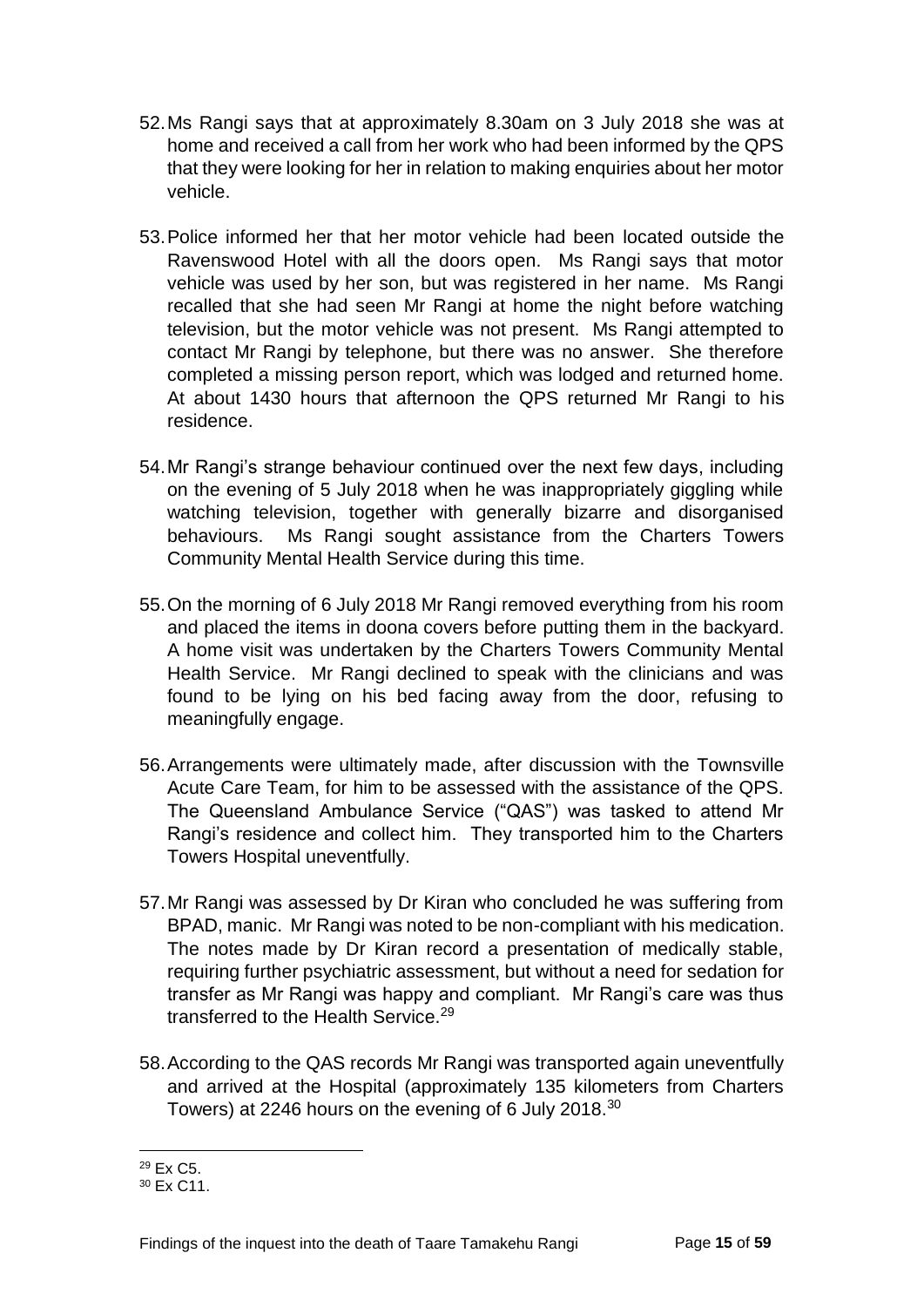#### <span id="page-18-0"></span>*AAMHIU Admission*

- 59.On arrival at the Hospital Mr Rangi was admitted to the High Dependency Unit ("HDU") of the AAMHIU.
- 60.The AAMHIU is comprised of both a HDU and a Low Dependency Unit ("LDU"). The HDU was an eight bed locked unit that allowed for more intensive observation and nursing. The LDU had capacity for 28 patients. $31$ There was, a higher ratio of nurses to patients in the HDU in that ordinarily three nurses would care for the eight patients in the event the unit was full.
- 61.Mr Rangi was assessed by the on-call Psychiatric Registrar working the night shift of 6/7 July 2018, Dr Charu Dasgupta. Initially Dr Dasgupta attended the HDU at 0050 hours on 7 July 2018 to assess Mr Rangi, but he was asleep. She returned at approximately 0110 hours after being advised that Mr Rangi was awake.
- 62.Dr Dasgupta reviewed the available clinical notes from CIMHA recording the recent events and the previous psychiatric history. She then interviewed Mr Rangi who was cooperative, but only superficial rapport was established. Dr Dasgupta undertook a physical examination and concluded Mr Rangi's vital signs were within normal limits, i.e. temperature, blood pressure, respiration and pulse. Mr Rangi had bruises on his feet, which would be consistent with the observation made by Ms Rangi of him walking with his boots in his hand when he was returned home by the QPS a few days earlier. Dr Dasgupta's physical examination also included listening to Mr Rangi's chest with a stethoscope, a limited central nervous system assessment and an assessment of the abdomen. The physical examination did not identify anything of concern.
- 63.Dr Dasgupta diagnosed Mr Rangi as suffering from BPAD, currently hypomanic. Mr Rangi was not violent or aggressive during interview with Dr Dasgupta.<sup>32</sup> There was no sense of threatening behaviour.<sup>33</sup> Her initial management plan was to admit him to the HDU on a Recommendation for Assessment under the MHA with the on-call psychiatric team to undertake a more comprehensive review in the morning. Dr Dasgupta prescribed "as required" ("PRN") medications for Mr Rangi being 5 to 10 mgs of oral olanzapine<sup>34</sup> and 1 to 2 mgs of oral lorazepam<sup>35</sup> in the event Mr Rangi became agitated prior to consultant review the next day. She assessed Mr Rangi as being a low risk of harm to himself and others.<sup>36</sup>

<sup>31</sup> T1-57 L25-35.

<sup>32</sup> T1-24 L10-15.

<sup>33</sup> T1-25 L40.

<sup>&</sup>lt;sup>34</sup> An atypical antipsychotic primarily used to treat schizophrenia and bipolar disorder, sold under the brand name zyprexa.

<sup>&</sup>lt;sup>35</sup> A benzodiazepine used to treat anxiety disorders, amongst other symptoms, sold under the brand name ativan.

<sup>36</sup> Ex D3 page 14 of 20 and T1-25 L45.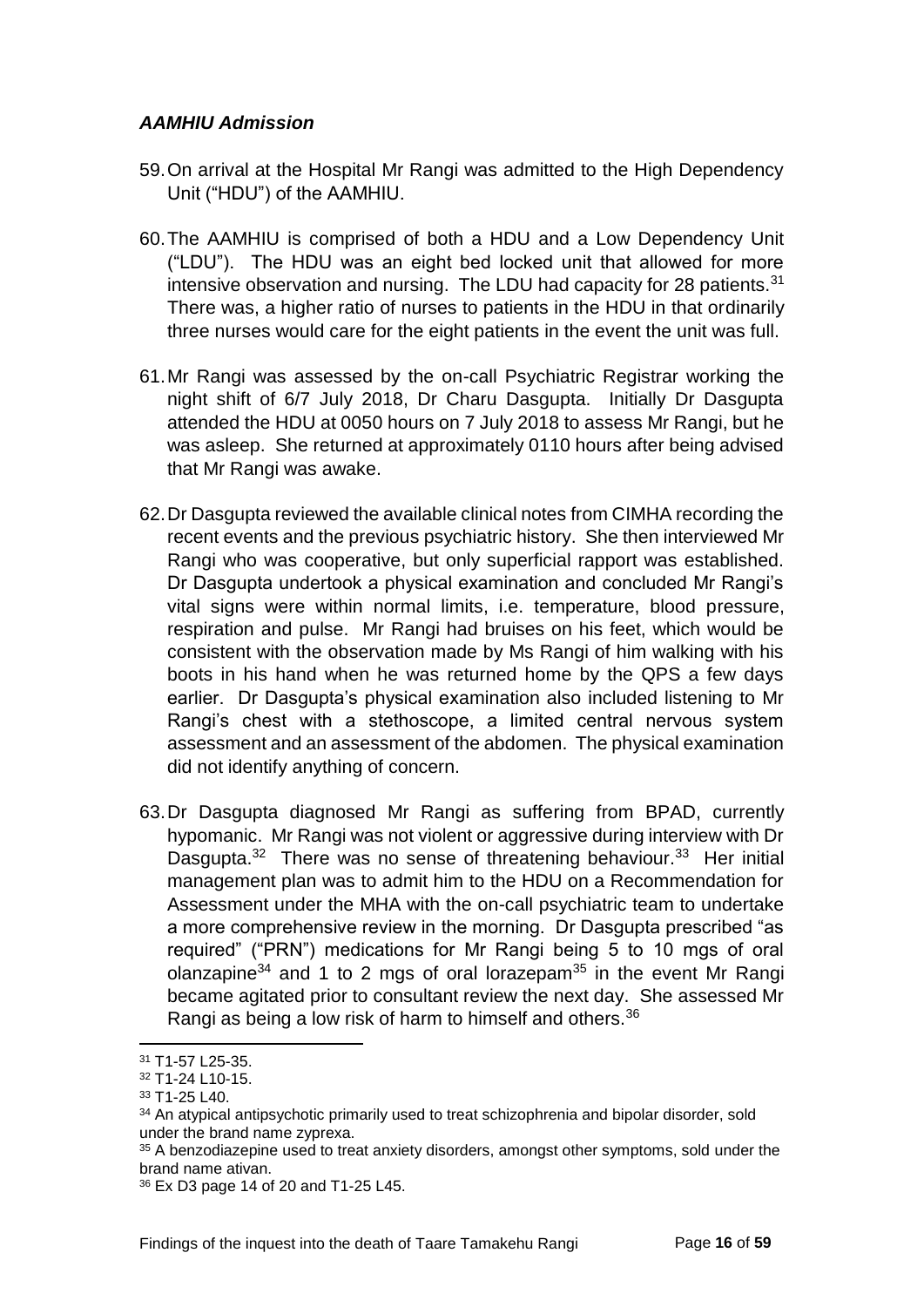- 64.Dr Dasgupta says she prescribed those medications on the basis of Mr Rangi's previous admission history. Mr Rangi also recalled that he had taken medication called saphiris. $37$  Dr Dasgupta noted that having prescribed those PRN medications the on-call consultant psychiatric team would then review them during the day with a view to ongoing treatment. No issues were raised with Dr Dasgupta about Mr Rangi over the balance of her shift following the initial assessment.<sup>38</sup>
- 65.At the conclusion of her shift Dr Dasgupta provided a verbal handover to the on-call consultant psychiatric team comprised of Consultant Psychiatrist, Dr Philippa Noakes and Psychiatric Registrar, Dr James Noon.
- 66.Dr Noakes was the on-call Consultant Psychiatrist for the period from 1630 hours on Friday, 6 July 2018 through to 0800 hours Monday, 9 July 2018. Part of her responsibility was to review new admissions over the course of the weekend for the purposes of putting in place an interim management plan, pending review by the weekday team.
- 67.Dr Noakes recalled the handover from Dr Dasgupta. Dr James Noon was also present although he could not recall in his evidence anything about the handover. Dr Noakes recalled that Dr Dasgupta stated that there had been no management problems on the ward with Mr Rangi or any issues or concerns raised by staff about his behaviour overnight. Blood tests had been ordered, but all the results were still not available. Dr Noakes explained that blood tests are ordinarily ordered for every patient admitted to the AAMHIU for the purpose of excluding organic causes for a patient's presentation. Specifically, she said blood tests were ordered to look for any abnormalities including anaemia, infection, inflammation and assessing liver and renal function.
- 68.Prior to reviewing Mr Rangi, Dr Noakes reviewed Dr Dasgupta's admission notes and the prior discharge summary from the Health Service in relation to the pre-existing diagnosis and treatment. On the basis of that information Dr Noakes concluded Mr Rangi was experiencing a relapse of his BPAD and that if provided with correct treatment he would rapidly recover and return to normal functioning as he had done in the past.<sup>39</sup>
- 69.Dr Noakes also said that prior to assessing Mr Rangi she spoke with RN Brittany Marshall, who reported no management issues on the ward including no aggression or violence exhibited by Mr Rangi. There was a description of what was said to be some bizarre behaviour involving scratching of feet on the corners of walls although Dr Noakes agreed that

<sup>&</sup>lt;sup>37</sup> Also an atypical antipsychotic primarily used to treat schizophrenia and acute mania associated with bipolar disorder, the generic being asenapine.

<sup>38</sup> T1-28 L25.

<sup>39</sup> T1-60 L35.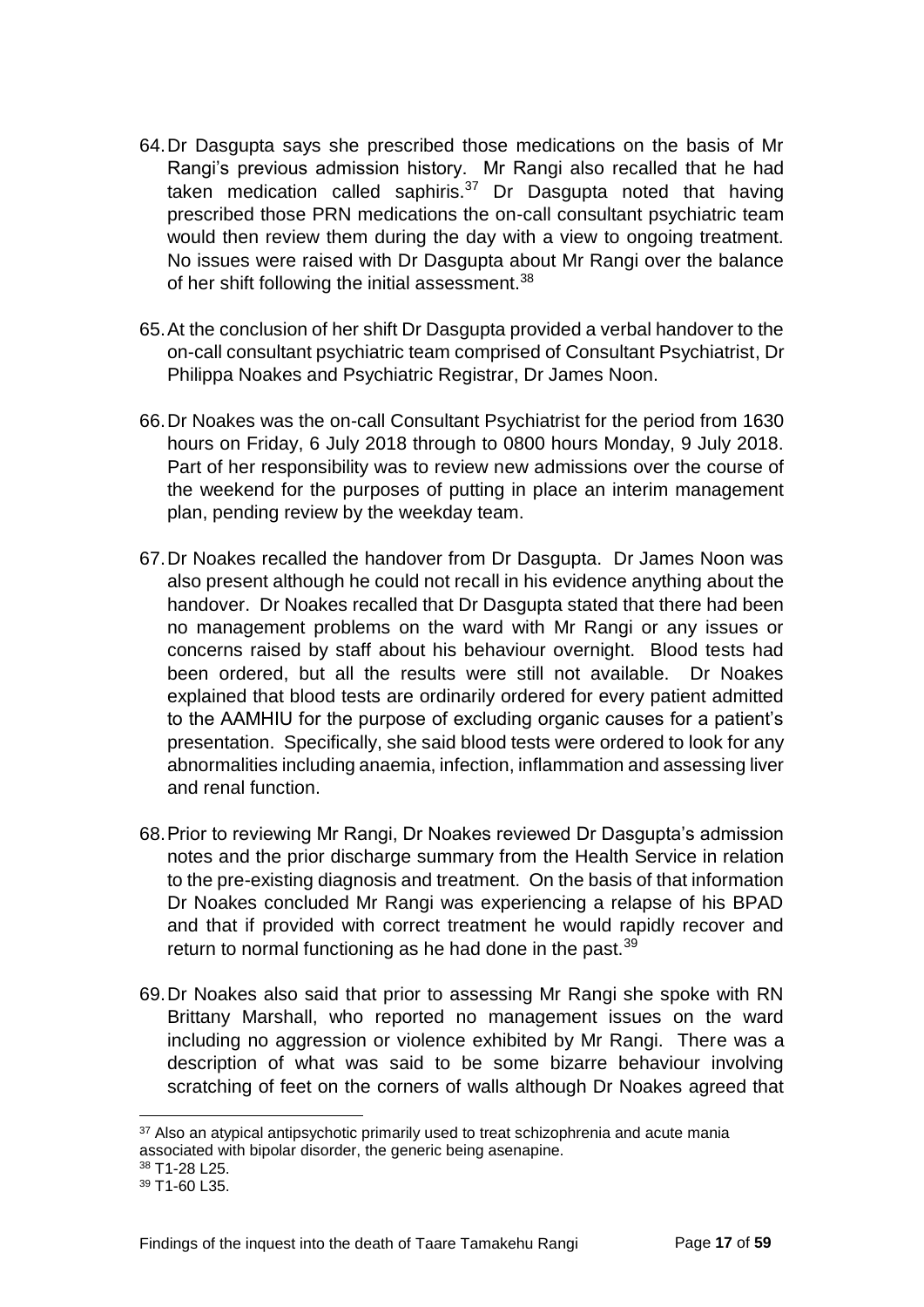given Mr Rangi had some wounds on his feet that was not necessarily the case, i.e. the behaviour was not necessarily bizarre.<sup>40</sup>

- 70.Dr Noakes assessed Mr Rangi at approximately 1115 hours with RN Marshall in his bedroom of the HDU. He had refused to come to the interview room. Dr Noakes found him to be smiling, appearing to be happy or pleased with himself, consistent with an elevated mood. She attempted to engage with him, but he was evasive and not willing to engage in the interview process. Dr Noakes examined his feet and prescribed some treatment for them.
- 71.Dr Noakes informed Mr Rangi that she was placing him on a Treatment Authority under the MHA and that she would prescribe him two medications by reference to his previous history and discharge summary, namely sodium valproate<sup>41</sup> and asenapine. Dr Noakes' diagnosis following her face to face assessment of Mr Rangi was to confirm her pre-assessment impression that he was having an episode of BPAD, manic. She formed the view that his risk of violence and aggression was low at that time. Dr Noakes made the point in her statement and oral evidence that it is the nature of the condition that during manic episodes the level of agitation and risk of aggression can fluctuate.<sup>42</sup>
- 72.As noted above the effect of the Treatment Authority under the MHA was to make Mr Rangi an involuntary patient of the AAMHIH. Thus, medical treatment could be administered to him without his consent and he could be forcibly physically restrained for that purpose.
- 73.Consistent with the management plan, Dr Noakes prescribed 600 mgs oral valproate twice daily and 10 mgs of oral asenapine twice daily. She also prescribed paracetamol for the foot pain. The timing of the administration of the valproate and asenapine was to be at 0800 hours and 2000 hours, i.e. no 'regular' medication was proposed to be administered until 2000 hours (8.00pm) that evening.
- 74.In that regard, Dr Noakes says that her management plan included the instruction that a review of the blood tests be undertaken before the evening medications were administered. That was because there was some risk that sodium valproate can affect liver function if there is evidence of existing liver compromise. She says that although some of the blood tests were available, not all of them were at the time she looked on the system. The blood tests that were available indicated Mr Rangi was not anaemic, there was no infection and were otherwise normal. Dr Noakes also wanted an ECG undertaken to assess Mr Rangi's cardiac status.

 $40$  T<sub>1-61</sub> L<sub>10</sub>

<sup>41</sup> An anticonvulsant used to treat epilepsy but also bipolar disorder.

<sup>42</sup> T1-63 L20-45.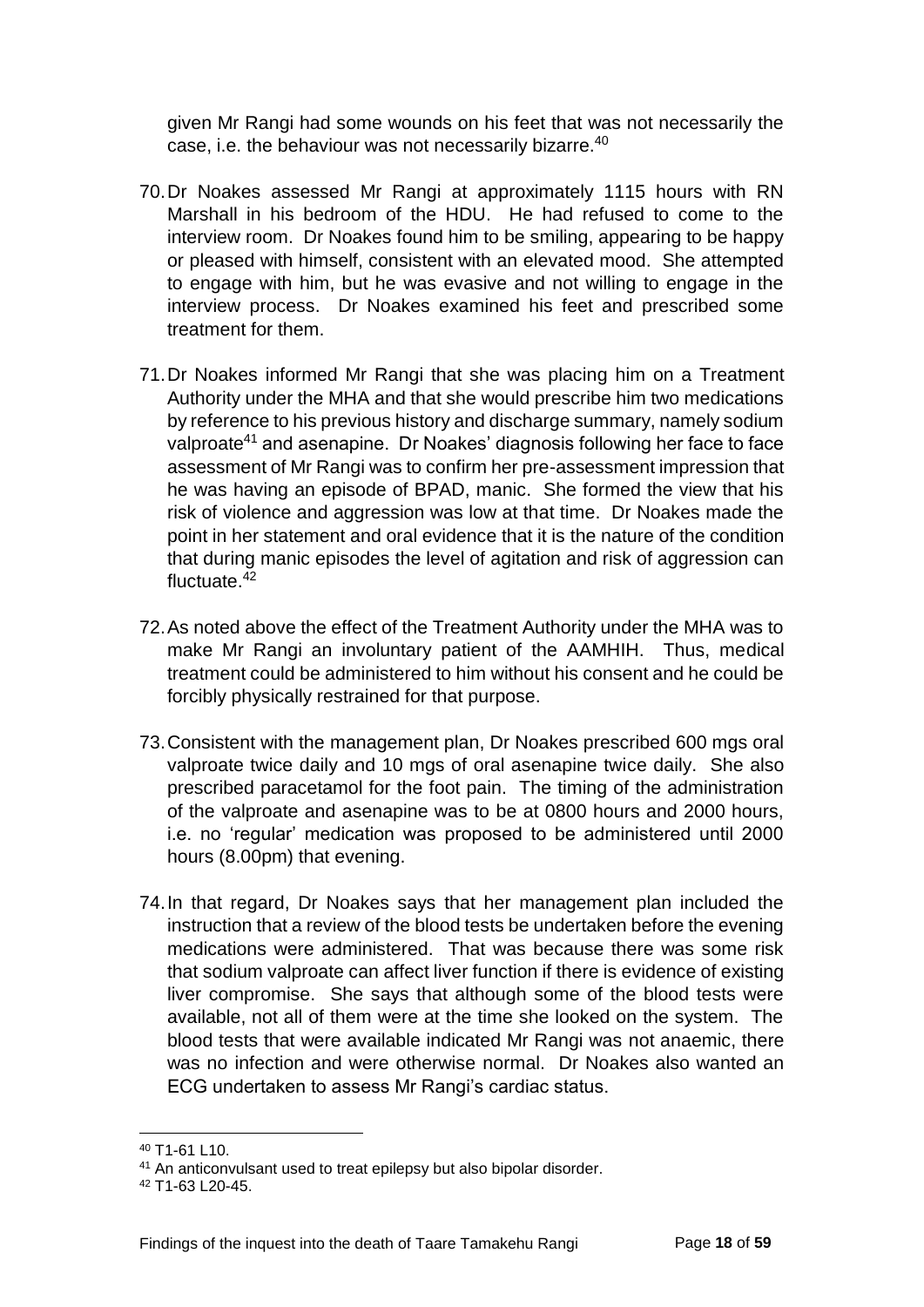- 75.Dr Noakes further explained in her oral evidence that it would take approximately four to seven days for the regular medications prescribed to have a particularly significant effect on Mr Rangi's mental state. Given that, the short delay to check the blood tests and perform an ECG was not significant.<sup>43</sup> Dr Noakes explained in her evidence that she asked the Psychiatric Registrar Dr Noon to follow up the results of the blood tests, which he did. The results were reported to her by Dr Noon as normal about 30 to 45 minutes prior to 2000 hours.<sup>44</sup>
- 76.Having regard to those matters the decision by Dr Noakes not to immediately commence the prescribed medications was entirely reasonable. Even if they had been commenced immediately, assuming Mr Rangi agreed to take them, which he may not have, they would not have made any (immediate) difference to him.
- 77.In addition to these regular medications, Dr Noakes also wrote an order for 1 to 2 mgs of PRN oral lorazepam for agitation. She says her intention was to add to the oral lorazepam already ordered by Dr Dasgupta in the form of an intramuscular dose for use in the event of escalation of an episode of agitation. However, she (inadvertently) wrote up the incorrect route, i.e. oral administration, when she intended to write intramuscular administration, thus replicating the existing order of Dr Dasgupta.
- 78.Dr Noakes explained that because Mr Rangi was being placed on a Treatment Authority it was standard practice to write an order for an intramuscular medication to provide as acute sedation in the event the patient's behaviour escalated in the future.<sup>45</sup> It was not something she intended to prescribe because of any particular concern she had about Mr Rangi's behaviour escalating into violence or aggression although that was a potential given the nature of his condition. $46$  The point was to provide the treating team with another pharmaceutical option in the event there was an escalation of Mr Rangi's behaviour and oral PRN medications were being declined.<sup>47</sup> Otherwise, Dr Noakes plan was to next review Mr Rangi on the morning of Sunday, 8 July 2018.
- 79.Mr Rangi was then cared for by RN Marshall during the day shift on 7 July 2018. He was one of two patients allocated to RN Marshall during that shift. Her observations of Mr Rangi were that she can recall seeing him interacting reasonably well with other patients and was smiling and laughing. She did not observe aggression, agitation, violence, escalating or threatening

<sup>43</sup> T1-65 L35-50.

<sup>44</sup> T1-68 L25-50.

<sup>45</sup> T1-71 L35-50.

<sup>46</sup> T1-72 L1-15.

<sup>47</sup> T1-70 L20.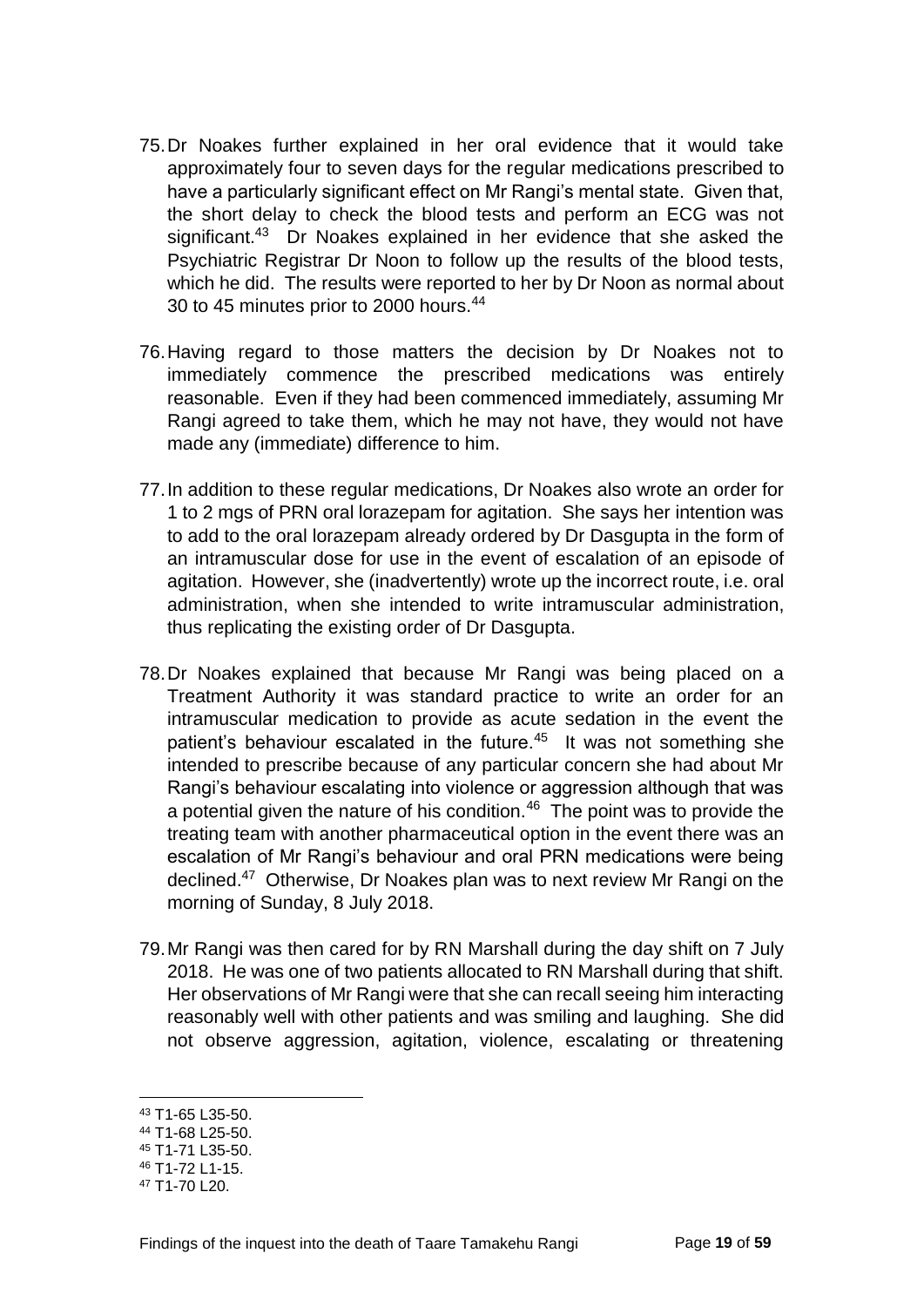behaviour during the shift.<sup>48</sup> Her recollection is that he seemed accepting of the treatment recommended by Dr Noakes including recommencement of the sodium valproate.

- 80.Furthermore, RN Marshall can recall Mr Rangi giving blood for testing and that he engaged in a playful and light hearted joke with the pathology collector and cooperated by sitting in a chair and extending his arm to enable blood to be extracted.<sup>49</sup> Notwithstanding these matters, RN Marshall says that her overview and impression of Mr Rangi was that given his symptoms, his level of risk appeared to be highly changeable.<sup>50</sup>
- 81.Following completion of the day shift, once the staff roster changed, the HDU was then comprised of nursing staff made up of Clinical Nurse Gillian Collier, RN Michael Munemo and RN Bincymole Shiju. They were to work the late shift from 1230 hours to 2100 hours on 7 July 2018 although RN Shiju only took over from RN Marshall at around 1500 hours, because she had worked the preceding shift in another ward and needed a break before starting the late shift in the HDU. CN Collier was the clinical lead in the HDU. The LDU was comprised of other nursing staff. The clinical lead there was Clinical Nurse Kelly Harding. She was also the shift coordinator for the AAMHIU.
- 82.At the time of handover to the late shift, the information provided was that Mr Rangi had a diagnosis of BPAD and was hypomanic due to noncompliance of his prescribed medication, but there were no issues of concern. Allocations of specific patients were made to staff. Mr Rangi was allocated to RN Shiju. RN Shiju successfully administered 1 gm of oral paracetamol to him at 1600 hours. RN Shiju was in fact allocated to do all the medications within the HDU for each patient. Otherwise, 15 minute observations were made of Mr Rangi throughout the shift.
- 83.Prior to the scheduled administration of medication at 2000 hours, another patient in the HDU reported to the nursing team that Mr Rangi had either been looking through the window of a female patient's room or trying to go into that female patient's room. None of the nursing staff actually saw Mr Rangi attempt to enter this female patient's room. (None of this behaviour was borne out in CCTV footage). The patient who reported these matters was displaying a level of anger towards Mr Rangi, and himself had a history of aggression.
- 84.CN Collier and RN Shiju spoke with Mr Rangi. He denied looking through the window of the female patient's room. RN Munemo and RN Shiju said they thought Mr Rangi was agitated and irritable and pacing the unit. The

<sup>48</sup> T1-40 L10-30 and T1-46 L15-30.

<sup>49</sup> T1-41 L10-30.

<sup>50</sup> Ex D8 para 34.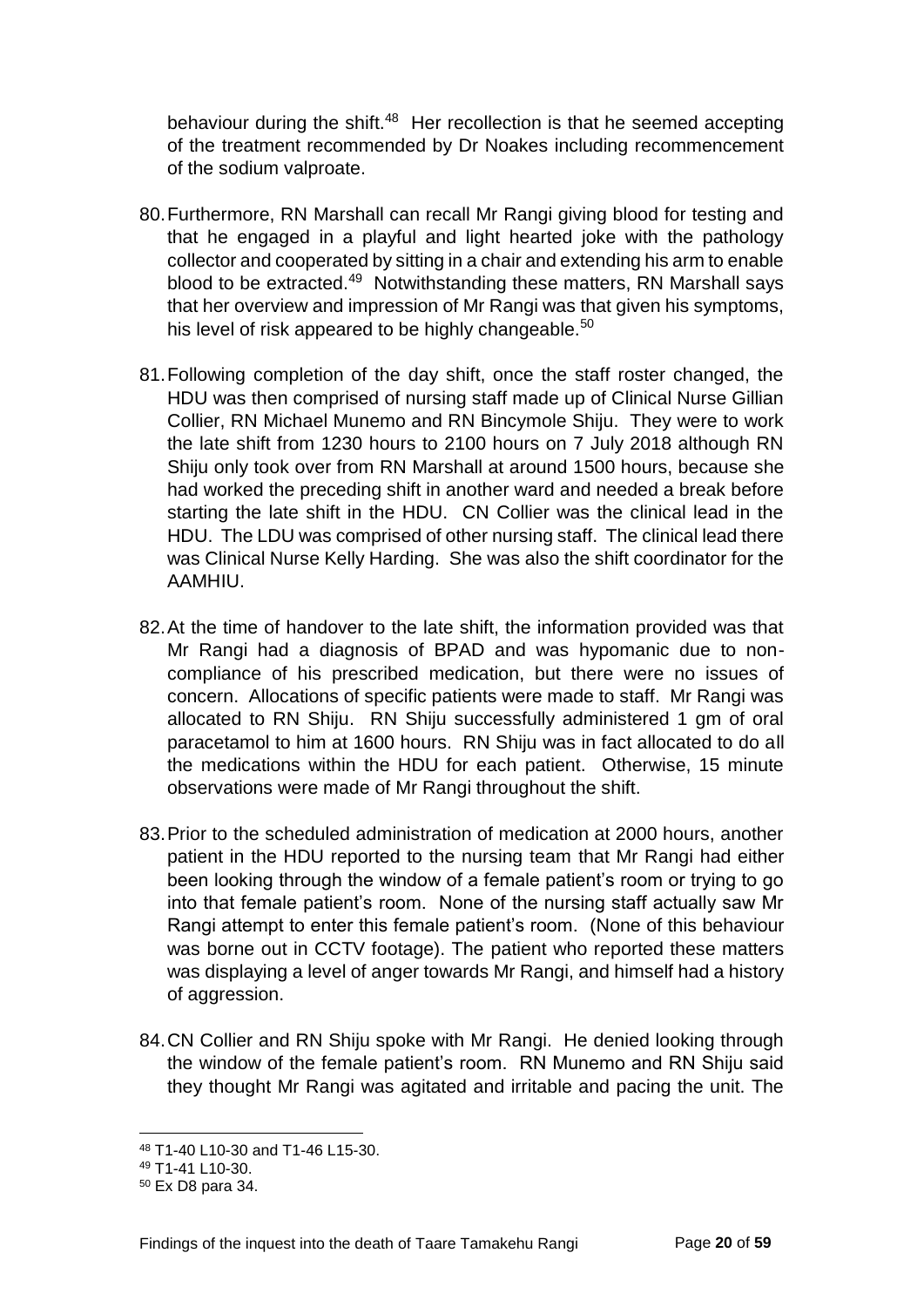CCTV evidence that is available in the period immediately leading up to the decision to seek an order for intramuscular lorazepam does not demonstrate that. Rather it shows Mr Rangi sitting for reasonably long periods of time and walking around the HDU from time to time not in fast paced or agitated way.<sup>51</sup>

- 85.Mr Rangi was offered PRN medication in the form of 2 mgs of oral lorazepam. He declined that medication. He also declined, it would seem, on about four occasions his regular medication scheduled for 2000 hours which the nursing staff had commenced offering him. Each of RN Shiju and RN Munemo made attempts to have Mr Rangi take his regular medication.
- 86.When CN Collier and RN Shiju spoke to Mr Rangi, after the complaint by the other patient, he compliantly went from the corridor where he was standing, to the lounge of the HDU when asked to do so. The CCTV footage shows that between 8.13pm and 8.25 pm (when staff entered the lounge to administer the IM), a period of 12 minutes, Mr Rangi was seated on a chair with his back to a wall in the HDU lounge. He was still, he was calm, and did not appear agitated. He did not react in any way when approached by two persons (separately) during this interlude (RN Munemo to offer oral medication, and the patient mentioned above, whose body language on CCTV appeared to be almost confrontational in his approach to Mr Rangi).
- 87.Mr Rangi was not concerned by either approach and remained seated. There he remained calmly in the chair prior to the restraint team entering the lounge.
- 88.Whilst Mr Rangi was calmly sitting in the HDU lounge, CN Collier telephoned Dr Noon and informed him that Mr Rangi was becoming agitated, refusing his regular scheduled night medication and PRN medication of oral lorazepam. She says she requested an order for intramuscular lorazepam 2 mgs, because it had not been written up by Dr Noakes as it would ordinarily have been. That order was confirmed by Dr Noon by telephone and witnessed by RN Shiju. RN Shiju says she was present for, but did not listen to, the substance of the telephone call to Dr Noon, although she confirmed his telephone order for the administration of intramuscular lorazepam 2 mgs.
- 89.The evidence of Dr Noon is that he recalls receiving a telephone call from the nurse in charge of the HDU at approximately 2015 hours. He says he was informed that Mr Rangi was "perving" on young girls, acting threateningly, being combative with staff and refusing to take oral medication. Dr Noon says he was asked for an order for intramuscular lorazepam. Dr Noon says he asked a comprehensive series of clarifying

l <sup>51</sup> Ex B3.8, B3.10, B3.11 and B3.12.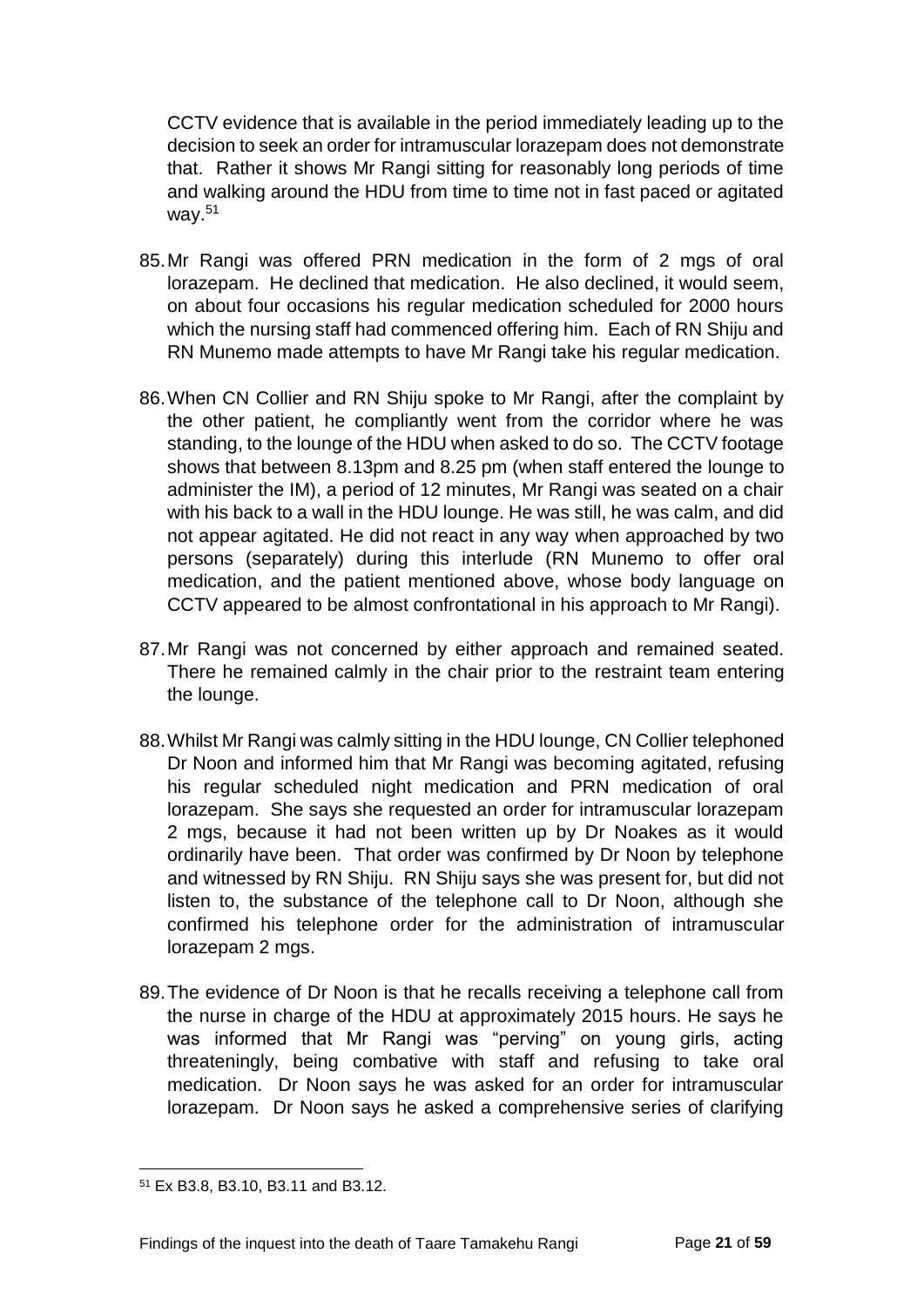questions as to whether the patient required intramuscular injection and whether lorazepam was an appropriate choice.

- 90.CN Collier agreed that Dr Noon did ask her to explain her rationale for wanting to do so, which she did. $52$  There is a dispute between Dr Noon and CN Collier as to what exactly she told him by way of explanation in that regard. It is not possible to resolve that dispute. Regardless, Dr Noon felt the assessment of the senior clinical nurse was a sufficient basis to make the requested order. By doing so Dr Noon was not authorising the physical restraint of Mr Rangi. That was a decision made by CN Collier. (Although if Dr Noon felt that such a course of action was not clinically warranted it would have been incumbent on him to say so and refuse the requested order).
- 91.Having obtained the IM order, CN Collier set about requesting the assistance necessary to forcibly restrain and administer the intramuscular lorazepam to Mr Rangi in the event that was necessary, i.e. if Mr Rangi did not agree to the intramuscular injection. She contacted CN Harding and requested the assistance of additional staff and Endorsed Enrolled Nurse Peter Snelleman was allocated to the HDU. She also sought the assistance of Health Security Officers ("HSOs") and three ultimately were tasked to attend the HDU.
- 92.CN Collier says that CN Harding told her to be careful if a restraint was required of Mr Rangi, because of his size. CN Collier also says that CN Harding told her that the restraint should be performed either with him sitting or standing.
- 93.The three HSOs who were dispatched to the HDU were HSO Anthony Beltramelli, HSO Aaron Fitzgerald and HSO1. Once they were present, together with EEN Snelleman, a short meeting occurred in the nurse's station of the HDU. The meeting was led by CN Collier. She says she explained to the team what they were going to do, and that Mr Rangi was to be seated or placed on his side for the giving of the injection. CN Collier in her evidence also says that she told the team that Mr Rangi was not to be placed in the prone position due to his size and stressed this a number of times.
- 94.CN Collier says she informed the group that RN Shiju was to do the talking and to give the injection to Mr Rangi. She says she told RN Shiju that she was to be the "number 1" which in accordance with the Hospital's OVP training would have made her the team leader.<sup>53</sup> This is vigorously disputed by RN Shiju.<sup>54</sup> CN Collier also says that she told the team that she would supervise the other patients in the HDU while the restraint was being

l <sup>52</sup> T2-36 L20.

<sup>53</sup> T2-62.

<sup>54</sup> T4-29.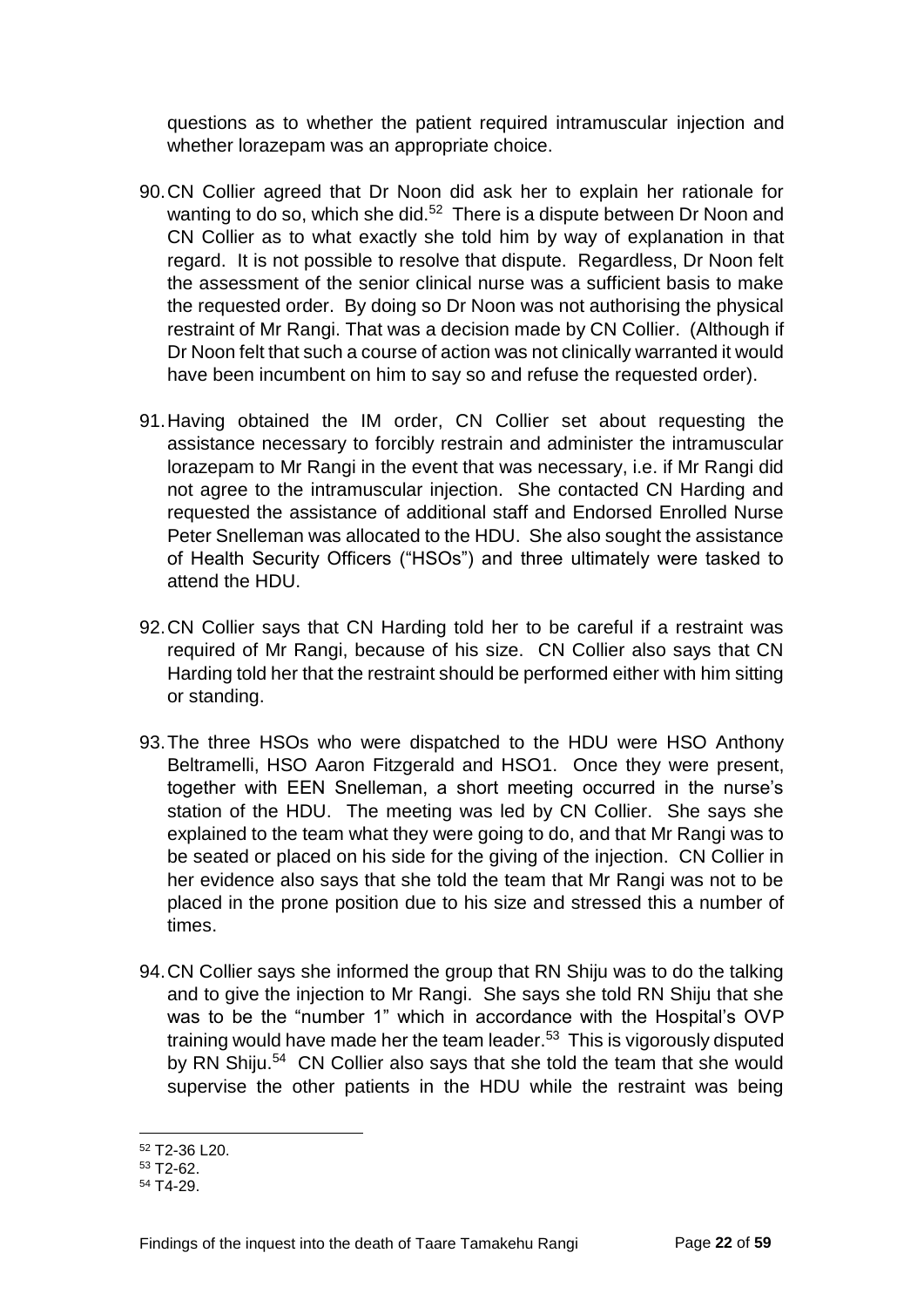undertaken, although that is contrary to the evidence of RN Munemo and RN Shiju, who say they were surprised by the fact that CN Collier was not present when the actual restraint was initiated. $55$ 

- 95.I do not accept the evidence of CN Collier and find that RN Shiju did not receive handover or notice from CN Collier that she would be 'number 1' during the restraint. CN Collier either made a spur of the moment decision not to enter the fray, or never intended to do so, and did not adequately convey her intentions to her nursing team. I find that CN Collier abrogated her role as clinical lead in the restraint.
- 96.During the course of this short meeting RN Munemo raised with CN Collier the prospect of a further attempt to convince Mr Rangi to take his medication rather than forcibly administering an intramuscular injection. In response she said the time for negotiation was over and that the decision had already been made.<sup>56</sup> This exchange was also visually captured by CCTV in the nurses station. I accept RN Munemo's evidence on this point.
- 97.It is evident from the available body-camera video footage (once inside the LDU lounge) that RN Shiju tried to convince Mr Rangi that it would be better if he complied with the order for an intramuscular injection and accept it. She did not though offer Mr Rangi the further opportunity to take oral lorazepam.<sup>57</sup>
- 98.The team of six persons, comprising three nurses and three HSOs, then entered the lounge area where Mr Rangi had been quietly and calmly sitting in the same spot since being directed there (12 minutes prior) by CN Collier and RN Shiju. They triangulated themselves around Mr Rangi. A number of the HSOs described Mr Rangi as appearing calm when the group entered the lounge. The CCTV and body-camera video evidence revealed what then transpired.
- 99.Mr Rangi at first remained seated with his back to the wall as five of the six persons in the room formed a semicircle around him, standing back at a distance of approximately 2-3 metres. The sixth team member (RN Snelleman) stood further back out of the circle at this time.
- 100. In short, RN Shiju spoke with Mr Rangi and tried, as noted, to convince him to agree to the intramuscular injection. Mr Rangi repeatedly declined and said he did not need the medication. He also asked to speak with the doctor who had ordered the injection. RN Shiju declined to arrange for that to occur and said she would get the doctor once the injection had been given.<sup>58</sup>

<sup>55</sup> T4-31 (Shiju) and T3-29 (Munemo).

<sup>56</sup> T2-63.

<sup>57</sup> Ex B3.1 and the aide memoire transcript.

<sup>58</sup> Ex B3.1 and the aide memoire transcript.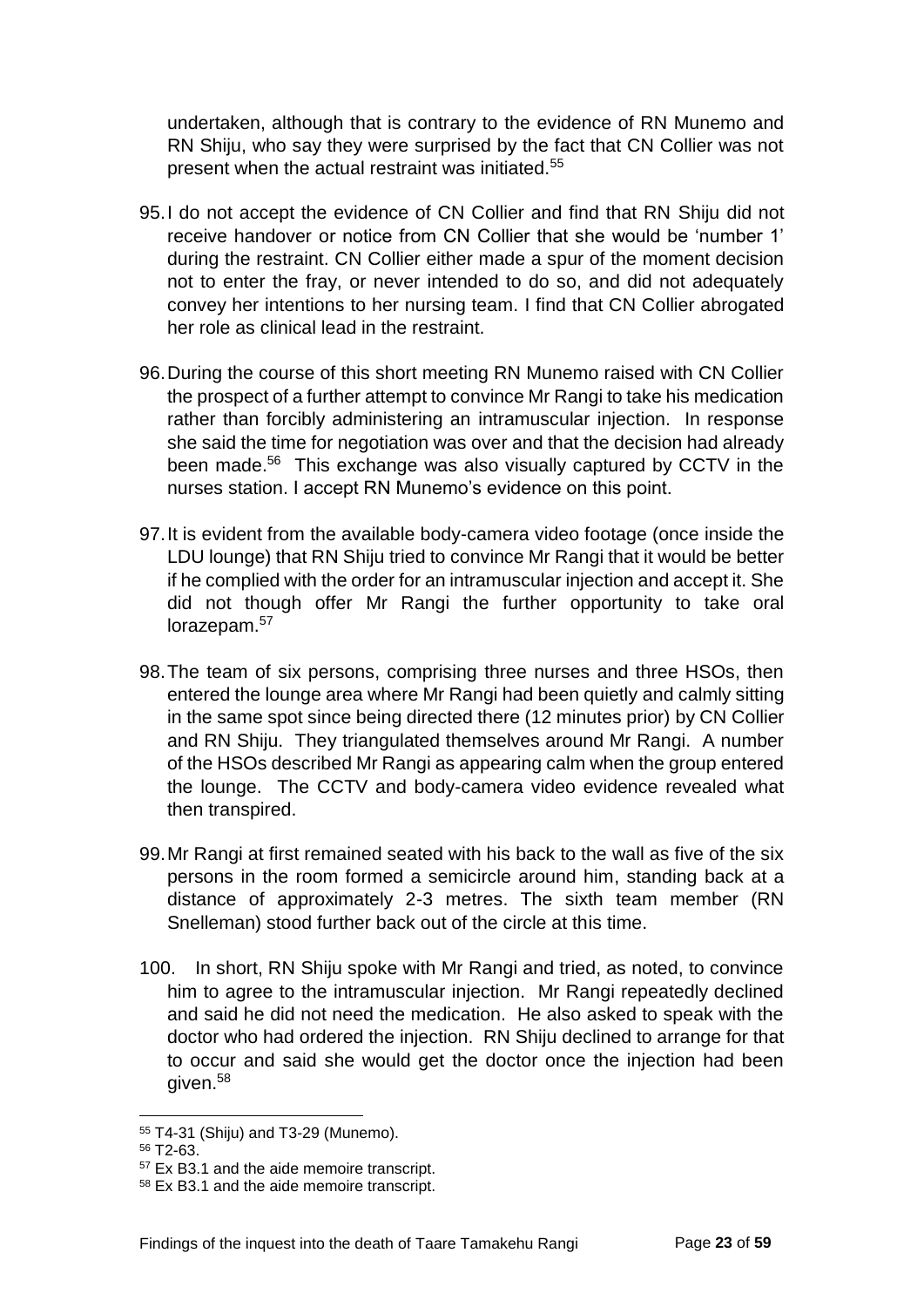- 101. The verbal interaction between RN Shiju and Mr Rangi continued for a period of some minutes. Mr Rangi became verbally combative during the interaction with RN Shiju. He clearly did not want to receive the intramuscular injection.
- 102. After a lapse of almost 3 minutes, HSO Beltramelli, (standing immediately to Mr Rangi's right, and who was then still seated), stepped forward. HSO1 and Fitzgerald almost immediately did likewise. This had the effect of closing down the space between the group and Mr Rangi (just beyond arms reach). Without invitation, HSO Beltramelli also took over the role of speaking with Mr Rangi from RN Shiju. He was not asked or directed by any person to do so.<sup>59</sup>
- 103. I formed a view having viewed the footage that Nurse Shinju did not have control of the situation and her intercessions for Mr Rangi to acquiesce to an unwanted injection, were ineffectual. I am of the view that HSO Beltramelli sensed that, and he took it upon himself to 'assist' and attempted to convince Mr Rangi to have the injection. Mr Rangi continued to decline.
- 104. At 2028 hours Mr Rangi stood from his seated position. $60$  I formed a view that Mr Rangi stood in response to HSO Beltramelli stepping forward into his space. By now the three HSOs having stepped in and closed the space, were now in close proximity to Mr Rangi. HSO Beltramelli said he felt threatened by Mr Rangi standing.<sup>61</sup> That might well be accepted, as it might also be found that the act of the HSOs, who had encircled Mr Rangi, stepping in and closing the space around him, probably caused him to feel threatened.
- 105. After Mr Rangi stood the video evidence shows that HSO Beltramelli reached out with his right hand towards Mr Rangi's chest and placed his left hand onto Mr Rangi's right arm. I find this action by HSO Beltramelli initiated and instigated the restraint. Although HSO Beltramelli disputed that he instigated the restraint in that way it seems clear from the video evidence that is what occurred.<sup>62</sup> This was the commencement of what came to be referred during the inquest as the "first phase" of the restraint.
- 106. After approximately three minutes of unsuccessfully trying to convince Mr Rangi, at 8.25pm, HSO Beltramelli reached out towards Mr Rangi with his arms and Mr Rangi raised his arms in response. The other two HSOs physically engaged Mr Rangi evidently in an attempt to restrain him. What can only best be described as a melee, then ensued.

<sup>59</sup> T5-25.

<sup>60</sup> Ex B3.12.

 $61$  T<sub>5</sub>-26.

<sup>62</sup> T5-26.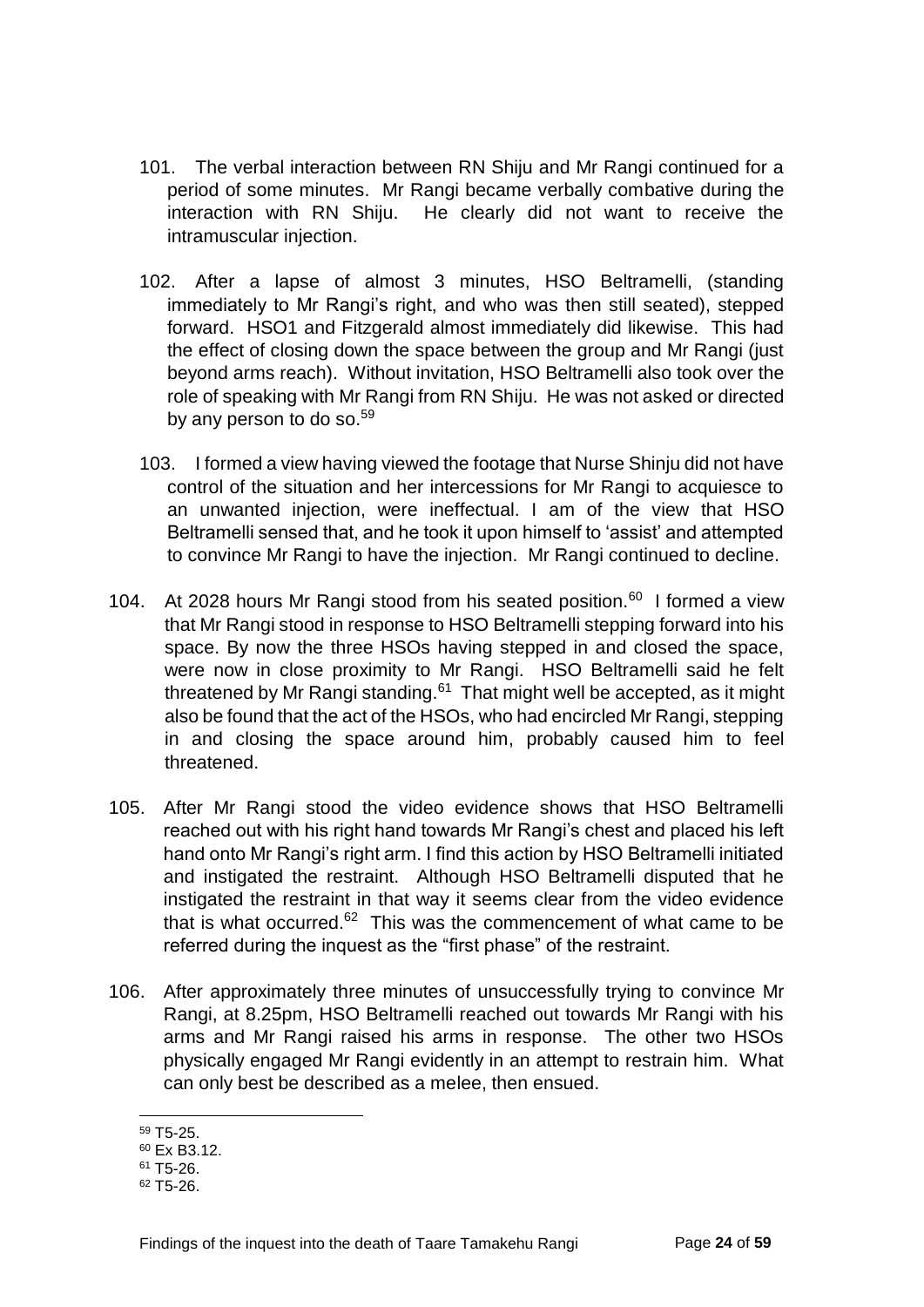- 107. Mr Rangi and HSO1 fell to the ground. It appears from the video evidence that Mr Rangi grabbed onto HSO1's legs as they fell to the ground. Mr Rangi was duly restrained on his right side by the group save for RN Shiju. HSO Beltramelli secured Mr Rangi's right arm. HSO Fitzgerald secured Mr Rangi's left arm. RN Munemo and EEN Snelleman secured Mr Rangi's legs attempting to unsuccessfully perform what is known as a "figure 4 leg lock". HSO1 was at the head of Mr Rangi's body.
- 108. During this first phase of the restraint, HSO1 pinned Mr Rangi's head to the ground with his left knee by placing it against one side of the head with the floor of the HDU on the other side. Mr Rangi having been secured, RN Shiju then gave the intramuscular injection into Mr Rangi's left buttock area. While doing so she tells him (on at least 10 occasions) to "*relax*" and to "*concentrate on your breathing*".<sup>63</sup>
- 109. The nurses who were holding Mr Rangi's legs then let go and withdrew seemingly at HSO Beltramelli's direction. That concluded the 'first phase' of the restraint which lasted approximately one minute from the time of Mr Rangi standing to the time of the nurses releasing his legs. The period during which Mr Rangi's head was pinned to the ground against the floor by HSO1's knee was approximately 35 seconds. HSO1 is heard to say to Mr Rangi "*And if you do anything stupid*…." To which Mr Rangi replied "*Nah, I won't*" HSO1 then says "*we'll drop you again. Alright? Do anything stupid*…"
- 110. The nurses released Mr Rangi's legs and what came to be known as the "second phase" of the restraint then occurred. The HSOs either reapplied (because they by then had relaxed their respective holds to some extent), or continued to apply the restraint to Mr Rangi. Their collective evidence was that Mr Rangi was resisting the restraint after the injection was given.  $64$
- 111. There was evidence from HSO Beltramelli that Mr Rangi "violently lashed out". I do not accept that evidence. It is not corroborated by either body worn footage or video footage. Instead I find that at no time was Mr Rangi ever given an opportunity regroup or regather himself. Whilst under labour of breathing and having endured a 35 second knee pin to the head against the concrete floor, and the application of other physical restraints on each limb of his body, I have been asked to accept that this 180kg man violently lashed out and posed a further threat to staff.
- 112. I find Mr Rangi was never entirely released from the restraint applied in the 'first phase'. Upon viewing all footage it appeared to me that the event was part of one continuous sequale, punctuated only by the administration of an

<sup>63</sup> Ex B3.1 and the aide memoire transcript.

<sup>64</sup> T5-29 (Beltramelli), T5-100 (Fitzgerald) and T6-14 (HSO1).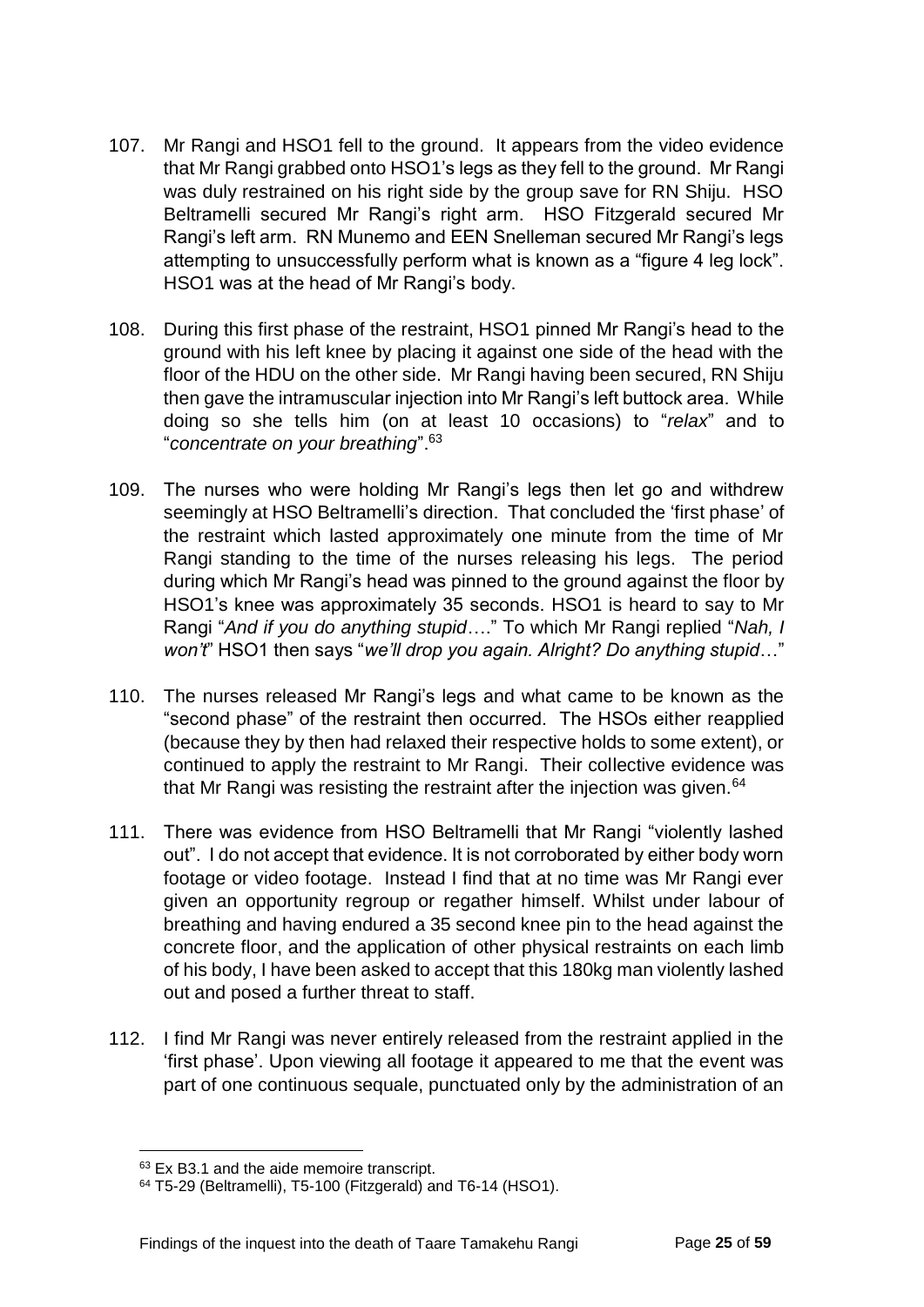injection. There is no complete release of Mr Rangi between the so called phase 1 and 2, which in fact was to move Mr Rangi from his side to his back.

- 113. HSO1 remained in contact with Mr Rangi at all times and after releasing the knee pin to his head he then almost immediately applied a headlock. I find that HSO1 remained in control of Mr Rangi's head at all times and closed off any ability or prospect for Mr Rangi to recover after the injection. I find that any perceived or actual resistance offered by Mr Rangi was to reposition himself so as to take in breath and / or to instinctually shake off the team so as to recover from 'phase 1' of the restraint.
- 114. I find that at all times Mr Rangi was completely and absolutely defenceless and had no opportunity to comply with any direction, noting he was by then clearly labouring. Mr Rangi weighs 180kgs. I do not believe that Mr Rangi could have come to either a seated or standing position between so called phases 1 and 2 unassisted. He was not given any opportunity to catch his breath, get up or roll over. He was not a threat to any persons safety. Had the restraint teams stood back I am confident Mr Rangi would have remained stranded on the floor.
- 115. I find that any resistance put up by Mr Rangi after the injection was in response to "undue stress and immense pain" he likely experienced as a consequence of HSO1's knee pin to his head forcing it against the ground, and other measures deployed at the time. $65$  I agree with Counsel Assisting that it would be not at all surprising that Mr Rangi would try and free himself of the restraint having experienced that knee pin to the head for about 35 seconds.
- 116. During the course of the second phase of the restraint, Mr Rangi came to be rolled over onto his left front side, i.e. in the prone position. That was a particularly risky position for him given his body habitus. All involved in the restraint team appreciated that risk from their collective OVP training. As the restraint commences HSO Beltramelli was heard to say "The only thing that we worry about with you mate, is the fact you can't be on your belly."
- 117. During the second phase of the restraint RN Munemo and EEN Snelleman re-engaged and again applied a restraint to Mr Rangi's legs. HSO Fitzgerald came to restrain Mr Rangi's left arm by placing his left knee on the forearm and right hand on his wrist. HSO Beltramelli secured Mr Rangi's right arm. HSO1 remained at the head of Mr Rangi's body.
- 118. HSO1 applied a restraint by wrapping his right arm around Mr Rangi's neck under the chin. During the course of doing so HSO1's position meant his body weight was leaning back away from Mr Rangi, effectively pulling his

l <sup>65</sup> Ex B1 (page 6 of 26).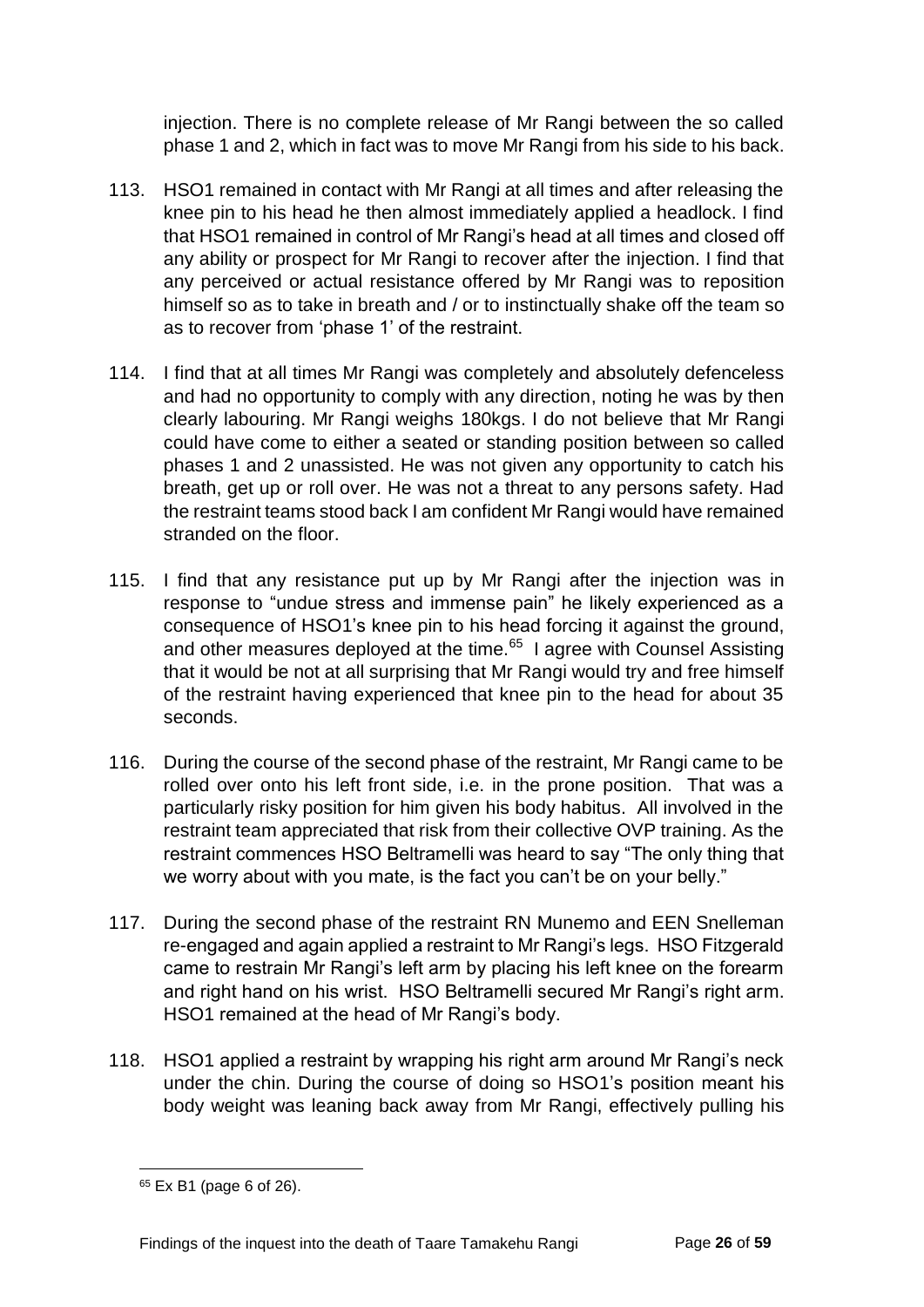head back and hyperextending the upper vertebrae of the neck.<sup>66</sup> This second phase of the restraint, including the neck restraint applied by HSO1 continued for approximately almost 60 seconds, during the course of which Mr Rangi can be heard gurgling and gasping. $67$  His face also appears to change colour. The body-camera video evidence demonstrates the clear and obvious physical distress Mr Rangi was in during this time.

- 119. The second phase of the restraint was then ceased and the restraint team withdrew. HSO1 appears to lean in one final time before being the last person to disengage.
- 120. Mr Rangi was left in the prone position (stomach) with his left arm under his chin seemingly against his neck. His legs were crossed at the ankles and up against the fixed chair in the lounge. I note that he was in a state of partial undress at this time. His T shirt was up around his neck and shoulders, and his shorts were pulled partially down exposing his buttocks. No effort was made by any person to preserve Mr Rangi's dignity. He was left unattended, laying on the floor of the HDU lounge in that state as the restraint team withdrew to the nurses station.
- 121. No person remained continuously with Mr Rangi to monitor his vital signs, including his breathing and it was not until about 45 seconds later that members of the team were sufficiently concerned by Mr Rangi's lack of movement to return directly to his side (encircling him and walking around him ) at which time EN Snelleman can be heard on the body-camera audio saying that Mr Rangi was holding his breath.<sup>68</sup> Mr Rangi was then rolled over onto his back. There are three references by staff to Mr Rangi "*holding his breath*". There are further references by EN Snellmen "*we need to roll him over*"
- 122. It is at that point that the critical nature of the situation was realised and a medical emergency was called. The medical practitioner who appears to have responded first to the emergency was Dr Noon. He says he arrived in the HDU expecting Mr Rangi to be actively restrained, which is what he had been told was occurring. Instead he found active resuscitation occurring.
- 123. Dr Noon took control of the resuscitation. He had been a registrar in emergency medicine for about seven years prior to obtaining a position in psychiatry. He provided active resuscitation while waiting for members of the MET team to arrive.
- 124. The MET team arrived and included Dr John Waterfield, Dr Vicnaesh Segaran and Dr Emma Kanaganayan. Dr Segaran was responsible for Mr Rangi's airway. It was also he who inserted the ETT into the airway.

l <sup>66</sup> Ex B1 (page 9 of 26).

<sup>67</sup> Ex B3.1.

<sup>68</sup> Ex B3.1 and the aide memoire transcript.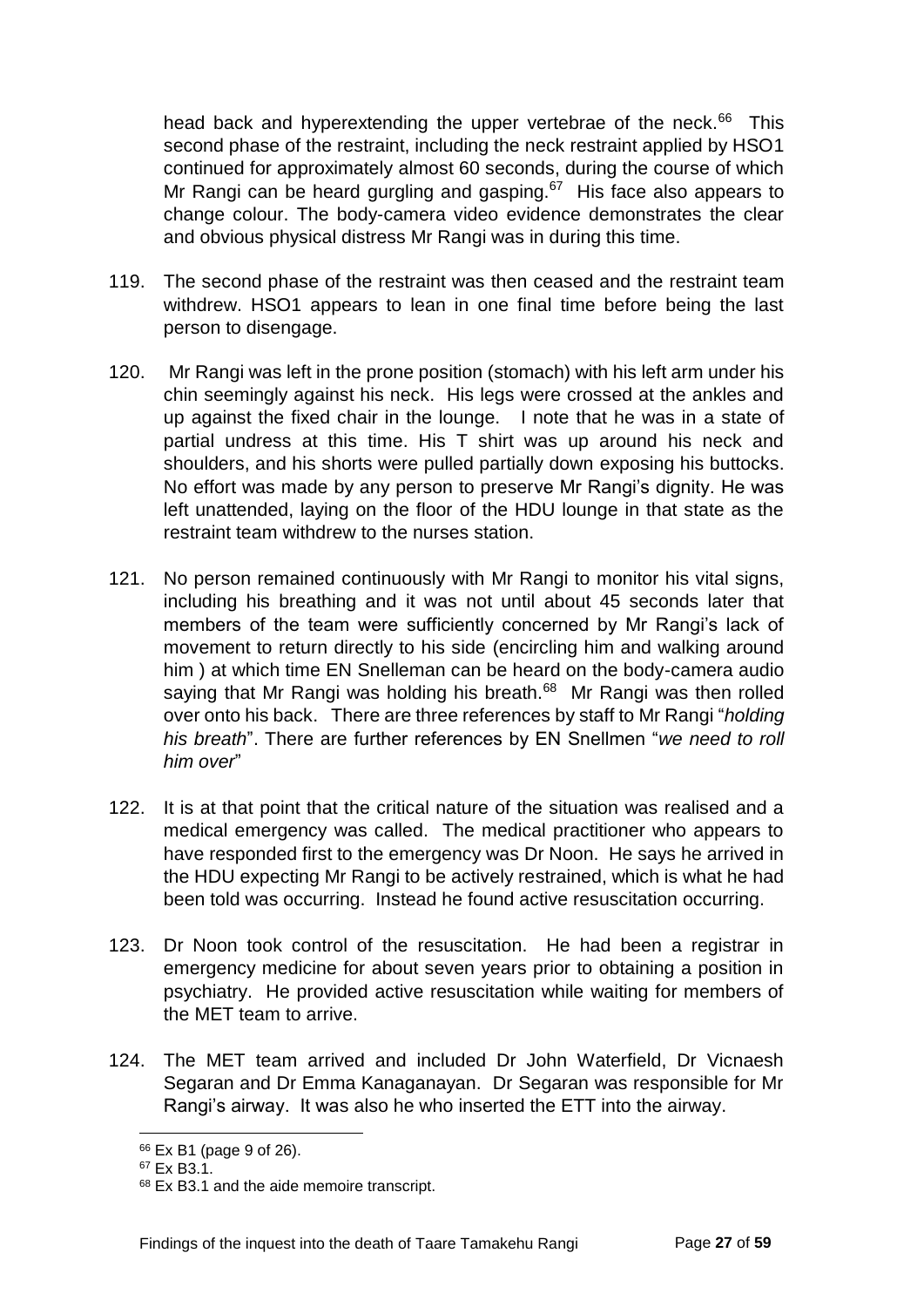- 125. Dr Segaran says he was satisfied the ETT tube was in the correct location, because he observed fogging of the tube, heard breath sounds on auscultation of both sides of Mr Rangi's chest, asked for and received confirmation from a colleague of the presence of breath sounds and was given the results of monitoring  $CO<sup>2</sup>$  levels via a portable capnometer, which detected it in the expired gas, consistent with correct placement of the ETT in the trachea.<sup>69</sup>
- 126. Active resuscitation occurred until 2105 hours when the collective decision of the team, now made up of a large number of persons, was to cease and Mr Rangi was declared deceased. He was heart rhythm was consistently in asystole meaning that the defibrillator was not used, because the heart was not in a shockable rhythm.

<sup>69</sup> Ex D13.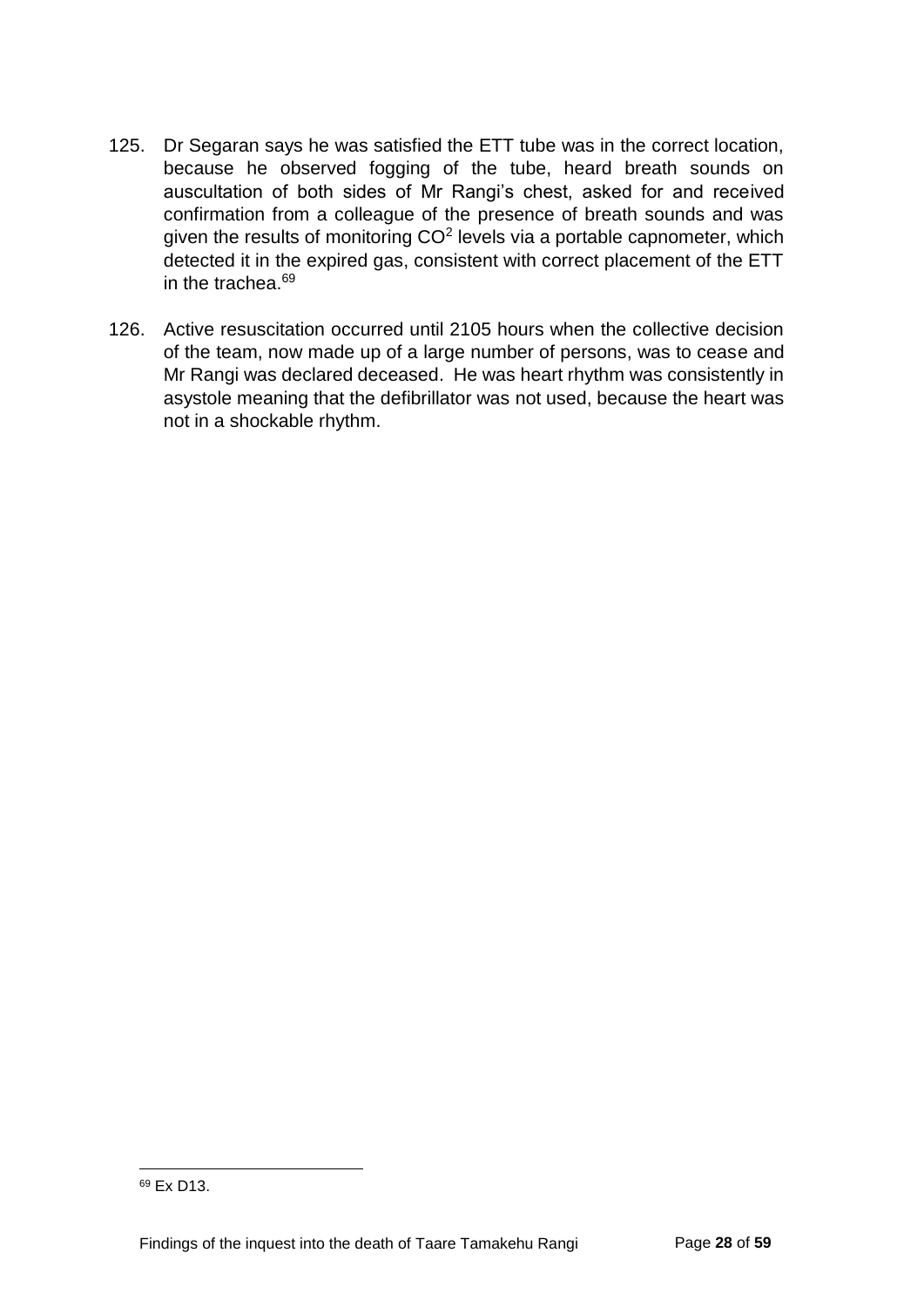## <span id="page-31-0"></span>**Inquest Issues**

#### <span id="page-31-1"></span>*Coronial Issue 2 – Circumstances of Death: Adequacy of Medical Treatment Prior to Restraint*

*In relation to the circumstances of the deceased's death, investigation and consideration of:-*

- *(a) the adequacy and appropriateness of the treatment provided to the deceased in respect of his mental health, following admission to the Townsville Hospital on 6 July 2018, including:-*
	- *(i) the decision to forcibly seek to administer medication to the deceased;*
- 127. I find that the medical treatment of Mr Rangi, up until the point in time when the decision was made to acutely sedate him, was adequate and appropriate.
- 128. When Mr Rangi was admitted to the HDU he was appropriately reviewed by Dr Dasgupta. The review by Dr Noakes was adequate and appropriate. The decision to apply for a Treatment Authority under the MHA was entirely reasonable and necessary given Mr Rangi's diagnosis and presenting clinical condition. The clinical course approved by Dr Noakes and the requirement for blood testing results prior to administering medication complies with best practice.
- 129. The decision to administer the intramuscular lorazepam on the evening of 7 July 2018, i.e. to acutely sedate Mr Rangi was CN Collier's decision.<sup>70</sup> It was she who organised a team of nurses and security officers to implement that decision, including to conduct a physical restraint should it become necessary if Mr Rangi refused to consent to an injection.<sup>71</sup> The decision to acutely sedate Mr Rangi went hand in hand with the prospect of having to do so forcibly, thus necessitating physical restraint. It is critical then to consider the basis on which CN Collier made the decision that acute sedation was clinically warranted.
- 130. According to the acute sedation guideline the circumstances in which it is clinically appropriate to sedate a patient is when consumers are extremely agitated, threatening violence, are actually violent and/or a danger to themselves or others.<sup>72</sup>

<sup>70</sup> Ex D2.1.

<sup>71</sup> Ex D2.1.

<sup>72</sup> See paragraph 16 above.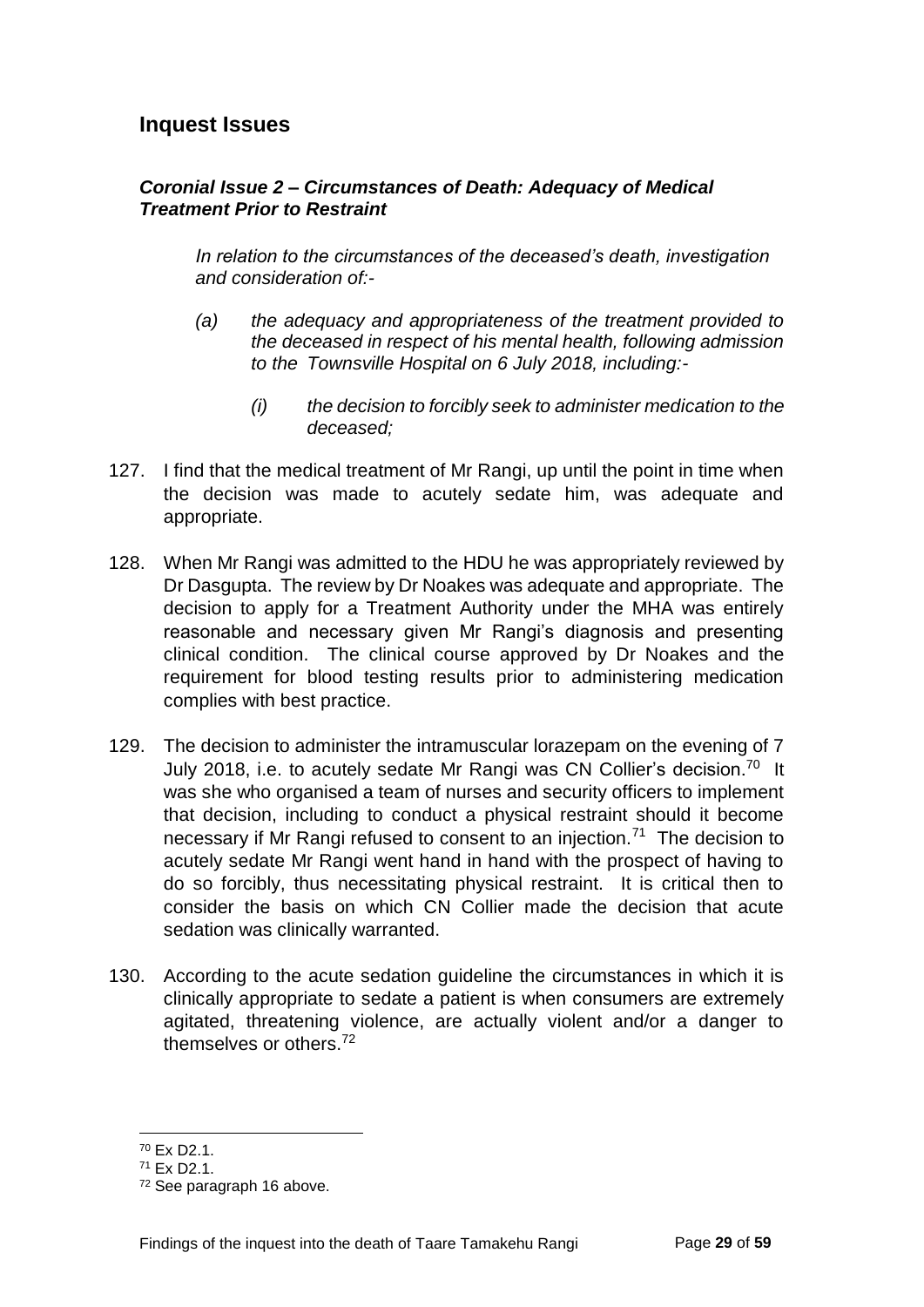- 131. Furthermore, it was clearly noted, as was known to CN Collier, in the Hospital's restraint procedure that restraint of any kind was a last resort intervention when there was imminent risk to the consumer, staff, visitors and fellow consumers and that all possible strategies to prevent restraint were to be considered and used prior to the decision to intervene in a coordinated physical intervention.<sup>73</sup>
- 132. CN Collier's reasons for seeking the order from Dr Noon to acutely sedate Mr Rangi by way of intramuscular injection were said to be threefold. First, because Mr Rangi was agitated. Second, because he was not taking his regular medications. Third, because he declined to take the prescribed oral PRN medications. CN Collier accepted in her evidence that these three matters were not of themselves sufficient to justify the physical restraint of Mr Rangi in the event he refused the intramuscular injection of lorazepam.<sup>74</sup>
- 133. I find that Mr Rangi's behaviour was not such as to clinically warrant him being acutely sedated by an intramuscular injection of lorazepam. Dr Reddan in evidence concluded there was a lack of a sense of impending crisis, or need for haste, during Mr Rangi's admission to warrant a physical restraint.<sup>75</sup>
- 134. The absence of any escalation or worsening behaviour on Mr Rangi's part or conduct that would have clinically warranted his acute sedation was confirmed by RN Shiju and RN Munemo. At best they described Mr Rangi as demonstrating some underlying irritability. RN Shiju agreed that at the time CN Collier was seeking an order from Dr Noon for the injection of lorazepam, Mr Rangi was not an imminent risk to himself, staff or other consumers.<sup>76</sup> RN Menumo was likewise concerned about that decision by CN Collier and sought a further opportunity to obtain Mr Rangi's agreement to take oral medication immediately prior to the team being dispatched by CN Collier to administer the injection.<sup>77</sup> That request was refused by CN Collier as noted above.
- 135. Despite being given the opportunity to explain why she thought Mr Rangi clinically warranted acute sedation, potentially with physical restraint, CN Collier was unable to provide any real justification for doing so in accordance with the applicable policies and procedures.<sup>78</sup>
- 136. It is noted that CN Collier described in her evidence that earlier in 2018 she suffered a medical condition. She said in her oral evidence that she had lost

<sup>73</sup> See paragraph 17 above.

<sup>74</sup> T2-48 to T2-49.

<sup>75</sup> Ex A7.2 and T6-64.

<sup>76</sup> T3-23.

<sup>77</sup> T3-36 and 3-38.

<sup>78</sup> See for instance her evidence at T2-48 L20 through to T2-49 L25.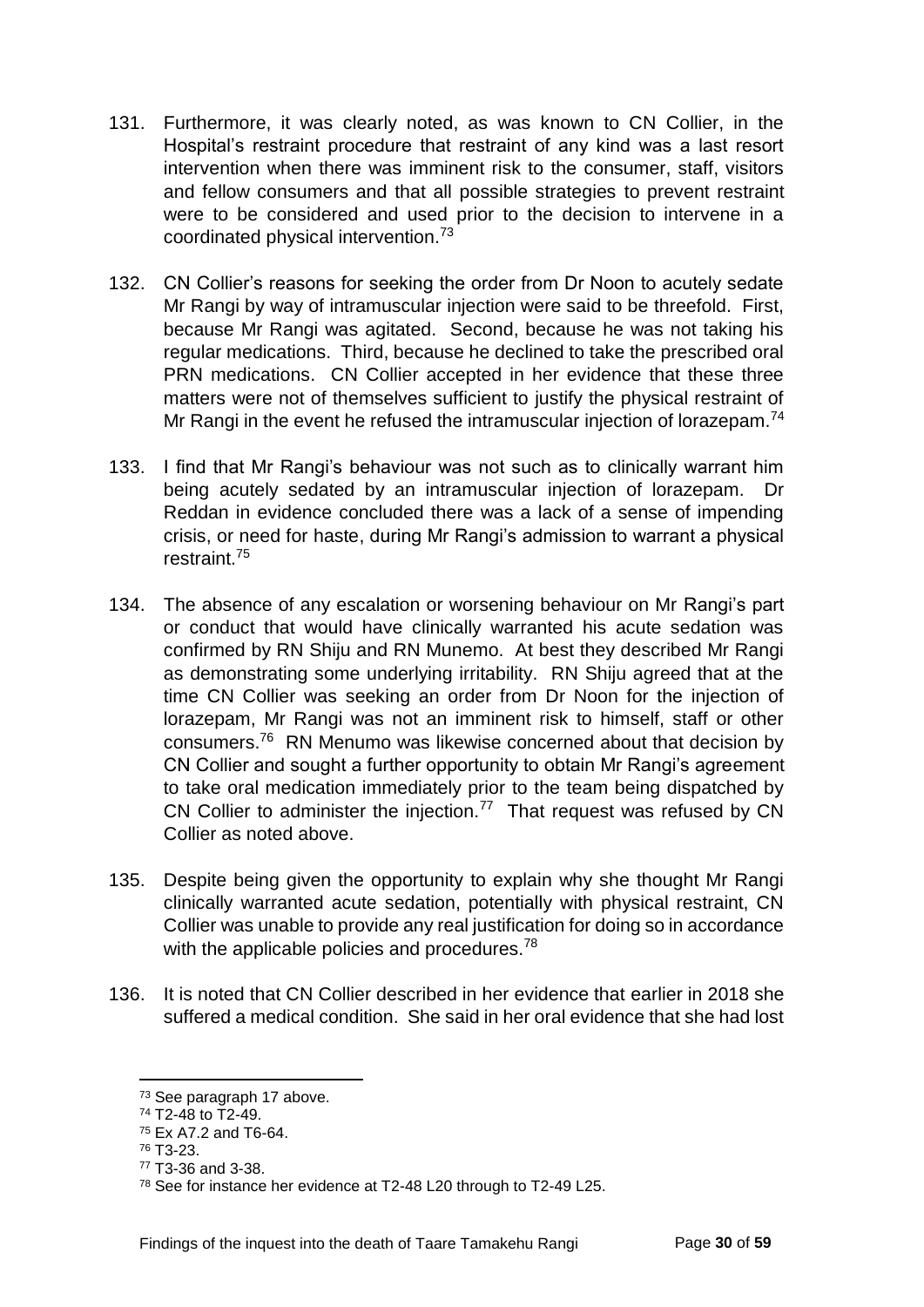a bit of confidence.<sup>79</sup> She did not include in either her primary statement or her supplementary statement, provided on the morning she gave evidence, any explanation that her critical decision making was impaired by confidence because of her earlier medical condition. The evidence of CN Richardson was that CN Collier had not raised any such issues upon her ultimate return to work.<sup>80</sup> It seems unlikely then that CN Collier's prior medical event or condition was of any relevance to her decision making at that time.

- 137. In the circumstances then, the decision to acutely sedate and forcibly administer the intramuscular lorazepam to Mr Rangi was not appropriate. It was not clinically warranted. It was contrary to the acute sedation guideline and the restraint procedure. It should not have occurred that evening. There was no particular reason why Mr Rangi's refusal to take his regular prescribed medication could not have been noted in the record for consideration by Dr Noakes the following day when she next reviewed him.
- 138. Given that the regular prescribed medications would not start to have any particular significant effect on Mr Rangi's mental state for four to seven days, there would have been no particular harm in him not taking such medication that night. As Dr Noakes explained, the refusal to take prescribed regular medication would simply mean there was a delay in the date of discharge from the Hospital because the treatment was slightly delayed. There was no rush in that regard. In any event, the acute sedation by way of intramuscular injection of lorazepam would not have involved the actual administration of Mr Rangi's regular prescribed medication unless it brought about a change in his attitude to taking such medication.
- 139. The other issue of note in relation to the decision to acutely sedate Mr Rangi concerns the events immediately before the physical restraint was performed in the lounge. The team that approached Mr Rangi in the lounge of the HDU did not include CN Collier.
- 140. RN Collier abrogated her role as clinical lead. It was left to RN Shiju to speak with Mr Rangi really by default as the person who was to administer the injection. I question RN Shiju's decision to step in to the role of the clinical lead during the restraint. In such a situation senior nursing staff are required to have the presence of mind to question the state of affairs and not acquiesce by default.
- 141. RN Shiju attempted to convince Mr Rangi to agree to the injection. During the course of that interaction Mr Rangi asked on a number of occasions to speak with the medical practitioner who had ordered the injection that he was being told he had to receive. Notwithstanding those requests, neither

<sup>79</sup> T2-83.

<sup>80</sup> T7-45.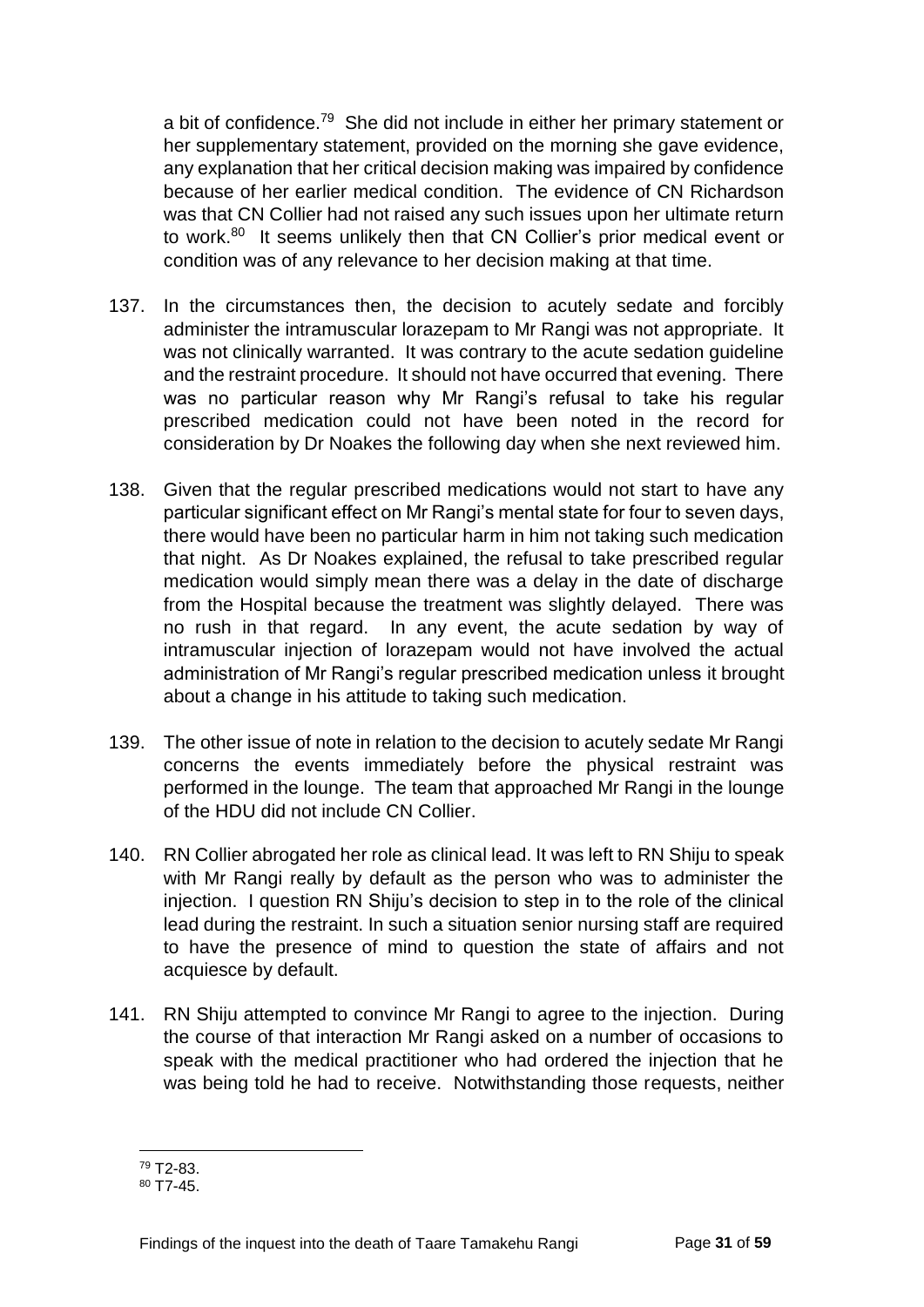RN Shiju nor any of the other persons present made a decision to stand down and accede to Mr Rangi's request.

- 142. In the circumstances, particularly given the absence of any escalating behaviour on Mr Rangi's part, his request was an entirely reasonable one. It reflected a real opportunity to de-escalate the situation and potentially avoid a physical restraint, which as the restraint policy states should always be considered a last resort. The evidence of Dr Noon was that he would have been amenable to coming and speaking with Mr Rangi to explain the situation.<sup>81</sup> Given the absence of any behaviour to indicate that acute sedation was clinically warranted, it can be reasonably inferred that had Dr Noon reviewed Mr Rangi he would have determined that acute sedation was not warranted and the physical restraint of Mr Rangi that evening would not have occurred. However, he was not given that opportunity.
- 143. It fell on RN Shiju to be the person to make the decision to stand down the team given she was the person who was effectively the team leader although not by choice. It was she who was speaking with Mr Rangi and to whom the request was made to speak with the doctor who had prescribed the injection, but she elected not to do so. Saying that I also note that no other person (nurse or HSO) present intervened either. No one intervened or interceded on behalf of the patient.
- 144. I agree with Counsel Assisting that the decision to acutely sedate Mr Rangi appears to stand in stark contrast to the fact that the other patient who had made the complaint about Mr Rangi to nursing staff, who had a known history of aggression, and was evidently being aggressive and threatening to Mr Rangi that evening, was seemingly not acutely sedated. Why the decision was not made to acutely sedate this other patient instead of Mr Rangi remains unexplained, but is perhaps demonstrative of the serious deficiency in the decision making on the evening in question. I in fact questioned during the course of the Inquest whether nursing staff had identified the correct patient for sedation.
	- *(ii) the method by which such medication was sought to be administered.*
- 145. Once the decision was made to acutely sedate Mr Rangi the method of administration given his refusal to take oral lorazepam was via an intramuscular injection according to the acute sedation policy. Thus the method by which the medication for acute sedation was administered was consistent with the applicable policies and procedures. The critical issue though is that dealt with immediately above, i.e. that such a course of action should not have been decided upon and then implemented in the first place.

l <sup>81</sup> T1-99.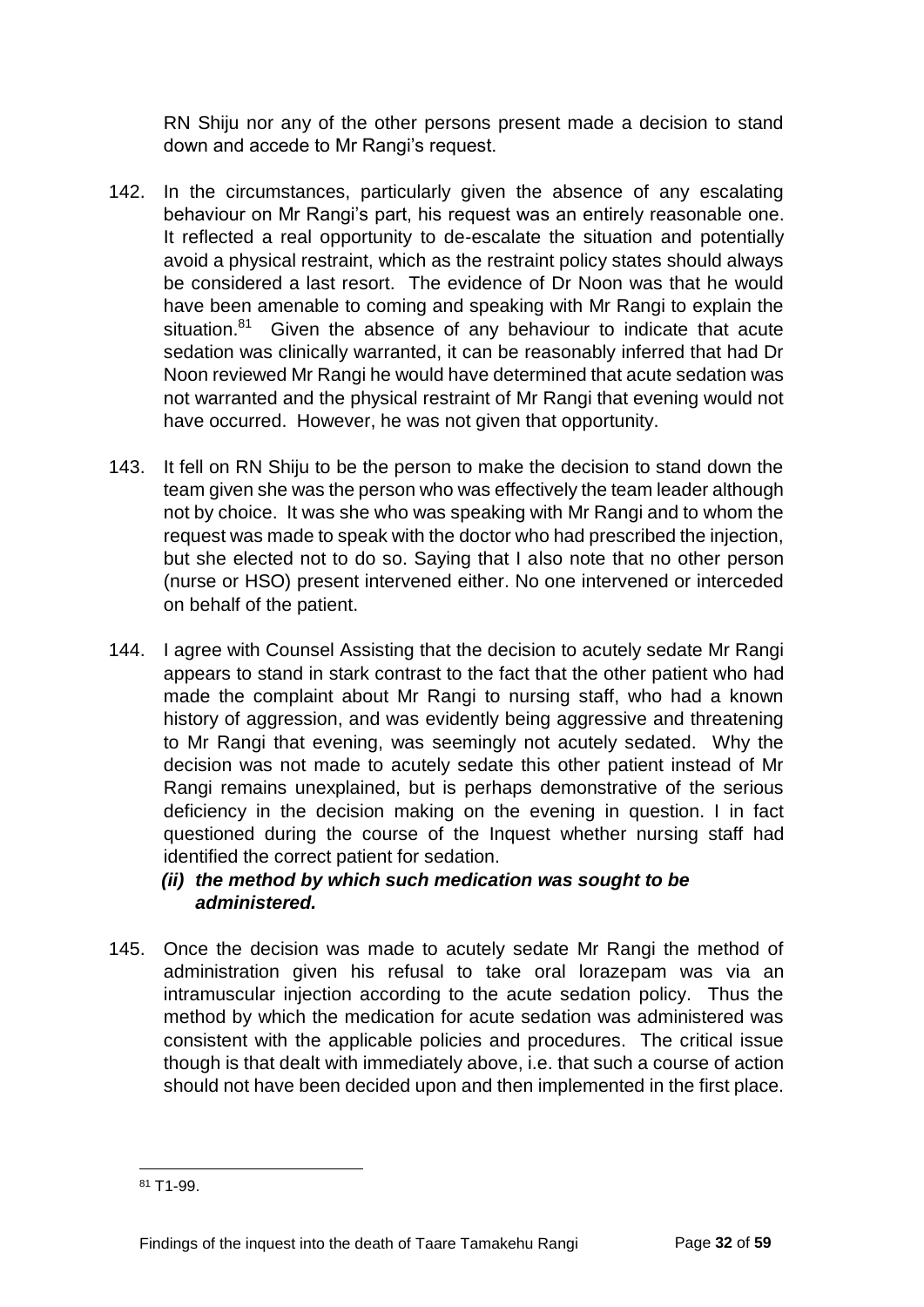#### <span id="page-35-0"></span>*Coronial Issue 3 - Circumstances of Death: Restraint*

*In relation to the circumstances of the deceased's death, investigation and consideration of: -*

- *(b) the adequacy and appropriateness of the physical restraint of the deceased prior to his death, for the purpose of forcibly administering medication, including:-*
	- *(i) the planning undertaken in respect of performing the physical restraint;*
- 146. The planning undertaken in respect of performing the potential physical restraint of Mr Rangi was neither adequate nor appropriate.
- 147. As described above, a brief meeting of the persons who came to form the team who ultimately restrained Mr Rangi took place in the nurse's station. The duress response procedure and the Hospital's OVP training required that all present for that meeting were allocated positions and responsibilities within the team for the restraint by the team leader. $82$  The response team leader was otherwise known as "number 1". The response team leader was responsible for protecting the patient's head and airway and physical observations until allocated to another team member.
- 148. The clear intent of the duress response procedure and the Hospital's OVP training was that each member of the team would know the specific role and responsibility that had been allocated to them by the response team leader and who was the response team leader for the restraint. It may well be that those roles and responsibilities change during the dynamic course of a physical restraint, but it was evidently important that there be an initial allocation of roles and responsibilities in a planned restraint of the kind proposed in this case.
- 149. In this case, there was essentially no designated response team leader or number 1. That role should have been performed by CN Collier. She accepted in her supplementary statement that she made an error in judgment in not attending the administration of the injection so that there was an independent senior nurse present to monitor Mr Rangi's airway and breathing in the event the restraint was necessary.<sup>83</sup> That error of judgment on CN Collier's part was a significant one. I do not accept that CN Collier allocated the number 1 to RN Shiju. It is against the weight of the evidence. No other person present at the meeting corroborated that assertion. Rather, to the contrary, both RN Shiju and RN Munemo assumed, consistent with their training, that CN Collier would not only be the response team leader, but would be present during the restraint.

<sup>82</sup> See paragraph 19 above.

 $83$  Fx D2.1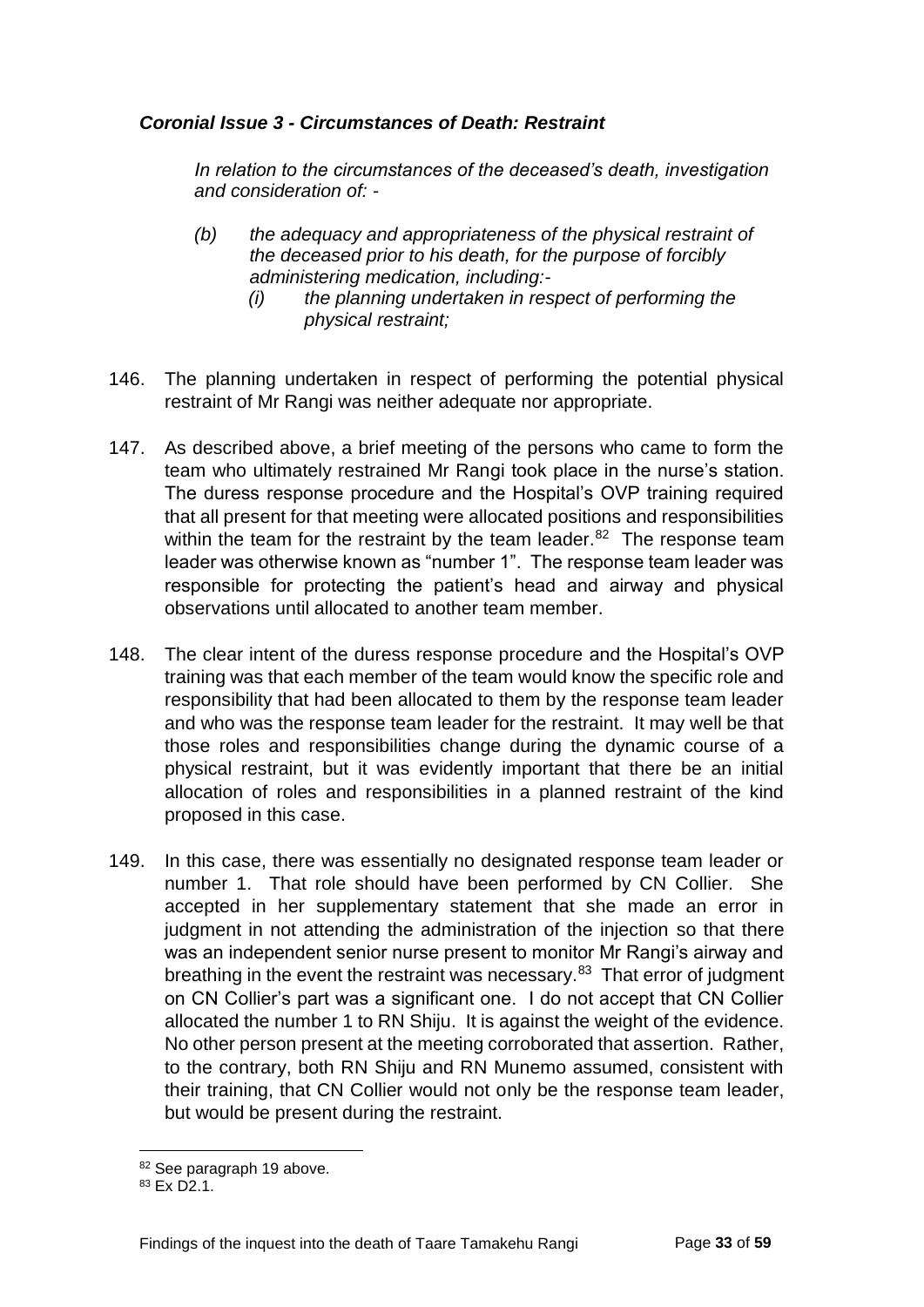- 150. It is likely though that as the team walked from the nurse's station into the lounge area CN Collier told at least RN Shiju that she was not going to be present. I do not accept that RN Shiju only came to know that CN Collier was not present after she gave the injection. It is fundamentally inconsistent with her written statement given relatively soon after the events in question.
- 151. Furthermore, none of the HSOs seemingly had any particular allocation of positions or responsibilities within the restraint team given to them. There was evidence that that was a not uncommon occurrence in respect of planned restraint briefings.<sup>84</sup>
- 152. The absence of a designated response team leader whose specific role it was to protect Mr Rangi's head and airway and monitor his physical observations was a serious departure from the duress response procedure and the Hospital's OVP training. It is possible that had CN Collier been present that Mr Rangi's request to speak with the doctor who had ordered his injection may (although unlikely) have been acceded to noting her expressed attitude to others that no further negotiation would be undertaken.
- 153. CN Collier's absence from the restraint team notionally to ensure that other patients located in the HDU did not interfere with the restraint and the deficient manner in which the pre-restraint briefing was conducted represented a serious lack of leadership on her part. It compounded the already flawed decision she had made to acutely sedate Mr Rangi.
- 154. It is also concerning that RN Shiju, did not raise any issue as to the absence of the person whom she assumed would be the response team leader. It is concerning that there was overall, insufficient awareness by all present upon entering the HDU lounge that Nurse Collier was not present.
- 155. In essence then the planning undertaken in respect of performing the physical restraint of Mr Rangi was neither adequate or appropriate and was not in accordance with the duress response procedure. *(ii) the performance of the physical restraint;*
- 156. There were a number of aspects of the performance of the physical restraint of Mr Rangi that were seriously inadequate and inappropriate and at times reckless.
- 157. As noted above the restraint comprised two phases.
- 158. After the initiation of the physical restraint during the first phase, Mr Rangi came to be restrained by the team on his right side. The two particularly concerning matters that arise in respect of the first phase of the restraint

l <sup>84</sup> T5-143.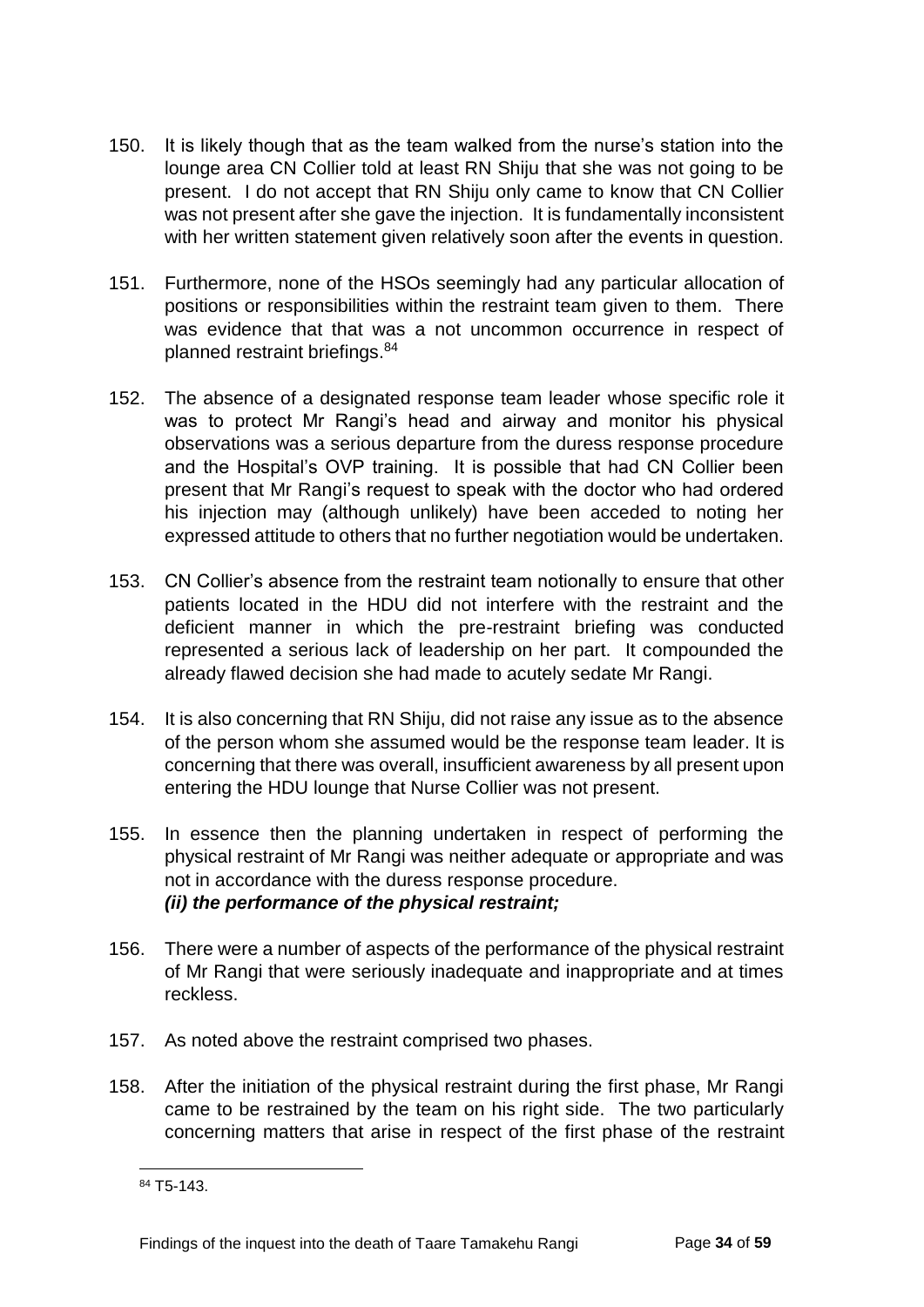were the attempted application of a "figure 4 leg lock" by RN Munemo and EEN Snelleman, and the use by HSO1 of a knee to pin Mr Rangi's head to the ground against the floor of the HDU.

- 159. With respect to the first matter, it was the evidence of Mr Laverick that a figure 4 leg lock was taught during OVP training to be used in circumstances where a patient had been placed in the seclusion room, as a mechanism for staff to safely exit the seclusion room. It was not a technique that was to be deployed generally during restraints as it was sought to be in this case.<sup>85</sup> That evidently represented a misunderstanding on the part of RN Munemo and EEN Snelleman as to when that technique was to be applied. The application of that technique likely though had no particular bearing on the outcome. Any additional pain that may have been experienced by Mr Rangi from the application of that technique was not likely to have been of any relevance in his cause of death.<sup>86</sup>
- 160. The far more significant issue concerned the application of the knee pin by HSO1. He knew at the time of doing so that it was not a restraint technique authorised by the Hospital.<sup>87</sup> HSO1 in evidence said that he placed his knee on Mr Rangi's head to control his head to stop it moving around. He said he did so out of fear. The particular fear to which he referred was of being bitten on which his little finger by a patient during the course of a restraint previously. He prioritised his own safety, i.e. the risk of being bitten, over Mr Rangi's safety at that point in time. $88$
- 161. Regardless of whatever fear HSO1 may have had about being bitten as a consequence of a previous incident, the application of the knee pin to Mr Rangi's head was entirely unacceptable and potentially dangerous. It was not, as noted, a restraint technique authorised by the Hospital as part of the OVP training. Undoubtedly because there was a potential for risk of injury from applying such a technique.
- 162. The joint opinion of Mr Hayworth and Senior Sergeant Hayden was that given the body position of HSO1 as demonstrated by the video evidence, the amount of body weight being concentrated directly down through HSO1's thigh, which was straight under his hip and torso, would have caused "undue stress and immense pain".<sup>89</sup> At the time HSO1, who was about 6 feet 4 inches tall, weighed approximately 95 kilograms.  $90$
- 163. According to Mr Laverick, the OVP training that had been provided to staff as at the date of Mr Rangi's restraint included techniques that could be

<sup>85</sup> T4-92.

<sup>86</sup> T1-19 L35.

<sup>87</sup> T5-128 L10.

<sup>88</sup> T5-152.

<sup>89</sup> Ex B1 (page 6 of 26).

 $90$  T<sub>5</sub>-151<sup>.</sup>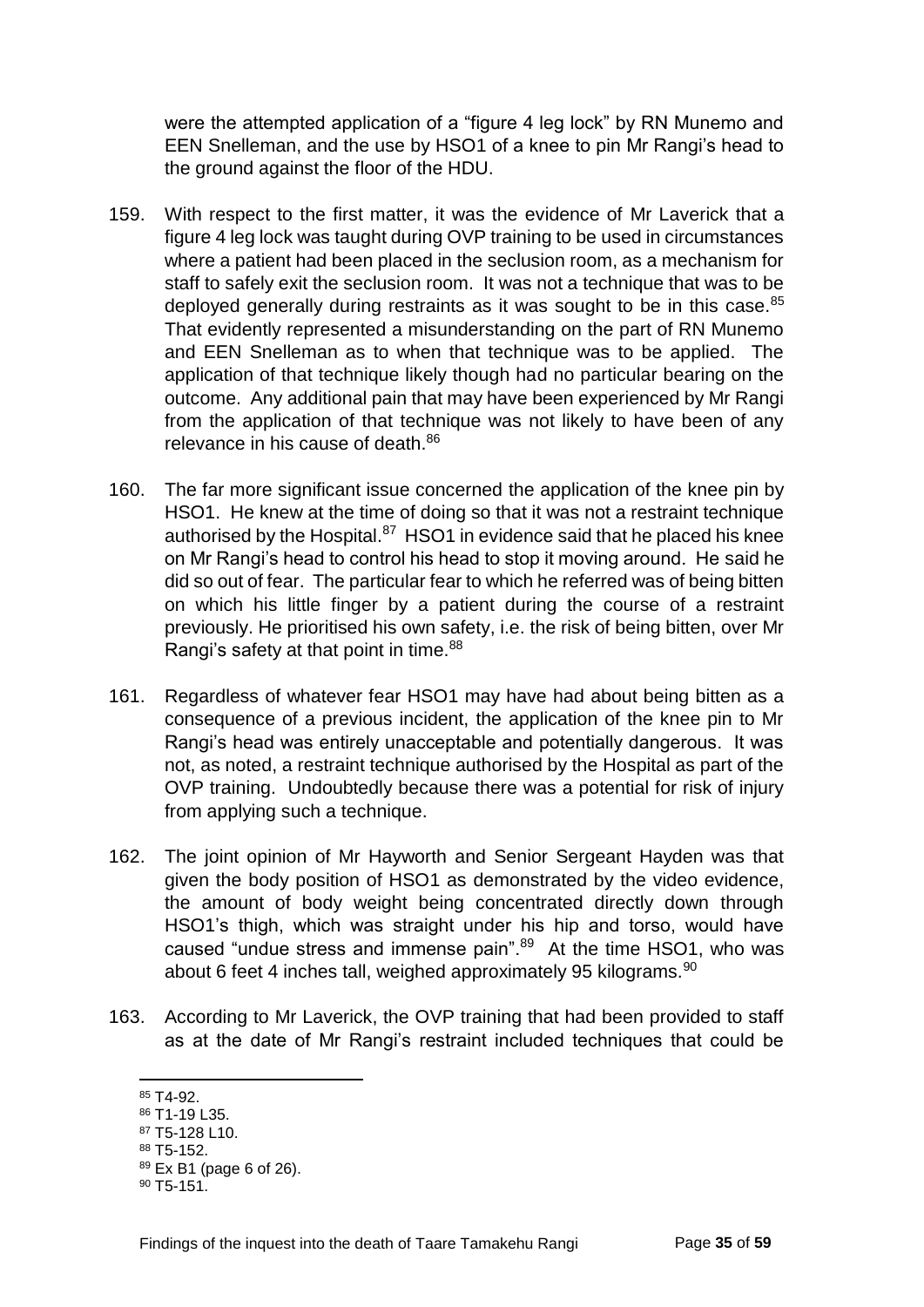deployed to stabilise the patient's head without placing any pressure on it. $91$ The alternate technique described by Mr Laverick was consistent with the preferred option described by Mr Hayworth/Senior Sergeant Hayden to control the head of the person being restrained to prevent injury to that person and injury to the restraining officers, for instance from a risk of biting.<sup>92</sup>

- 164. The evidence of HSO1 was that he applied no more force with his knee pin than he had when he initially placed his hand against the side of Mr Rangi's head to stop it from moving. I accept Counsel Assisting's submission that I should reject that evidence. The notion that significant force was not being applied to the side of Mr Rangi's head from the knee pin is implausible and contrary to the evidence of Mr Hayworth/Senior Sergeant Hayden particularly as noted by them having regard to HSO1's body position. The application of that unauthorised (and prolonged) knee pin represented a significant, dangerous and unacceptable departure from the manner in which the physical restraint of Mr Rangi should have been undertaken.
- 165. With respect to the second phase of the restraint, I note there was no effective discontinuance of the restraint from phase one to phase two. There were two particularly concerning aspects of the second phase of the restraint. First was the fact that Mr Rangi came to be placed in an essentially prone position, somewhat more on the left side of his body due to his large size. The second far more serious aspect was the application by HSO1of a neck restraint.
- 166. With respect to the first matter, it was known to all members of the team from their OVP training, as well as from the limited briefing discussion by CN Collier, that given Mr Rangi's body habitus there were risks with him being placed in a prone position. In fact they expressed such to Mr Rangi at the outset of the physical intervention. The prone position had been avoided in the first phase of the restraint. There is no particular reason to think that it could not have been avoided in the second phase of the restraint had the team sought to do so.
- 167. The time during which Mr Rangi was in the prone position during the second phase of the restraint was less than the two minutes discussed in the relevant procedures, i.e. the Chief Psychiatrist's physical restraint policy but plainly that time frame is a guideline and not prescriptive and where a prone position could be avoided at all, it should be, given the risks of injury.
- 168. The time limits contained within the Chief Psychiatrists guidelines do not presume the application of a simultaneous neck restraint.

l <sup>91</sup> T3-91.

<sup>92</sup> Ex B1 (page 7 of 26).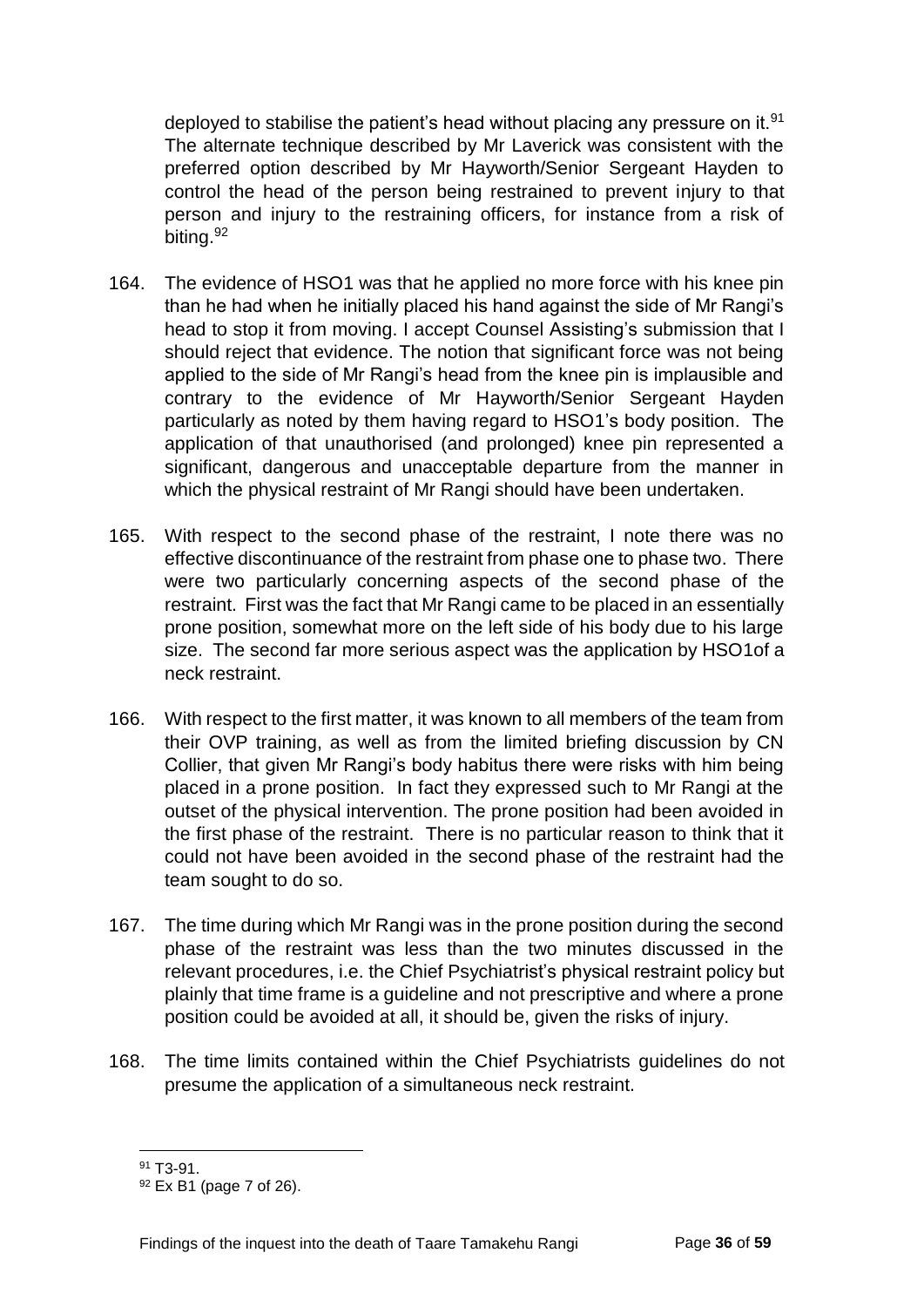- 169. The neck restraint applied by HSO1 was not authorised by the Hospital's OVP training. HSO1 knew that to be the case.<sup>93</sup> Furthermore, HSO1 knew from his training not to apply direct pressure to a patient's neck, chest or back during the course of a physical restraint.<sup>94</sup> In addition, despite having undergone some previous training to obtain qualifications as a security guard, HSO1 had never undergone any specific training as to how to safely apply a neck restraint, i.e. a lateral vascular neck restraint ("LVNR").<sup>95</sup> His previous experience in applying a neck restraint, was the instance where the patient had bitten his little finger.
- 170. Counsel Assisting submits that as to the neck restraint that was applied, I should find, having regard to the evidence of Mr Hayworth and Senior Sergeant Hayden, that while HSO1 initially applied an LVNR it subsequently became a respiratory neck restraint or, as it is commonly known, a chokehold.<sup>96</sup> I accept that submission and find that the lateral vascular neck restraint applied by HSO1 by virtue of incorrect application became a became a chokehold (or respiratory neck restraint).
- 171. HSO1 had no training or experience in applying a correct LVNR and thus I accept he must have been at real risk of doing so incorrectly. The application of a chokehold was clearly dangerous. It is not a technique that QPS officers are taught to deploy in restraints. 97
- 172. Notwithstanding HSO1's complete lack of training and experience in applying a neck restraint, and his knowledge that it was not an authorised restraint technique, he proceeded to do so and maintained that restraint for a period of approximately almost 60 seconds. Again HSO1's evidence was that he applied the neck restraint in an attempt to control Mr Rangi's head, because of a concern of being bitten. His primary concern was not Mr Rangi's safety at that particular point in time, but his own.<sup>98</sup>
- 173. HSO1 knew the reason why he was not permitted to apply direct pressure to a patient's neck was because of the risk of harm to patients. He knew the risk of harm during any restraint, including potentially death, would be increased if direct pressure was applied to an area such as the neck.<sup>99</sup> Thus with no training or instruction and no real previous experience in applying a neck restraint, HSO1 made a decision to do something he knew could potentially cause Mr Rangi harm. Furthermore, he accepted that he could not possibly have satisfied himself that such a restraint was going to be safe

l

95 T5-125.

<sup>98</sup> T6-24.

<sup>93</sup> T5-127.

<sup>94</sup> T5-131 to 5-132.

<sup>96</sup> Ex B1 (page 9 to 14 of 26) and T7-11.

<sup>97</sup> T7-12.

 $99 T6 - 20.$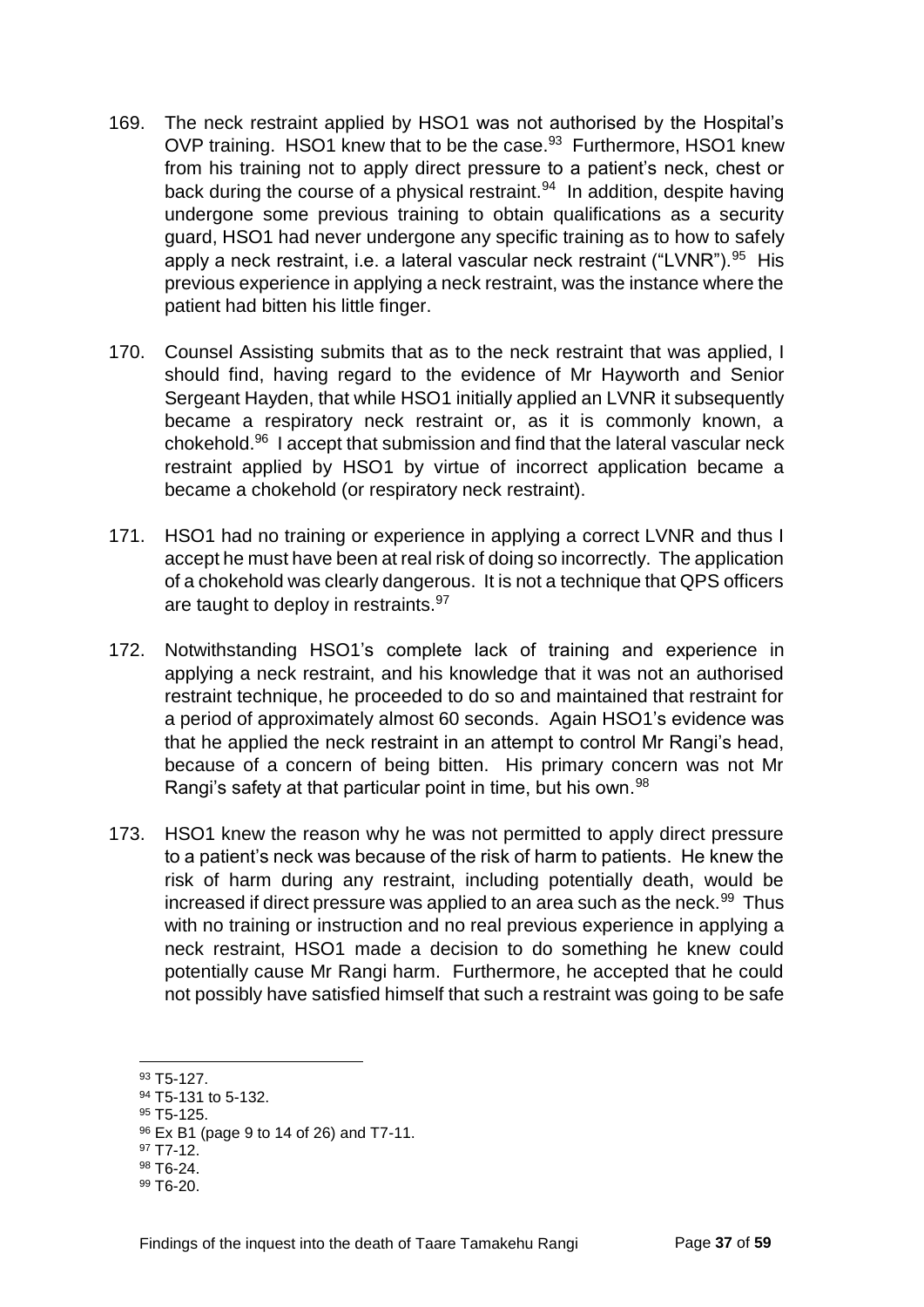for Mr Rangi, because he had no idea how to apply the neck restraint technique correctly.<sup>100</sup>

- 174. I accept the submissions of Counsel Assisting that in all the circumstances the application of that unauthorised neck restraint by HSO1 was reckless and entirely unacceptable. It represented an absolute prioritisation by HSO1 of himself over Mr Rangi's safety, because of an apparent fear of the prospect of being bitten. There were techniques available to HSO1 that he could have used to control the head and avoid being bitten. This represented a fundamental and serious departure from the manner in which the physical restraint of Mr Rangi ought to have been performed and was contrary to the Hospital's OVP training and the relevant policies and procedures.
- 175. The other issue for consideration in relation to the performance of the physical restraint concerns the lack of intercession or action by any of the other team members in respect of the application of the unauthorised restraint techniques by HSO1.
- 176. With respect to the knee pin, Counsel Assisting urges a finding that both HSO Beltramelli and HSO Fitzgerald were in a position to observe that technique being applied and did so. It is plain from the combined body worn and CCTV footage evidence they were in a position to do so. Neither said anything to HSO1 about the fact that what he was doing was unauthorised something they both knew.
- 177. Notwithstanding the submissions of Counsel on behalf of HSO Beltramelli and Fitzgerald to the contrary, I am comfortably satisfied that each of those HSO's saw HSO1 apply the knee pin to Mr Rangi's head.
- 178. Taking into account all the evidence including the footage and submissions of parties I am unable to form as view as to whether HSO Beltramelli either saw, or became aware during the restraint, that HSO1 applied a neck restraint.
- 179. However, HSO Fitzgerald accepted he did observe HSO1 applying that technique. Notwithstanding that, he did not say anything to HSO1 about the application of that unauthorised technique. He knew the technique was unauthorised. Like HSO1he prioritised his own situation and safety over that of Mr Rangi.<sup>101</sup>
- 180. Furthermore, HSO Fitzgerald was in a position to observe and did observe Mr Rangi's face while he was being restrained around the neck by HSO1. He could hear gasping and gurgling and observed Mr Rangi's face to go

l <sup>100</sup> T6-20.

<sup>101</sup> T5-101 to 5-103.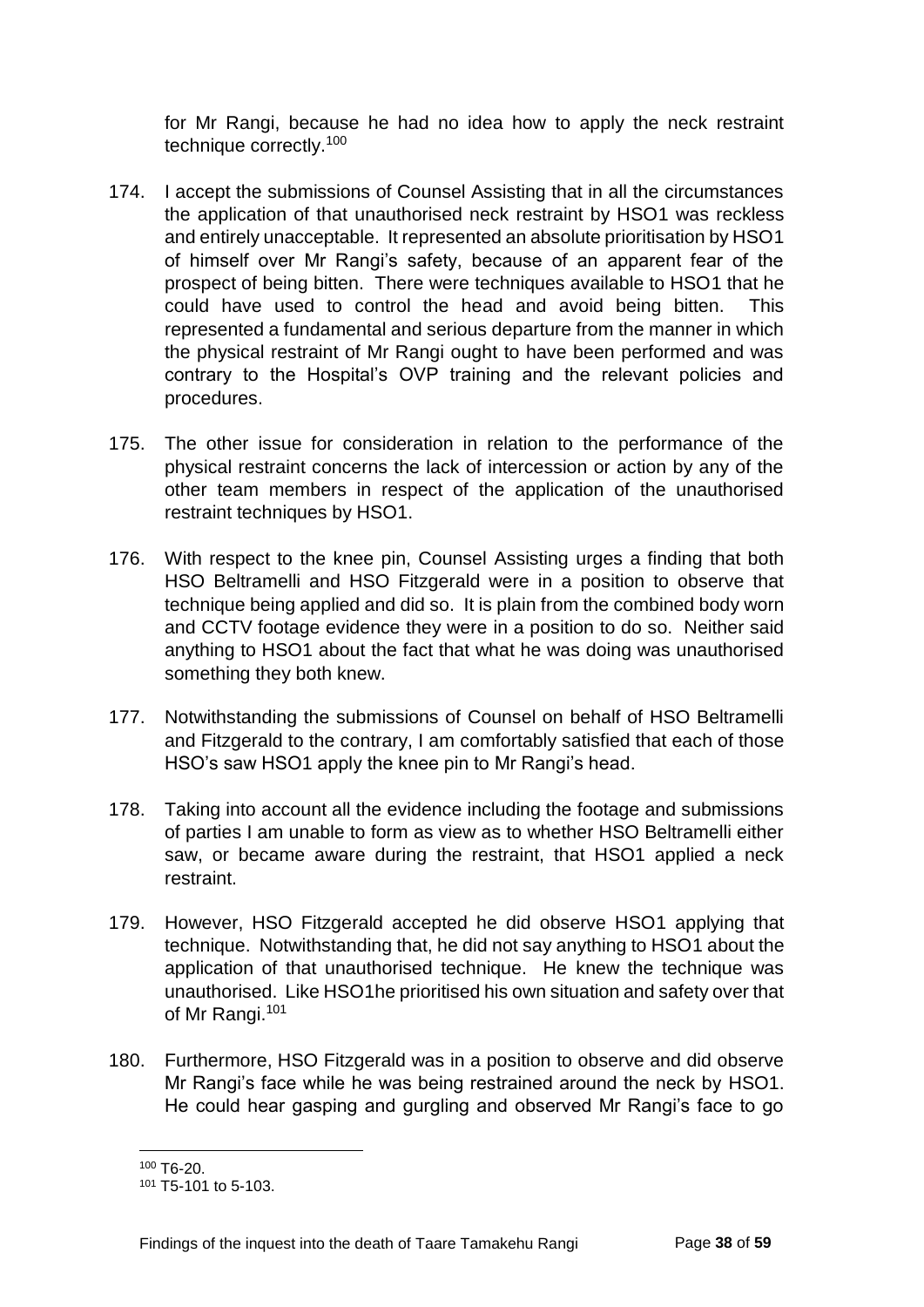"deep red", signs which he knew indicated Mr Rangi was in distress. Despite that HSO Fitzgerald did not say anything to HSO1 to stop the restraint around the neck. His primary reason for not saying anything was that RN Shiju was at Mr Rangi's head observing him and thus he seemingly left it to her to raise any issue about Mr Rangi being in distress.<sup>102</sup>

181. Even taking into account the dynamic situation unfolding, it is submitted that HSO Fitzgerald should have raised the fact that Mr Rangi was in distress and that an unauthorised neck restraint was being applied to him with a view to ceasing the restraint at an earlier time. It was a concerning feature of the restraint that no one who was capable of and likely did see the knee pin and neck restraint being applied by HSO1, said anything about it at the time or sought to stop such techniques being imposed.

#### *(iii) the monitoring of the deceased during the physical restraint and immediately after;*

- 182. Two issues arise for consideration. First, the monitoring of Mr Rangi during the course of the physical restraint. Secondly, the monitoring of him when the restraint concluded.
- 183. With respect to the first matter, as discussed above, the absence of a designated response team leader meant that at least during the first phase of the restraint there was no person fulfilling the specific responsibility of protecting Mr Rangi's head and airway and monitoring his physical observations. That was, as noted above, contrary to the duress response procedure and the Hospital's OVP training.
- 184. After RN Shiju administered the injection she then by necessity, in the absence of a designated response team leader, assumed the role of monitoring Mr Rangi's airway, breathing, consciousness and body alignment.<sup>103</sup> Having assumed that role it is clear from the video evidence that RN Shiju spent the majority of the second phase of the restraint, which lasted approximately 60 seconds, at the head of Mr Rangi's body where she could observe his face and head. During that time she repeatedly told Mr Rangi to "relax" and "chill out" or words to that effect.<sup>104</sup>
- 185. It must have been obvious to RN Shiju given her lengthy experience as a Registered Nurse that he was physically distressed. The body-camera footage, which demonstrates what RN Shiju must have observed, shows clear signs of physical distress including gasping and gurgling by Mr Rangi. At no time did RN Shiju take steps to cease the second phase of the physical restraint. Likewise, she did not take any steps to attempt to direct HSO1 to

<sup>102</sup> T5-103 to 5-104.

<sup>103</sup> Exhibit C12.1 bottom of page 138 to the top of page 139 of 231.

<sup>&</sup>lt;sup>104</sup> Ex B3.1 and the aide memoire transcript.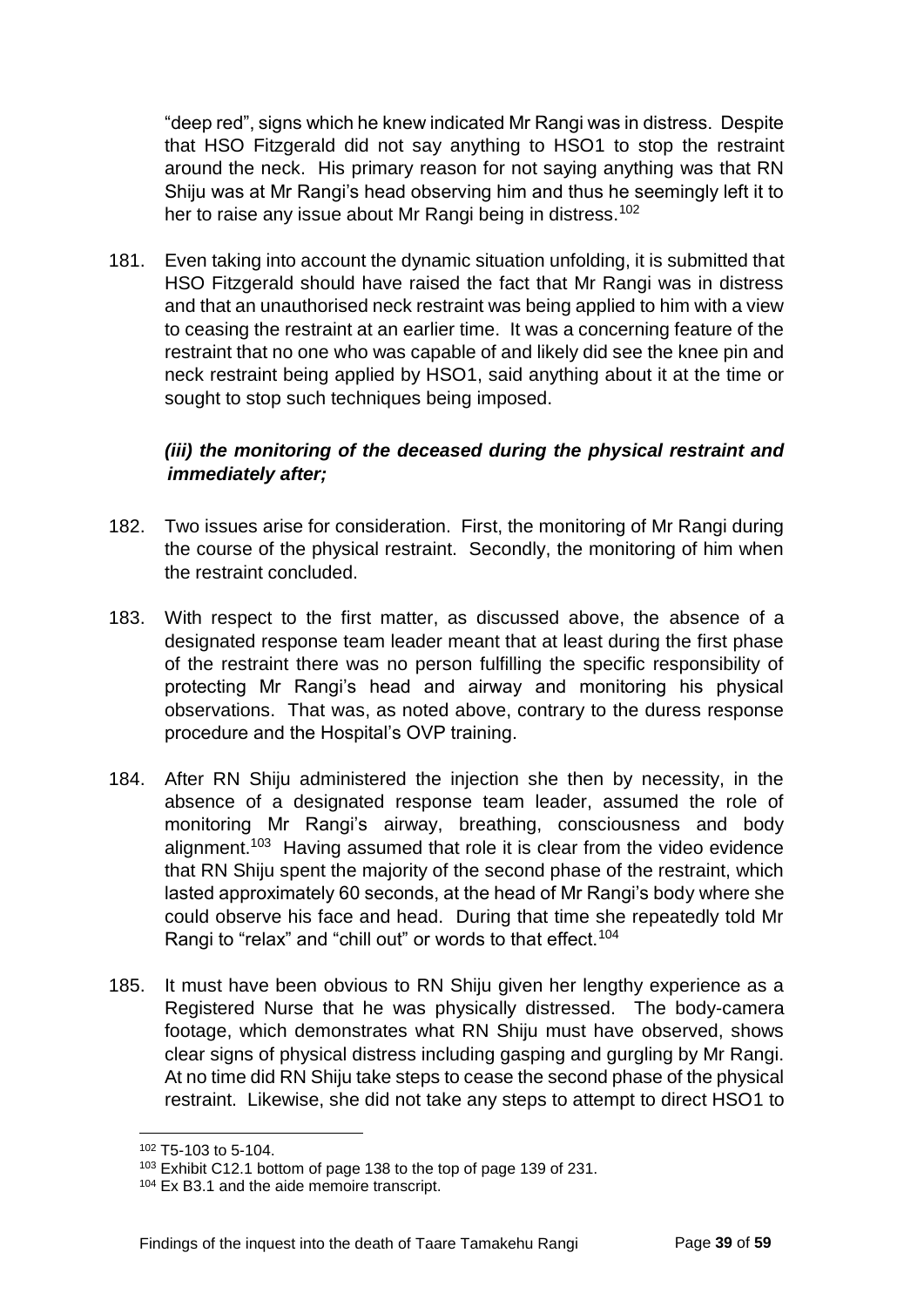desist with the neck restraint of Mr Rangi a technique she must also have known was unauthorised pursuant to her OVP training.

- 186. I reject RN Shiju's assertion that she did not appreciate Mr Rangi's distress. I agree with Counsel Assisting that it is implausible that an experienced Registered Nurse of more than ten years in general nursing and 18 months as a mental health nurse would not have appreciated the physical distress Mr Rangi was plainly suffering. Likewise, I reject her evidence that when she did see discolouration happen in Mr Rangi's face she asked for the restraint to cease. She is not heard to raise any issue with the team members about Mr Rangi being in physical distress and the restraint needing to cease in the body-camera video evidence. Rather, it seems from the CCTV / bodyworn evidence that the decision to cease the restraint occurred because by that time Mr Rangi had been subdued.<sup>105</sup> By then Mr Rangi is plainly non-responsive.
- 187. The fact that RN Shiju did not properly monitor Mr Rangi during the second phase of the restraint, including her failure to identify the use of an unauthorised neck restraint, and to call for the restraint to be ceased earlier represented serious failings on her part. Nurse Shinju should never ever have been in that position in the first place, but at no time did she question RN Collier's absence or put a halt or pause proceedings. I am unware of what dynamics existed such that Nurse Shinju's was unable to question her predicament, and / or later Mr Rangi's predicament.
- 188. The second issue concerns the monitoring of Mr Rangi after the second phase of the physical restraint ceased.
- 189. The team withdrew The CCTV footage bears out (at 8.30.05) HSO1 leaning in for one last application of pressure to Mr Rangi by HSO1. He appears to lean in and apply body weight before releasing Mr Rangi.
- 190. Mr Rangi was left in a prone position with his left arm under his chin and his legs crossed at the ankles up against a fixed chair in the lounge area. That position was not a typical recovery position. As Dr Rothwell noted it would have made it hard for Mr Rangi to breathe properly. It was known to the staff involved in the restraint that Mr Rangi was obese and therefore the prone position in which he was left put him at additional risk.
- 191. When the team withdrew, no one remained directly with Mr Rangi to closely monitor his vital signs. The absence of someone assuming that role was contrary to the Chief Psychiatrist's physical restraint practice guidelines and physical restraint policy. The person who should have assumed that role as a continuation of having assumed the role (by – defacto) of monitoring Mr

l <sup>105</sup> Ex B3.1 and the aide memoire transcript.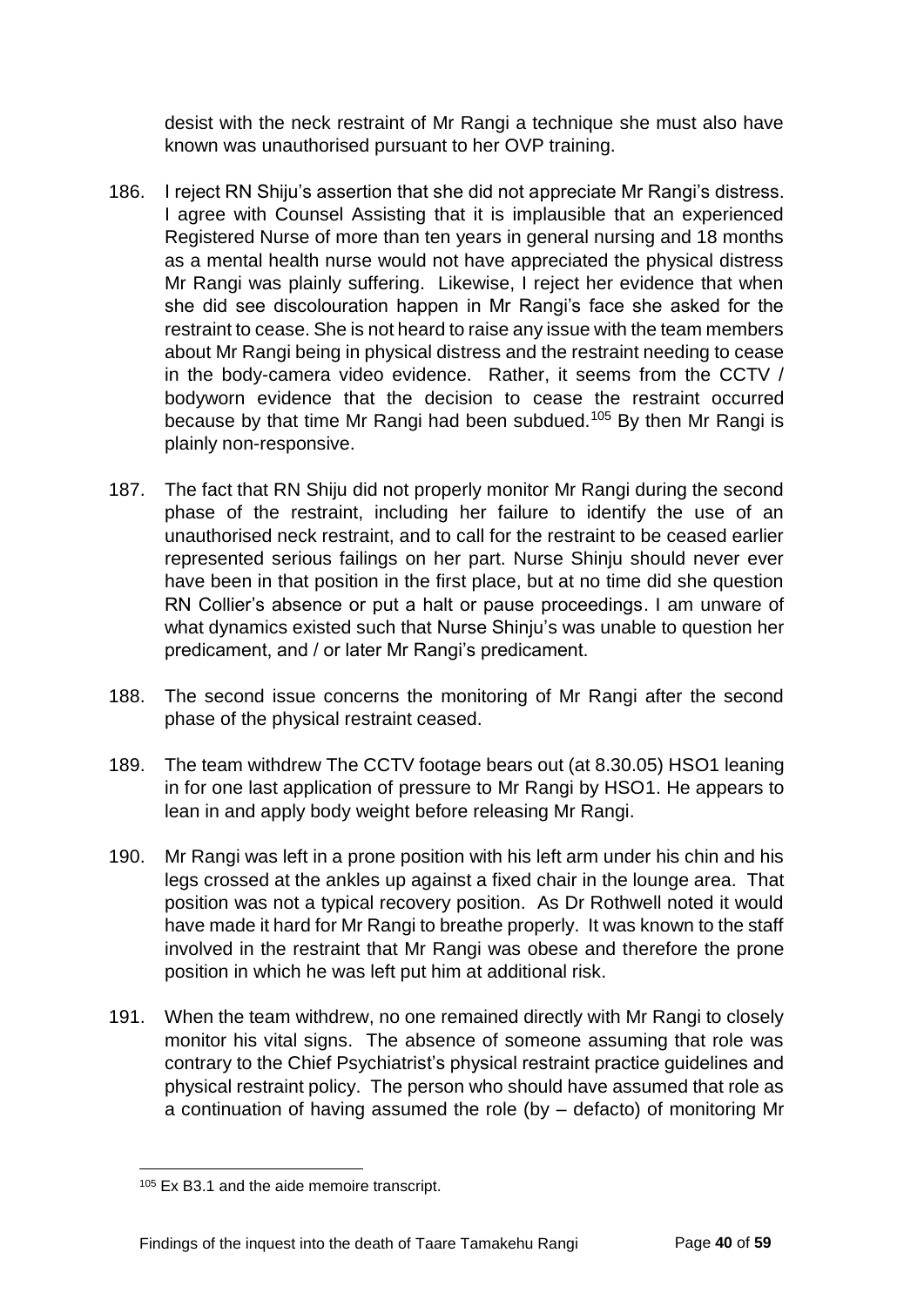Rangi's vital signs and observations during the second phase of the restraint was RN Shiju.

#### *(iv) the training provided to those persons who performed, or were involved in, the physical restraint;*

- 192. The Hospital's OVP procedure required that all staff members employed by the Mental Health Service Group were required to have current OVP training. The staff members who worked in extreme risk areas such as the Mental Health Service Group were required to undergo an initial five core modules of training.<sup>106</sup> Thereafter staff members working in those extreme risk areas would undertake refresher training every 12 months. It was specifically modules 4 and 5 of that initial core training that dealt with team restrictive practices, i.e. the undertaking of a physical restraint of a patient.
- 193. All of the relevant staff members involved in Mr Rangi's restraint had undergone the initial core five modules of training. Save for CN Collier they were all otherwise current in relation to their OVP training having undertaken annual refresher training. Evidently CN Collier had not undertaken her annual refresher training because of the medical condition she suffered that meant she was on sick leave from February to May 2018. She was due to undertake her refresher training in May 2018.
- 194. While strictly speaking CN Collier was not OVP current, she did not suggest in her evidence that that was relevant, at least from her perspective, to any issues that arose in respect of the care of Mr Rangi. The currency of her OVP training is not likely to be relevant to the critical decision to acutely sedate Mr Rangi. It is not possible to say whether had she undertaken her annual refresher training in May 2018 that would have made any difference to the manner in which she undertook the briefing of the restraint team or her decision not to attend the restraint as the response team leader.
- 195. Save then for that issue, the persons involved in the physical restraint of Mr Rangi had received the appropriate training. Notwithstanding that fact, evidently, there were serious deficiencies in the manner in which the physical restraint was performed as identified above.
- 196. It is noted that the OVP training was in place as at the time of Mr Rangi's death has now been superseded. That matter is dealt with further below.

#### *(v) whether the restraint was performed in accordance with relevant policy and practice guidelines of the Chief Psychiatrist, Queensland*

<sup>106</sup> T3-85.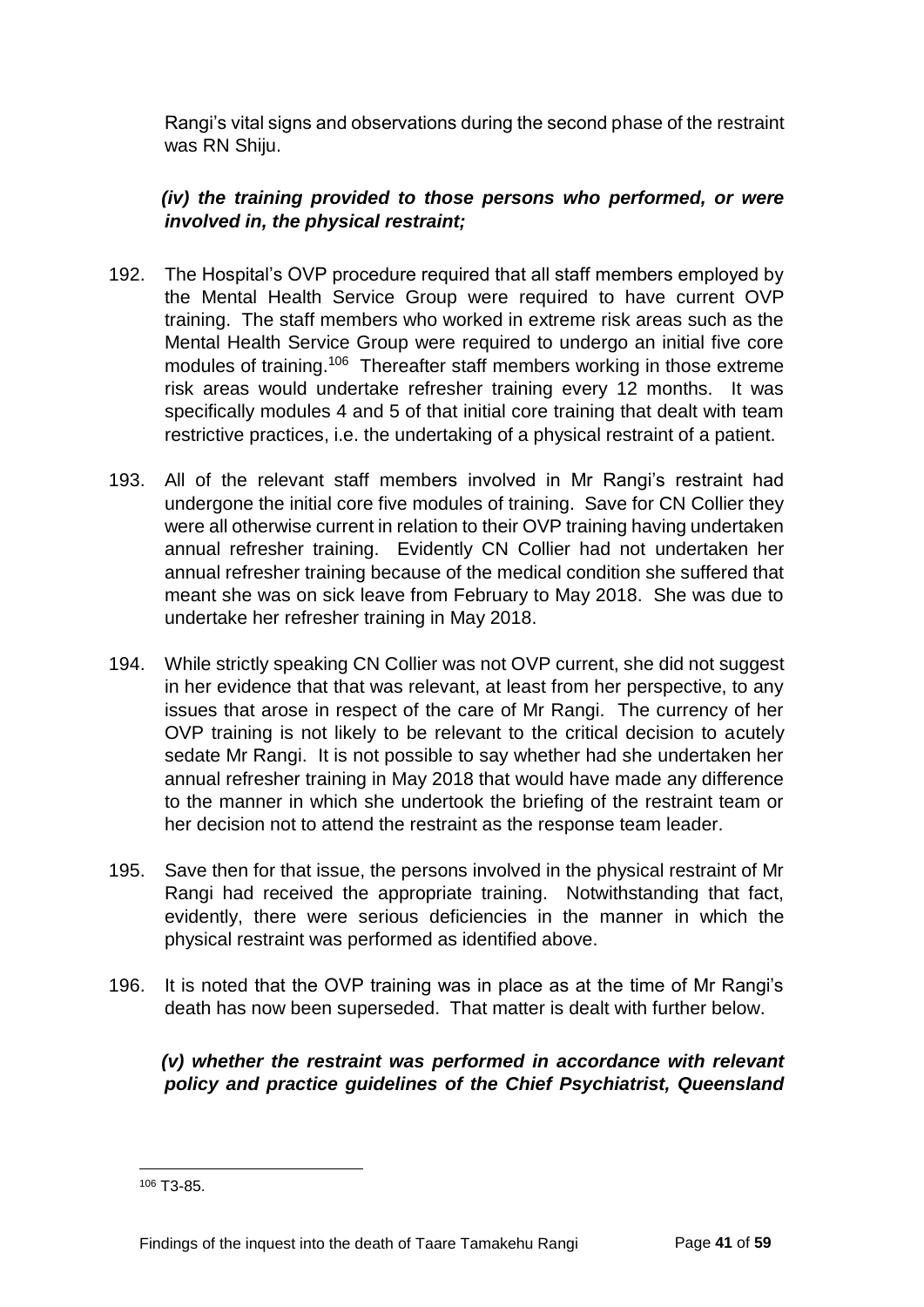#### *Health and the Health Service's applicable policies, procedures and OVP training.*

- 197. For the reasons discussed above, the physical restraint of Mr Rangi was not performed in accordance with the relevant procedures of the Hospital, the policies of the Chief Psychiatrist or the Hospital's OVP training.
- 198. The critically fundamental aspects of non-compliance were:-
	- The inadequate manner in which the briefing for the planned physical restraint occurred;
	- The absence of a designated team response leader to monitor Mr Rangi during the course of the first phase of the physical restraint;
	- The application of unauthorised restraint techniques including the application of direct pressure to Mr Rangi's head and neck;
	- The restraint of Mr Rangi in the prone position during the second phase of the restraint;
	- The failure to observe the indications of physical distress demonstrated by Mr Rangi and to escalate those concerns by way of ceasing the second phase of the restraint at an earlier time; and
	- The absence of any direct monitoring of Mr Rangi's airway, breathing and consciousness immediately following the restraint.

#### <span id="page-44-0"></span>*Coronial Issue 4 – Circumstances of Death: Adequacy of Post-Restraint Medical Treatment*

*In relation to the circumstances of the deceased's death, investigation and consideration of: -*

- *(c) the adequacy and appropriateness of the medical treatment provided to the deceased after the physical restraint ceased, including:-*
- *(i) the time taken to instigate such treatment;*
- 199. The opinion of Dr Rothwell, which should be accepted, is that the time taken to instigate Mr Rangi's resuscitation was adequate.<sup>107</sup> The time taken to instigate Mr Rangi's resuscitation is a different matter to the way in which he was left following the cessation of the second phase of the restraint and the absence of any direct clinical monitoring of him. Notwithstanding those matters though, there should be a finding that the instigation of the resuscitation was within an adequate time.

#### *(ii) the manner in which that treatment was carried out;*

200. Again, having regard to the evidence of Dr Rothwell, there should be a finding that the manner in which the attempted resuscitation of Mr Rangi was carried out was reasonable and appropriate. Those efforts involved a large

l <sup>107</sup> Ex A6 page 5 and T6-46.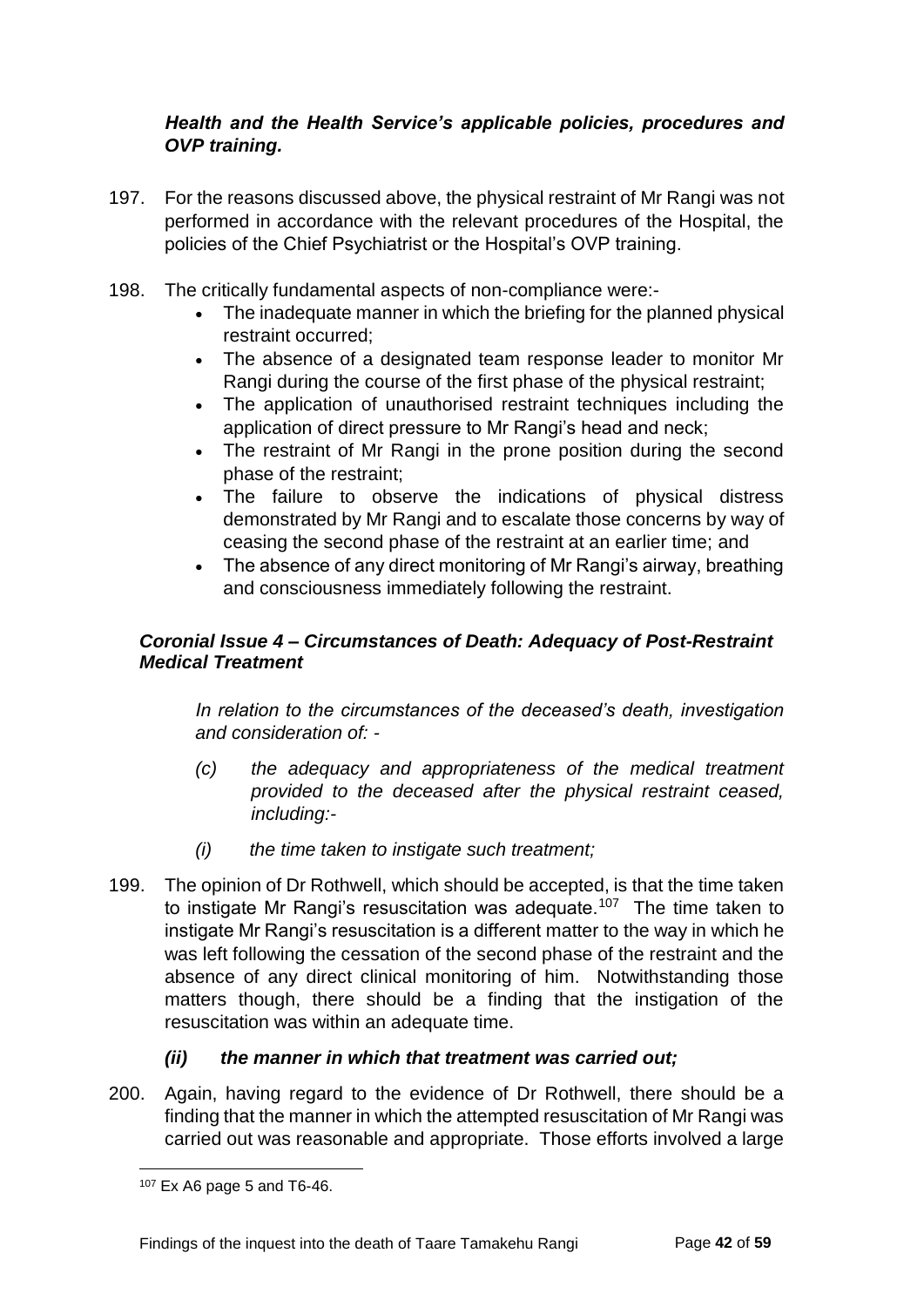number of people. Dr Rothwell commended one of the leaders of that effort, Dr Segaran for his calm and supportive approach to a team who was mostly unknown to him.<sup>108</sup>

201. The resuscitative efforts were applied for approximately 32 minutes before being ceased when it was apparent that continued efforts would be futile. During the course of the resuscitation Mr Rangi's heart rhythm was always in asystole. In other words, his heart was never in a shockable rhythm such as to deploy the defibrillator. Given that fact, there was little prospect of the resuscitation efforts ever being successful. Regardless of that the team who attempted to resuscitate Mr Rangi did all they reasonably could and made every possible effort to save his life.

#### *(iii) whether there were any deficiencies in respect of the treatment carried out.*

- 202. Dr Rothwell did not identify any deficiencies in respect of the resuscitative efforts carried out. He noted in his report some areas for improvement, none of which, in his view, had any bearing on the outcome for Mr Rangi.
- 203. The only substantive issue that was raised concerned that of the position of the ETT. Dr Rothwell noted that by the time of autopsy the ETT was in the oesophagus rather than the trachea. The factual issue for determination is whether or not Dr Segaran inadvertently intubated the oesophagus as opposed to the trachea during the resuscitation.
- 204. Even if that had been the case, Dr Rothwell would not have been critical of Dr Segaran, because having inserted the ETT, he quite appropriately then took all reasonable steps to satisfy himself that it was correctly located.<sup>109</sup> Those steps included observing fogging of the ETT; the presence of breath sounds on auscultation of both sides of Mr Rangi's chest (a matter confirmed independently by another colleague) and the use of a portable capnometer to demonstrate the presence of carbon dioxide in expired breath.
- 205. Dr Rothwell noted in his evidence that those mechanisms by which the correct placement of an ETT in an emergency situation is checked can produce false positives. Thus, his view, that even if Dr Segaran had inadvertently intubated the oesophagus, having done what he did there was nothing further he reasonably could or should have done to check the placement. The only other means to check placement would be to carry out an x-ray which was not an option.
- 206. Furthermore, even if there had been inadvertent intubation of the oesophagus, that would not likely have made any difference to Mr Rangi's

<sup>108</sup> Ex A6 page 5.

 $109$  T<sub>6-50</sub>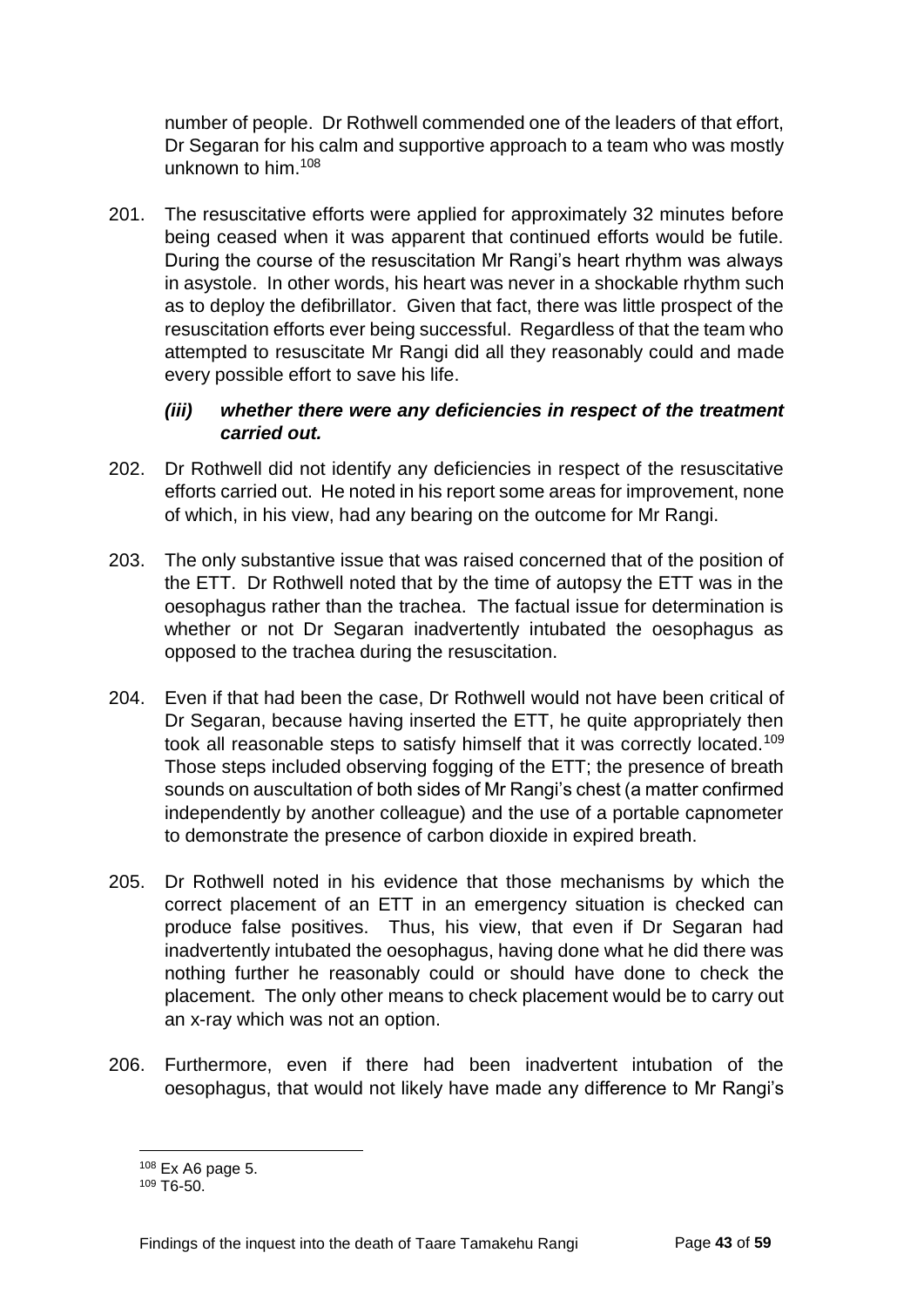outcome given the fact that he was never in a shockable rhythm, i.e. he was always in asystole.<sup>110</sup>

- 207. Putting those matters aside though, the factual issue is whether Dr Segaran did inadvertently intubate the oesophagus during the resuscitation. Having regard to all the evidence I accept the submissions of Counsel Assisting and Counsel for the THHS that Dr Sagaran did **not** inadvertently intubate Mr Rangi's oesophagus during the resuscitation. All of the checks Dr Segaran performed to confirm the ETT was in the correct location were positive indicating correct placement in the trachea. Second, the ETT was not secured in place during the course of Mr Rangi's resuscitation by way of tie or tape. Rather it was held in place by a staff member. That was appropriate for the purposes of the resuscitation. It was not then secured after the resuscitation ceased. Thus it was entirely plausible that the unsecured ETT might migrate out of the trachea into the oesophagus during the course of the care and transport of Mr Rangi following his death.<sup>111</sup> Third, in the immediate aftermath of the cessation of the resuscitation, Dr Segaran looked again through the laryngoscope to satisfy himself that the ETT was in the correct position, which he says it was. Fourth, Dr Segaran presented as a careful, calm and highly competent medical practitioner which also well favours the likelihood that he did correctly place the ETT in the trachea.
- 208. I am comfortably satisfied that Dr Segaran correctly inserted the ETT into the trachea and that it subsequently migrated into the oesophagus after Mr Rangi's death.
- 209. I find that migration of the tube occurred after resuscitative efforts were concluded.

#### <span id="page-46-0"></span>*Coronial Issue 5 – Deficiencies in Policies and Procedures*

*In relation to the circumstances of the deceased's death, investigation and consideration of:-*

- *(d) whether there existed at the time any deficiencies in the Health Service's policies and procedures in respect of the physical restraint of patients.*
- 210. Having regard to the evidence as a whole, at the relevant time there were no specific deficiencies in the Health Service's policies and procedures in respect of the physical restraint of patients.

l <sup>110</sup> T6-50 L25.

<sup>111</sup> T6-50 L30-40.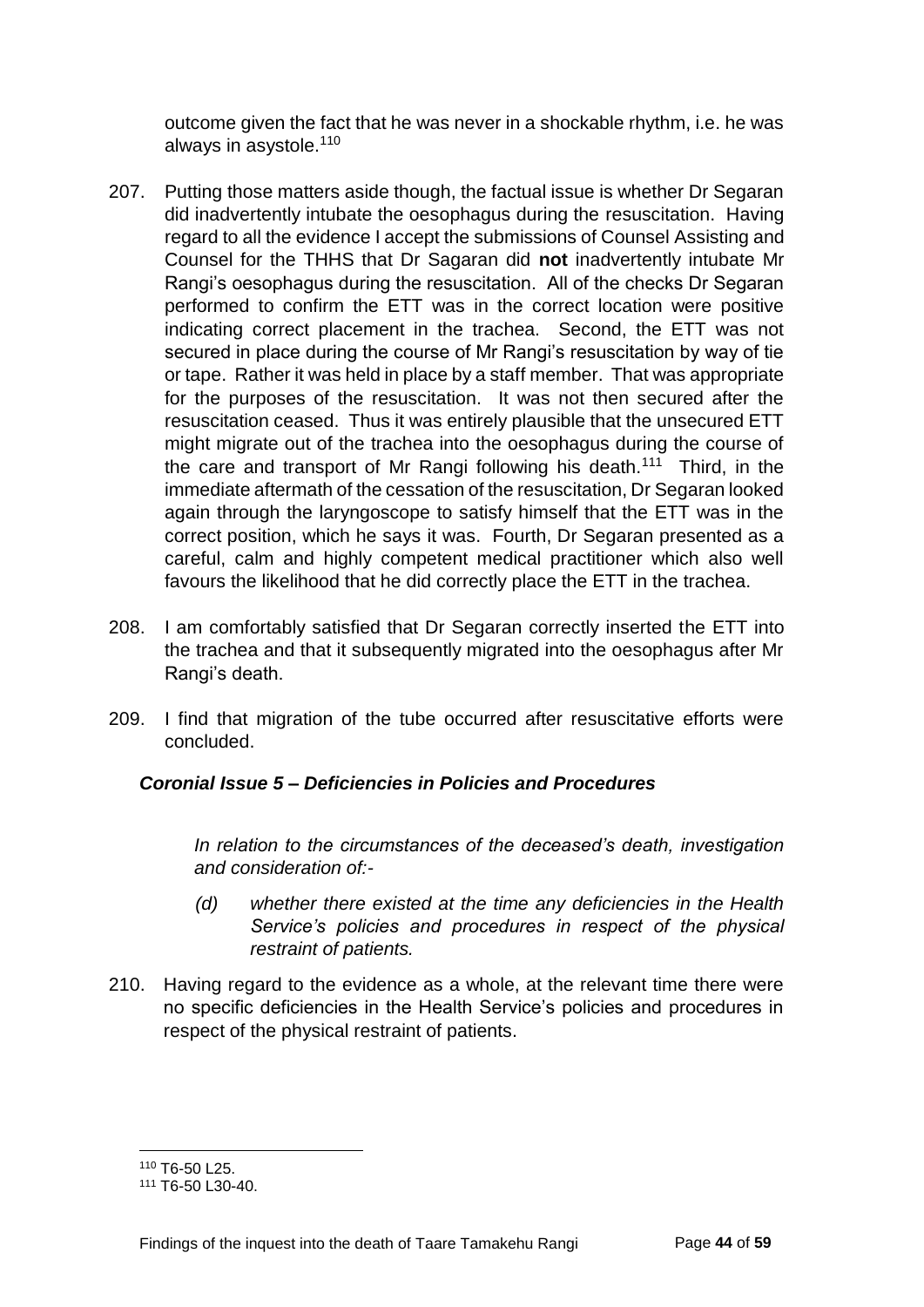211. The deficiencies that arose were in the application of those policies and procedures, i.e. the lack of compliance (and in the case of the attempted figure 4 leglock, a lack of understanding) with them.

#### <span id="page-47-0"></span>*Coronial Issue 6 – Recommendations*

*In relation to the circumstances of the deceased's death, investigation and consideration of:-*

- *(e) whether any recommendations can be made to prevent a death in similar circumstances from happening in the future.*
- 212. Following Mr Rangi's death, the Health Service immediately engaged an external expert, Lisa Fawcett, to review the restraint policies, protocols, procedures and practices within the AAMHIU. Ms Fawcett did so and delivered a report on 31 July 2018.<sup>112</sup> The Fawcett Report identified the protocols and procedures of the Health Service were not outliers across the State, but there was inconsistent practice compliance with them; the importance of implementing the SafeWards model; there was a need for a review of restrictive practices and access to OVP training and management of the relationship between clinical and security staff. The Health Service considered the Fawcett Report recommendations and developed an action plan and progress report.<sup>113</sup>
- 213. Furthermore, on 7 September 2018, the Health Service approved a three stage investigation pursuant to Part 9 of the *Hospital and Health Boards Act* 2011 (Qld). That three stage investigation was completed by the time of the inquest. Stage one was the "Investigation into the Death of Mr Taare Rangi" the Stedman Report; stage two was the "Townsville Acute Adult Mental Health Service - Governance Report" the Lakra Report and stage three was the "Operational Management and Accountability Report" the Reid Report in each case the reports named after the respective authors.<sup>114</sup>
- 214. Across the three reports a total of 45 recommendations were made all of which have been accepted by the Health Service.
- 215. It is clear for this that following Mr Rangi's death the Health Service has taken significant steps to investigate the circumstances and to seek out ways in which the risk of future deaths of a similar kind might be prevented, both at the level of the "coalface" as well as at a corporate governance level. The depth and breadth of the changes are described in the statement of Sharon Kelly, Executive Director of Corporate and Strategic Governance of the Health Service.<sup>115</sup> She also gave evidence and spoke to the changes. I am

<sup>112</sup> Ex C6.

<sup>113</sup> Ex C12.

<sup>114</sup> Ex C12 Annexure 8, C14 and C13.

<sup>115</sup> Ex D19.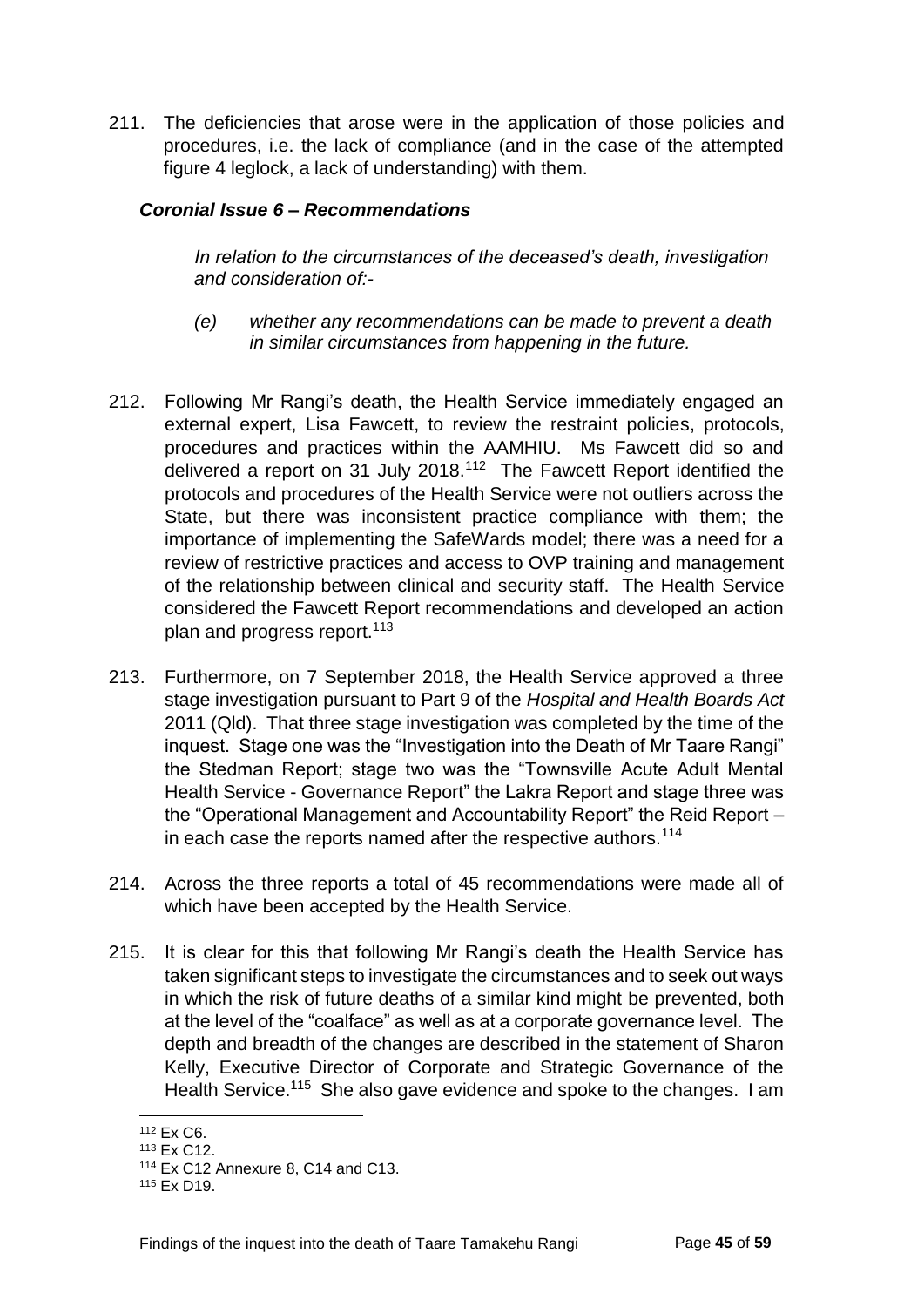satisfied that the changes address the issues identified by the various reviews.

- 216. The fact that the Fawcett Report together with the Stedman, Lakra and Reid Reports identified the need for a significant number of recommendations for change and improvement is, of itself, notable.
- 217. The comprehensive nature of the Health Service's investigations and external reports mean that there are a limited number of further recommendations that might be considered at the conclusion of Inquest.
- 218. Counsel Assisting submits that further considerations might include:
	- I. investigation / implementation of MAYBO training;
	- II. staff debriefing and ensuring police access to witnesses after relevant critical events;
	- III. completion of incident reports by staff and relevant witnesses (not supervisors who were not present at the event);
	- IV. incident reporting to describe restraints and use of force used;
	- V. use of force techniques to be documented restraint techniques not to include figure 4 leg-lock (or similar)
- 219. The THHS replaced previous OVP training program with the Management of Actual and Potential Aggression ("MAPA") program. The MAPA training program adopted by the Health Service since Mr Rangi's death is different to what it is understood is now being implemented in other Health Services in Queensland. According to the manager of the Queensland Occupational Violence Strategy Unit ("QOVSU") of Queensland Health it identified a training program known as MAYBO to be the standardised accredited OVP training across Queensland's public Hospital and Health Services.<sup>116</sup> The THHS took the view that the MAPA training was better than the MAYBO training.<sup>117</sup> It appears from the statement of Ms Griffiths that the intent of the QOVSU was to identify a standardised OVP training for implementation across all Queensland public Hospital and Health Services.<sup>118</sup> The rationale for standardised training is obvious.
- 220. I note that the QOVSU recommendations were made after implementation of MAPA and that Counsel for the THHS indicates in submissions that the THHS is willing to engage further in relation to adopting the most appropriate standard.
- 221. It may be appropriate for the Health Service to consider, in conjunction with the QOVSU, the continued application of the MAPA training program as opposed to the MAYBO program. At the very least, the QOVSU may wish

<sup>116</sup> Ex D18 para 13-18.

<sup>117</sup> T6-18 L45.

<sup>118</sup> Ex D18.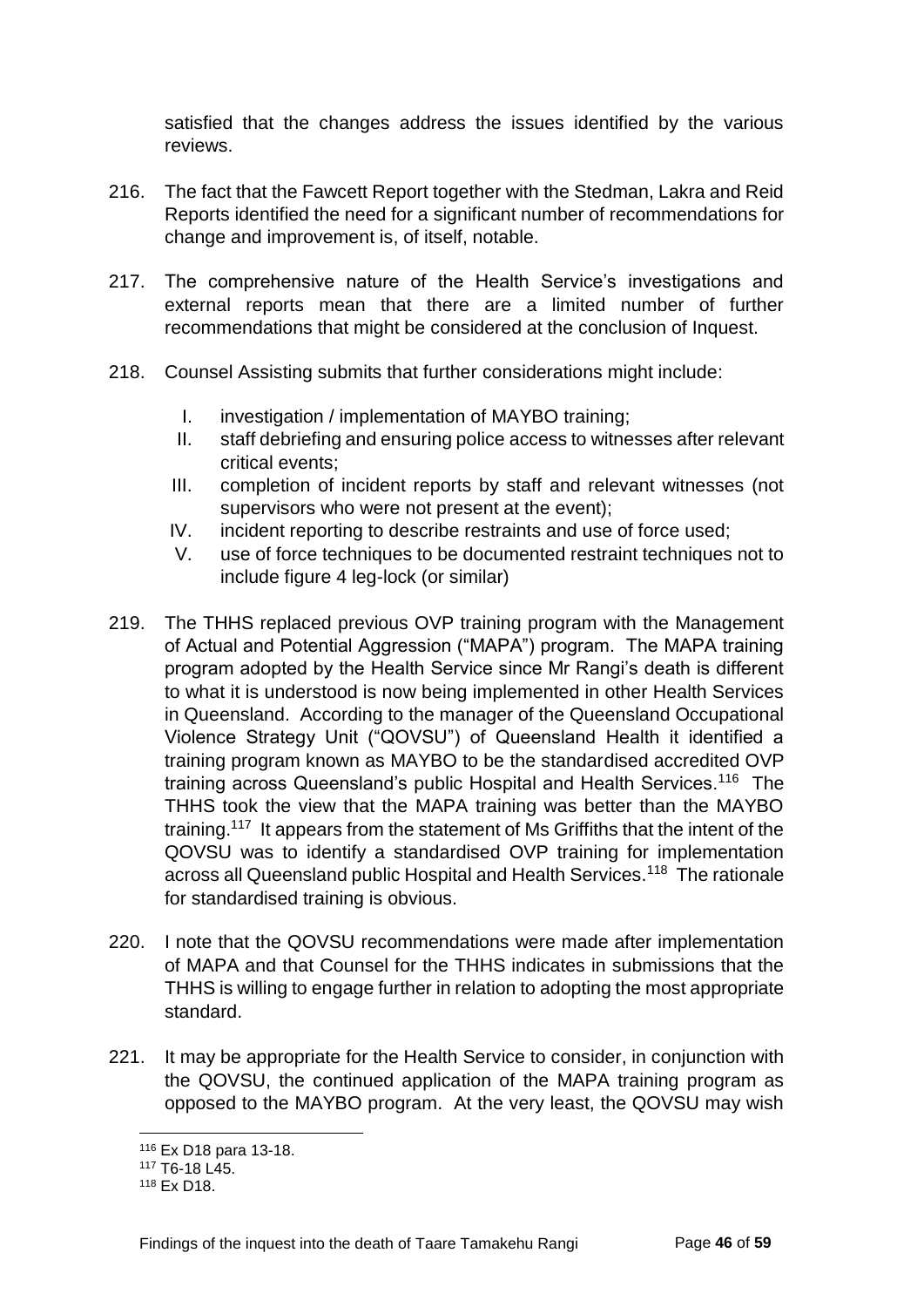to consult with the Health Service and consider its reasons for preferring the MAPA training.

- 222. I am satisfied that the THHS is willing to consider any and all improvements in occupational violence training and development for staff and remain open to working with key stakeholders to ensure best practice. I do not intend to formalise a recommendation.
- 223. Second, concerns the Health Service's procedure deployed in circumstances of an unexpected death of a patient in the Mental Health Service Group – procedure THHSCLI100522v5 "Management of an Unexpected Death of a Consumer Mental Health Service Group (MHSG)".<sup>119</sup>
- 224. Debriefings for the purpose of ensuring staff wellbeing at the time / soon after a critical event are largely uncontroversial and an essential part of ensuring staff health and welfare, and discharging a duty of care to employees. In some cases the critical event may also potentially give rise to a police investigation. In this case by the time QPS were informed and arrived at the HDU all key witnesses had been sent home because the conclusion of the event also coincided with the end of the rostered shift.
- 225. There is value in forming a working group to develop guidelines that will ensure that staff briefings do not impact on a potential police investigation. It is essential that all understand their role and responsibility for preserving (potential) crime scenes and their rights insofar as assisting police, and to prevent the perception of any collusion between relevant witnesses or participants or stakeholders. [That is and was not the case in this matter].
- 226. I am not aware of such guidelines within a hospital and health setting. I will ensure that these findings are provided to Queensland Health to advise them of this potential gap in procedure. I do not intend to formalise a recommendation. I am confident such guidance by the relevant government department will be well received within a hospital and health setting.
- 227. The Health Service's practice of having incident reports initially prepared by persons who had only a peripheral involvement in an event. In this case, the evidence demonstrates that the initial draft of the incident report was prepared by the HSO Supervisor, Mr Pridmore.<sup>120</sup> Subsequently, it is understood that HSO Fitzgerald and HSO Beltramelli had input into the contents of that document. However, the practice of a person who was not intimately involved in the critical event, i.e. in this case the actual physical restraint of Mr Rangi, preparing an important document should be discouraged. It would be far better if the relevant critical personnel such as the HSO's prepared the incident report without any prior draft being prepared

<sup>119</sup> Ex D20 page 17 of 26.

<sup>&</sup>lt;sup>120</sup> Ex C7.3 being Version 1 of the Incident Report said to have been prepared by Mr Pridmore.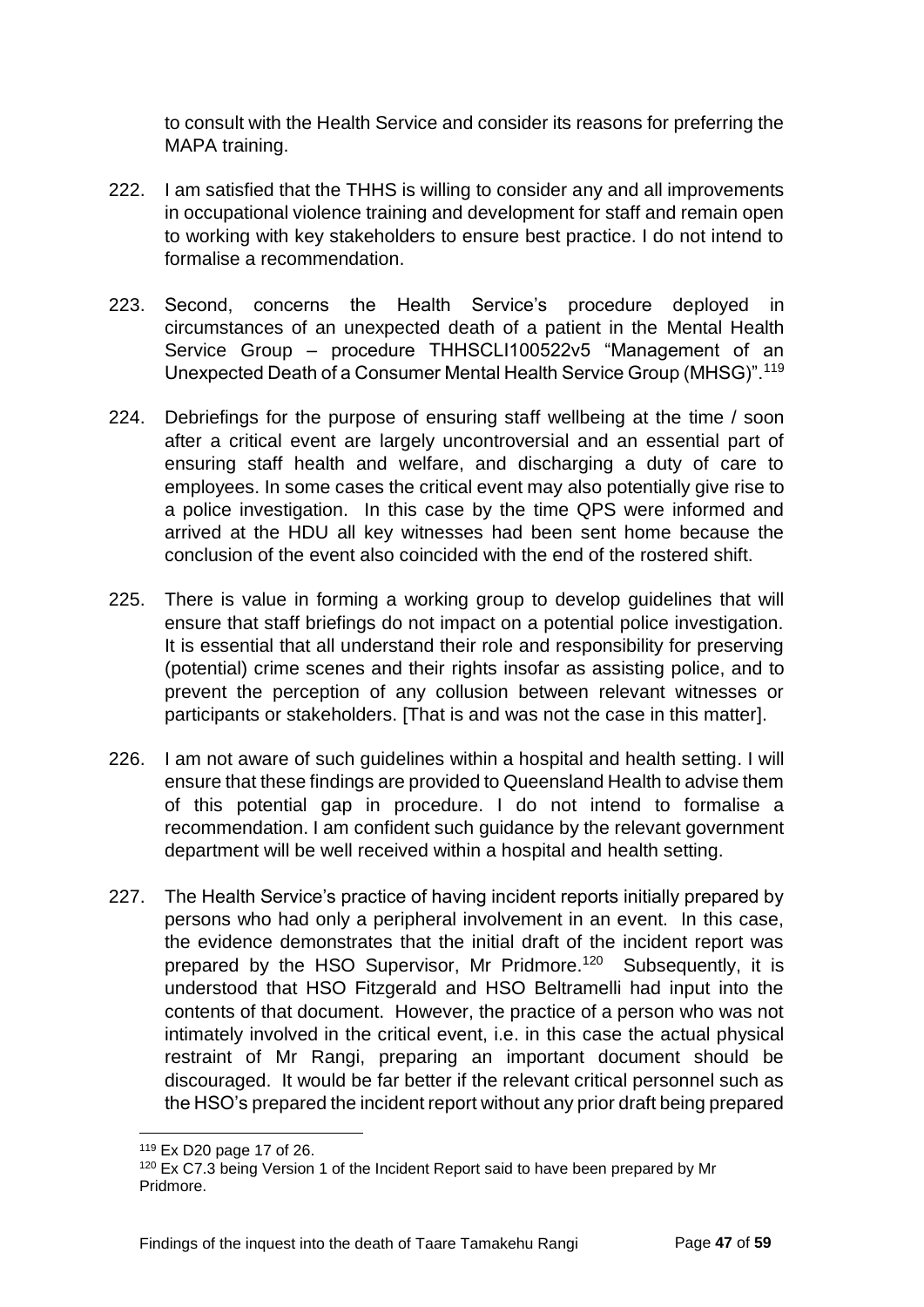by others. Best practice would also require contemporaneous reporting of critical incidents by witnesses, or participants to the event. I do not intend to formalise a recommendation.

- 228. As recommended by Senior Sergeant Hayden incident reporting documentation should be reviewed with a view to including fields within that documentation to record what use of force technique or tactic was attempted/applied. This may assist in more accurate statistical data being collected and allow an opportunity to analyse the frequency of use or effectiveness of certain use of force techniques or tactics.<sup>121</sup> Such a practice would also inform any internal and / or external reviews.
- 229. I strongly suggest that the Townsville Hospital ensure that any use of force tactics attempted or applied during restraint and acute sedation procedures be clearly documented within incident reports, and meaningfully described in such a way that the event can be clearly understood upon review. Accordingly I will advise Queensland Health of the identified gap, it may a common issue amongst health services and perhaps remedied by updates to incident reporting software.
- 230. In relation to the 'figure 4 leglock': The Health Service should ensure that whatever technique has replaced the "figure 4 leg lock" should not bring with it similar risks of injuries to patients or any unnecessary risk that can otherwise be avoided. I do not intend to make a formal recommendation noting the ongoing reviews in respect of occupation violence techniques undertaken by The Townsville Hospital I am satisfied such considerations have been undertaken.

## <span id="page-50-0"></span>**Further considerations (Referrals)**

231. The final matter for consideration is the referral requirements provided for in s.48 of the Act, which states:-

#### *48 Reporting offences, corrupt conduct or police misconduct*

- *(1) A reference in this section to information does not include information obtained under section 39(2).*
- *(2) If, from information obtained while investigating a death, a coroner reasonably suspects a person has committed an offence, the coroner must give the information to—*
	- *(a) for an indictable offence—the director of public prosecutions; or*

<sup>121</sup> Ex B1 page 22 of 26.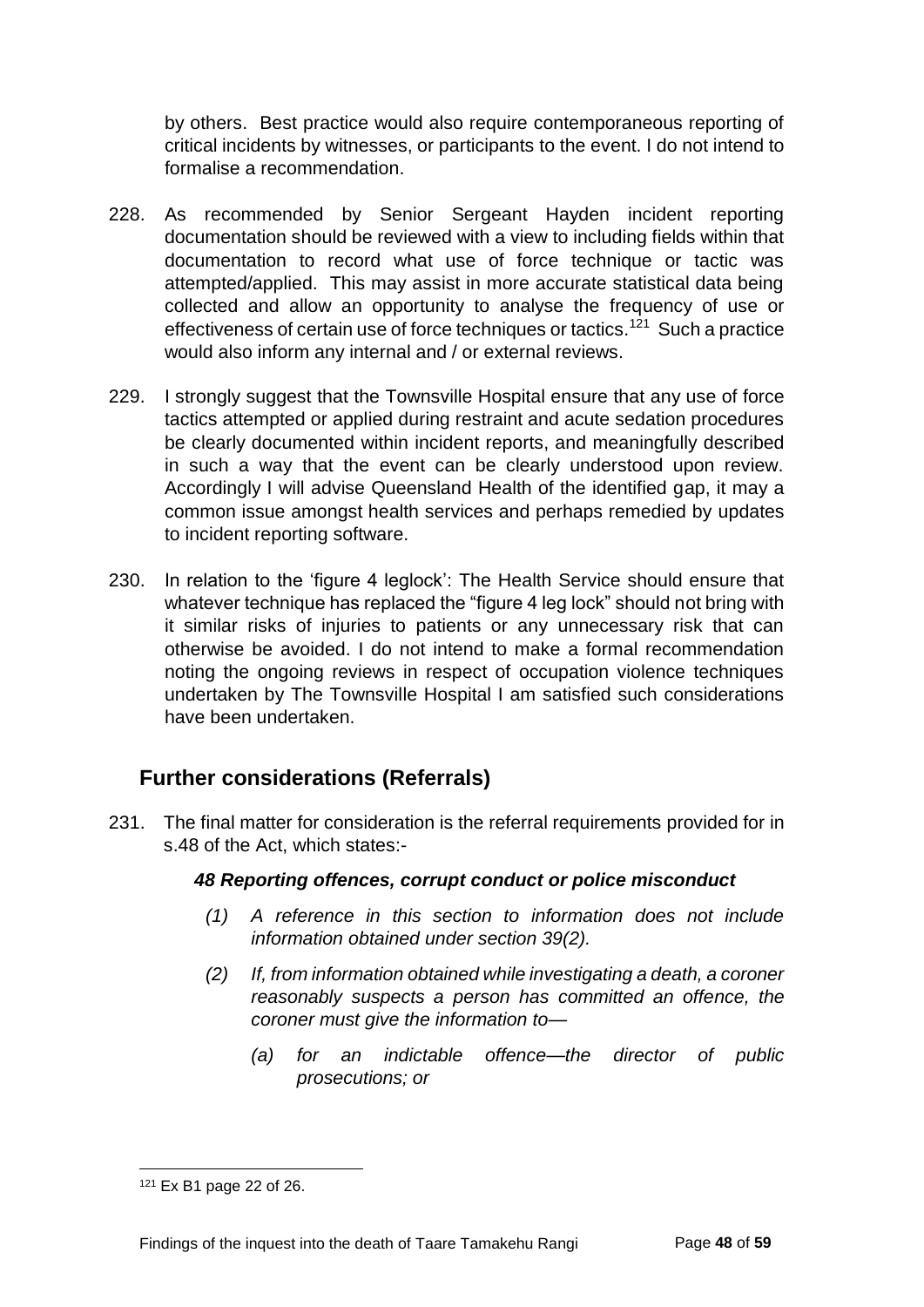- *(b) for any other offence—the chief executive of the department in which the legislation creating the offence is administered.*
- *(3) A coroner may give information about corrupt conduct or police misconduct under the Crime and Corruption Act 2001 to the Crime and Corruption Commission.*
- *(4) A coroner may give information about a person's conduct in a profession or trade, obtained while investigating a death, to a disciplinary body for the person's profession or trade if the coroner reasonably believes the information might cause the body to inquire into, or take steps in relation to, the conduct.*
- *(5) In this section— disciplinary body for a person's profession or trade means a body that—*
	- *(a) licenses, registers or otherwise approves the carrying on of the profession or trade; or*
	- *(b) can sanction, or recommend sanctions for, the person's conduct in the profession or trade.*
- 232. In this case consideration arises in respect of both s.48(2) and s.48(4) of the Act.
- 233. It should be recalled that pursuant to s.48(1) of the Act the court cannot consider information obtained under s.39(2) of the Act in determining whether a reasonable suspicion or belief exists. That is relevant only so far as the evidence given by HSO1 under compulsion.
- 234. There are important differences between s.48(2) and s.48(4) of the Act.
- 235. For the former, the court must give the information obtained while investigating a death to the Director of Public Prosecutions if there is a "reasonable suspicion" a person has committed an offence. The referral requirement is thus mandatory once that threshold of "reasonable suspicion" exists.
- 236. In the event a referral is made under s.48(2) of the Act it should be emphasised that it is the role of the Director of Public Prosecutions to determine whether charges should be brought and any such referral is **not**  a finding against the person in question that they are or may be guilty of an offence or civilly liable for something.<sup>122</sup>
- 237. In contrast, s.48(4) of the Act provides for a discretionary referral of information obtained, while investigating a death, about the conduct of a person in a profession or trade to their respective disciplinary body if the court "reasonably believes" the information might cause that body to inquire

 $122$  See s.45(5) of the Act.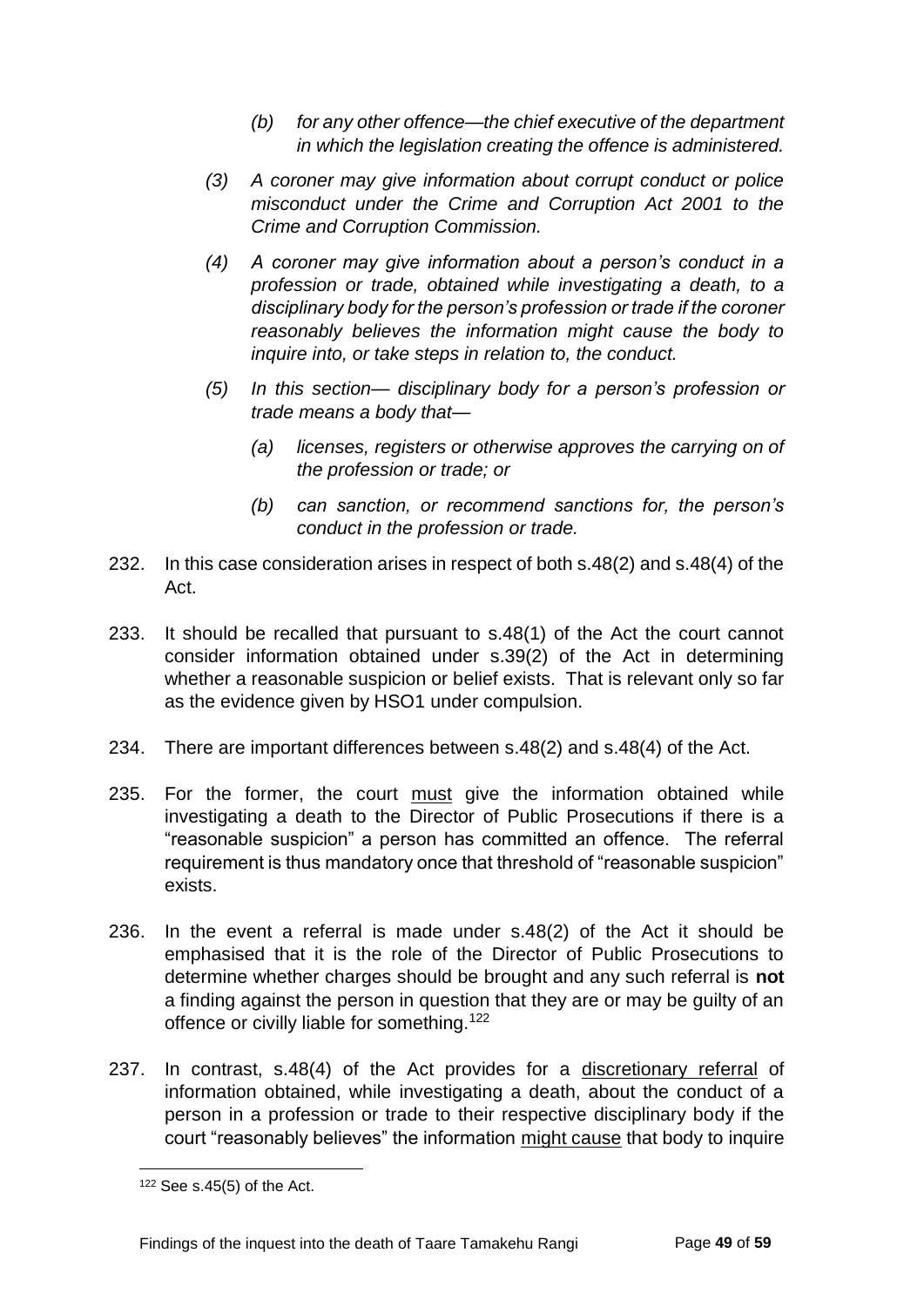into or take steps in relation to the conduct. Thus, there is a discretion that exists in respect of any referral and the threshold for such a referral is one of reasonable belief as opposed to reasonable suspicion.

- 238. The distinction between reasonable suspicion and reasonable belief is well settled. In each case a factual basis for the suspicion or belief must exist. The facts which can reasonably ground a suspicion may be quite insufficient reasonably to ground a belief, yet some factual basis for the suspicion must be shown.<sup>123</sup> Furthermore, suspicion, has been held in its ordinary meaning to be a state of conjecture or surmise where proof is lacking: "I suspect but I cannot prove".<sup>124</sup>
- 239. In addition, with respect to the notion of suspicion, in *George v. Rockett* (1990) 170 CLR 104 at 115, in a unanimous joint judgment of the High Court, the following statement by Kitto J in *Queensland Bacon Pty Ltd v. Rees* (1966) 115 CLR 266 at 303 was cited with approval:-

"*A suspicion that something exists is more than a mere idle wondering whether it exists or not; it is a positive feeling of actual apprehension or mistrust, amounting to 'a slight opinion, but without sufficient evidence', as Chambers's Dictionary expresses it. Consequently, a reason to suspect that a fact exists is more than a reason to consider or look into the possibility of its existence.*"

- 240. The threshold for reasonable suspicion is a low one.<sup>125</sup> That is perhaps understandable given the provision merely provides for information to be provided to the DPP with the decision whether to charge being made solely and independently by it.
- 241. With respect to the question of what constitutes reasonable belief as opposed to reasonable suspicion, in *George's Case* the Court said:-

"*The objective circumstances sufficient to show a reason to believe something need to point more clearly to the subject matter of the belief, but that is not to say that the objective circumstances must establish on the balance of probabilities that the subject matter in fact occurred or exists: the assent of belief is given on more slender evidence than proof. Belief is an inclination of the mind towards assenting to, rather than rejecting, a proposition and the grounds which can reasonably induce that inclination of the mind may, depending on the circumstances, leave something to surmise or conjecture.*"

242. Thus is it can be seen that the threshold for reasonable belief is higher than that of reasonable suspicion, but still relatively low.

l <sup>123</sup> *George v. Rockett* (1990) 170 CLR at 115.

<sup>124</sup> Ibid at 115.

<sup>125</sup> See the State Coroner's Guidelines 2013, Chapter 9 – Section 9.13, page 24.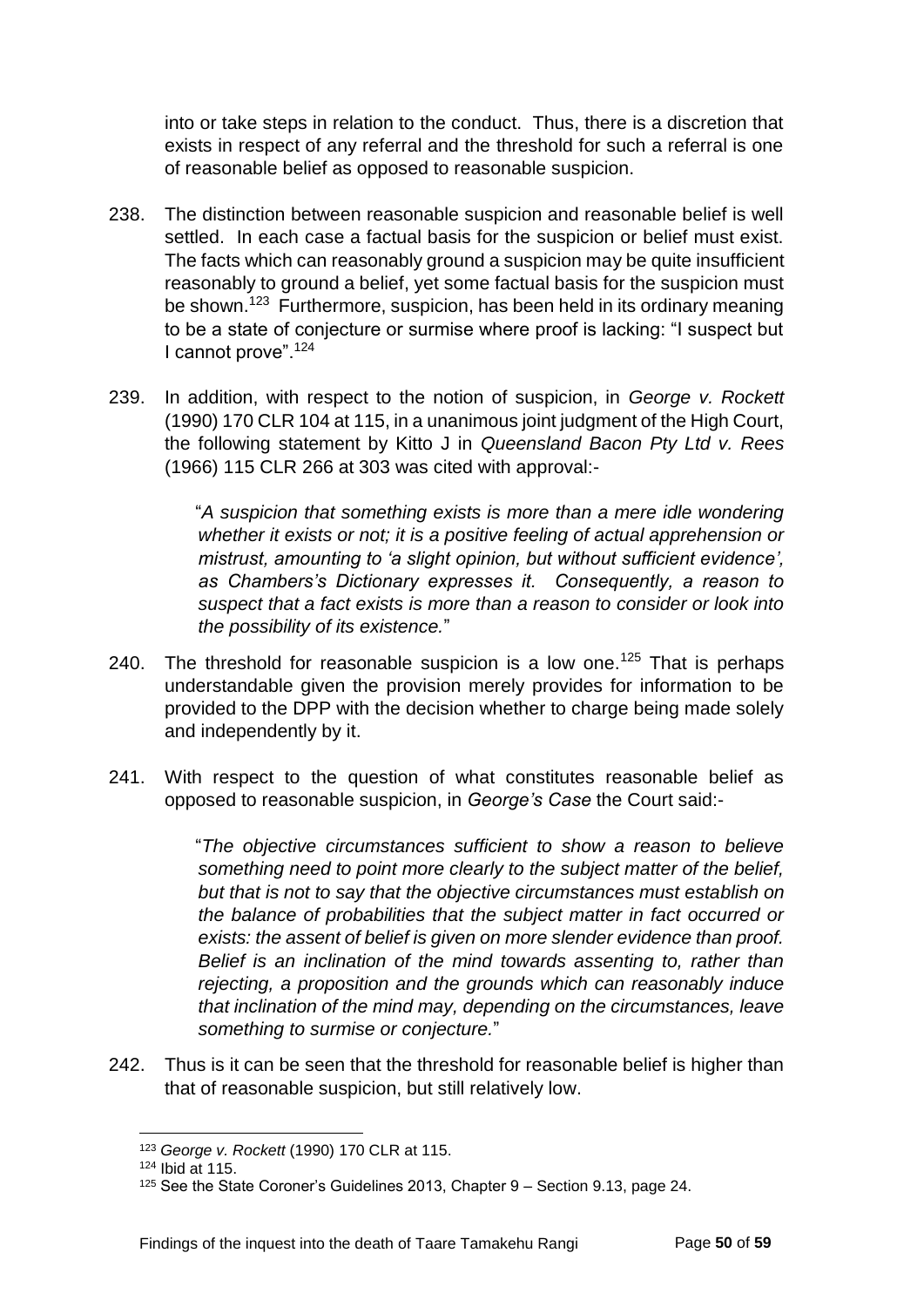## <span id="page-53-0"></span>**Referral to the DPP – s.48(4)**

- 243. Referral under s.48(2) of the Act potentially arises in respect of the conduct  $of HSO1$ .
- 244. I am satisfied that HSO1 should be referred to the ODPP as I have formed a reasonable suspicion that an offence has been committed by virtue of:
	- a. the application of a knee pin to the head;
	- b. the application of a neck restraint upon Mr Rangi.
- 245. Having regard to the evidence of Senior Staff Forensic Pathologist Dr Botterill, HSO1's neck restraint of Mr Rangi was a substantial or significant cause of his death.

## <span id="page-53-1"></span>**Referral to Professional Body – s.48(4)**

- 246. With respect to the potential for referral under s.48(4) of the Act, it is submitted that arises for consideration in respect of the conduct of CN Collier and RN Shiju.
- 247. In considering that prospect, pursuant to s.160 of the *Health Practitioner Regulation National Law (Qld)* ("the National Law") a National Board may investigate a registered health practitioner in a health profession for which the Board is established, if it decides it is necessary or appropriate, inter alia, because the Board for any reason believes the way the practitioner practices the profession is or may be unsatisfactory or the practitioner's conduct is or may be unsatisfactory.
- 248. In that regard, "unsatisfactory professional performance" of a registered health practitioner is defined to mean that the knowledge, skill or judgment possessed, or care exercised by, the practitioner in the practice of the health profession in which the practitioner is registered, is below the standard reasonably expected of a health practitioner of an equivalent level of training or experience.<sup>126</sup>
- 249. With respect to CN Collier, I am satisfied and have formed a reasonable belief that the information obtained while investigating Mr Rangi's death might cause her National Board to inquire into or take steps in relation to her conduct on the basis that it potentially amounted to unsatisfactory professional performance.
- 250. The specific factual basis for such a reasonable belief to exist is as follows:-

<sup>126</sup> See s.5 of the National Law.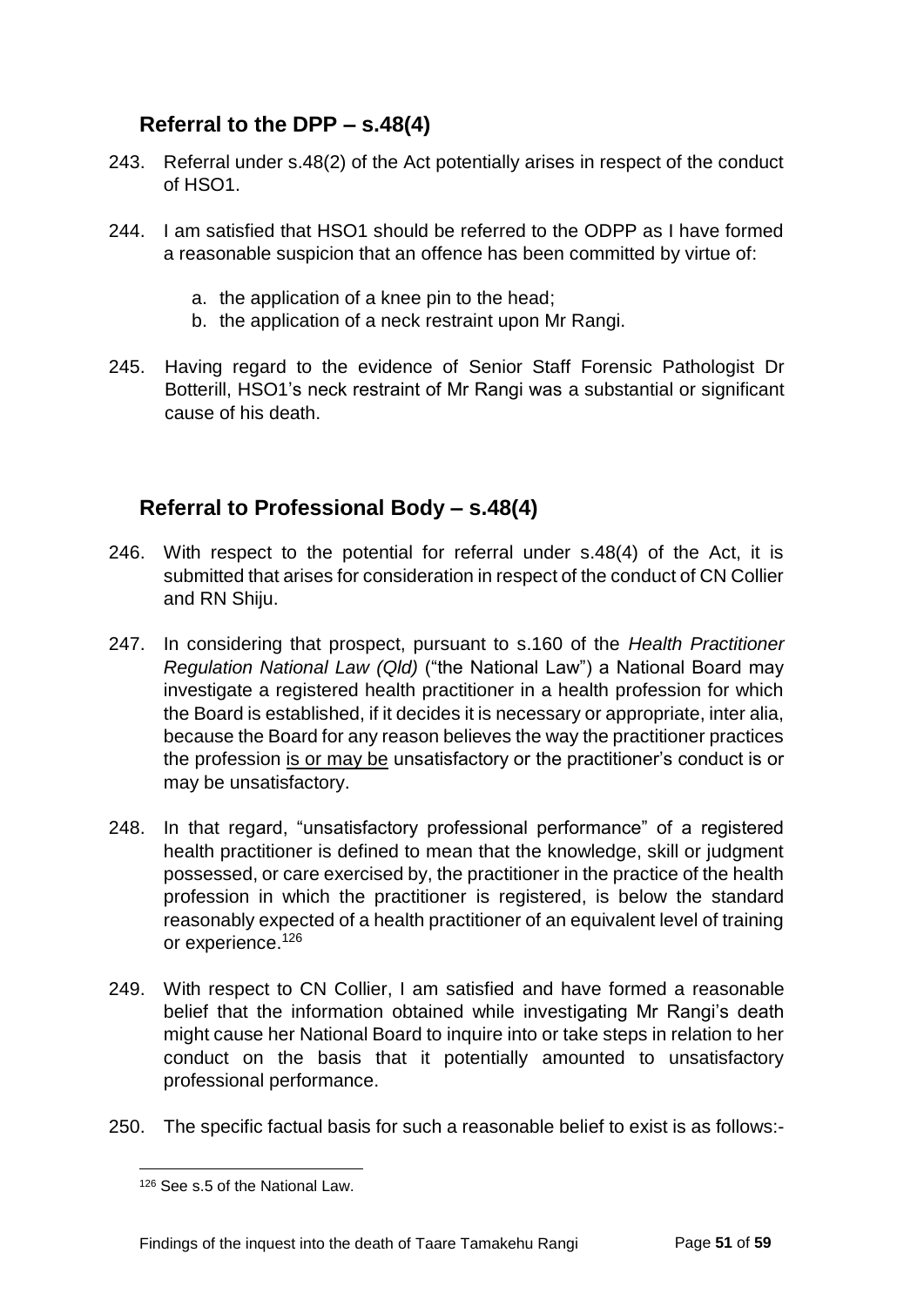- The decision to acutely sedate Mr Rangi in circumstances where it was not clinically warranted to do so;
- The manner in which the briefing for the planned physical restraint was given by CN Collier as the team leader of the HDU and the person who had organised the team of nurses and HSOs to implement her decision to acutely sedate Mr Rangi;
- The decision by CN Collier not to attend the administration of the intramuscular injection and physical restraint of Mr Rangi, if required, as the response team leader such that there was an independent senior nurse present to monitor Mr Rangi's airway and breathing in the event a restraint was necessary and to otherwise direct and supervise the restraint.
- 251. With respect to RN Shiju, I am satisfied and have formed a reasonable belief that her National Board might also consider the information obtained while investigating Mr Rangi's death sufficient to inquire into or take steps in relation to her conduct in respect of potential unsatisfactory professional performance.
- 252. The specific factual basis for such a reasonable belief to exist is as follows:-
	- For not independently assessing that the restraint team was compromised by the foreshadowed absence of team leader CN Collier and averting the intended course until the roles and responsibilities had been allocated in accordance with relevant policy and procedure;
	- Dismissing Mr Rangi's request to consult with a medical practitioner about the proposed intramuscular injection immediately prior to the physical restraint;
	- Not directing the restraint to be ceased, particularly in circumstances where Mr Rangi was being restrained around the neck in the second phase;
	- The manner in which Mr Rangi was monitored during the restraint, specifically during the course of the second phase of the restraint, including not recognising that he was physically distressed;
	- The absence of close monitoring of Mr Rangi immediately following the cessation of the restraint.
- 253. While the power to make a referral under s.48(4) of the Act is discretionary, it is submitted that having regard to the nature of the conduct described above and the outcome, it is appropriate for that power to be exercised in respect of both CN Collier and RN Shiju.
- 254. I take into account the submissions of Ms Robb Counsel for Nurse Collier and Shinju who advocates on their behalf that it is unnecessary to make such a referral when the relevant Board (AHPRA) has already received a referral and is investigating each nurse. Notwithstanding those submissions,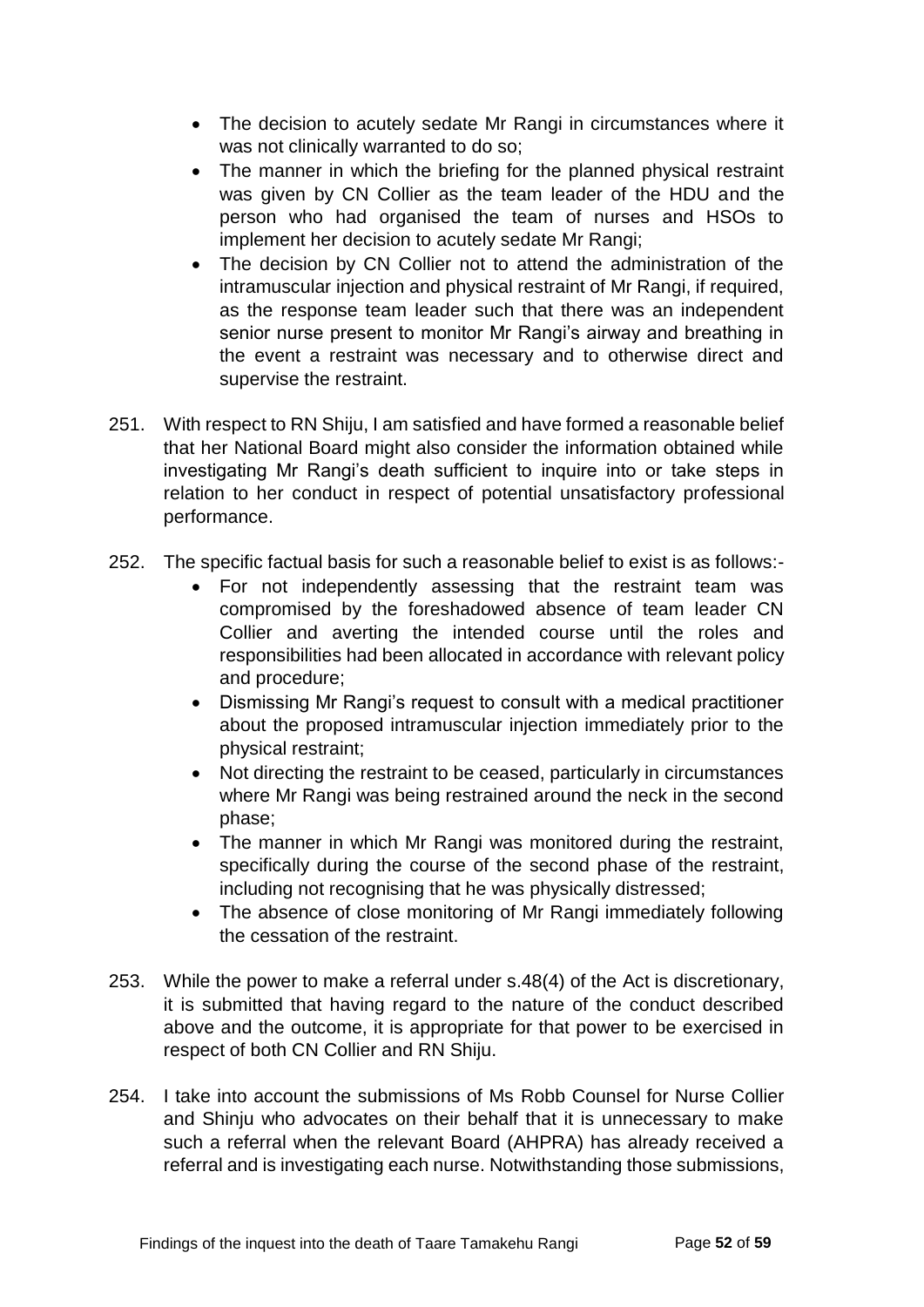I intend to exercise my discretion to refer. It is a matter for APHRA whether a separate investigation is conducted or whether this referral will form part of the current investigation.

## <span id="page-55-0"></span>**Findings required by s. 45**

<span id="page-55-1"></span>**Identity of the deceased** – Taare Tamakehu Rangi

<span id="page-55-2"></span>**How he died** – The deceased was admitted to the HDU of the Adult Acute Mental Health Inpatient Unit of the Townsville Hospital late on the evening of 6 July 2018 following a relapse of his previously diagnosed bipolar affective disorder. He was placed on a Treatment Authority under the *Mental Health Act 2016* (Qld). On the evening of 7 July 2018 a decision was made to acutely sedate the deceased primarily because he had declined his regular and PRN prescribed medications. That resulted in a physical restraint of the deceased for the purposes of administering an intramuscular injection, during which he suffered a cardiac arrhythmia and died despite resuscitative efforts.

> I find that it was not necessary to administer either regular or PRN medication to Mr Rangi at the time. Administration of his regular medication was delayed in order to obtain results of blood test and administration that evening would not have taken effect for some days (with regular recommended dose). I find that the administration of PRN medication by way of restraint (acute sedation) at the relevant time was not clinically indicated. Mr Rangi was not agitated, threatening violence, actually violent, or a danger to himself or others. Immediately prior to the restraint Mr Rangi demonstrated an extended period of calm, he was not agitated, he appropriately engaged when approached by two other persons preceding the event, he was not triggered or reactionary in any way. Any escalation in Mr Rangi's behaviour was not an unexpected response to being encircled by six staff members. By doing so staff increased Mr Rangi's suffering and physical distress and created the very situation they say they were trying to de-escalate and manage. Nurse Collier's decision to administer PRN IM medication by way of restraint was a serious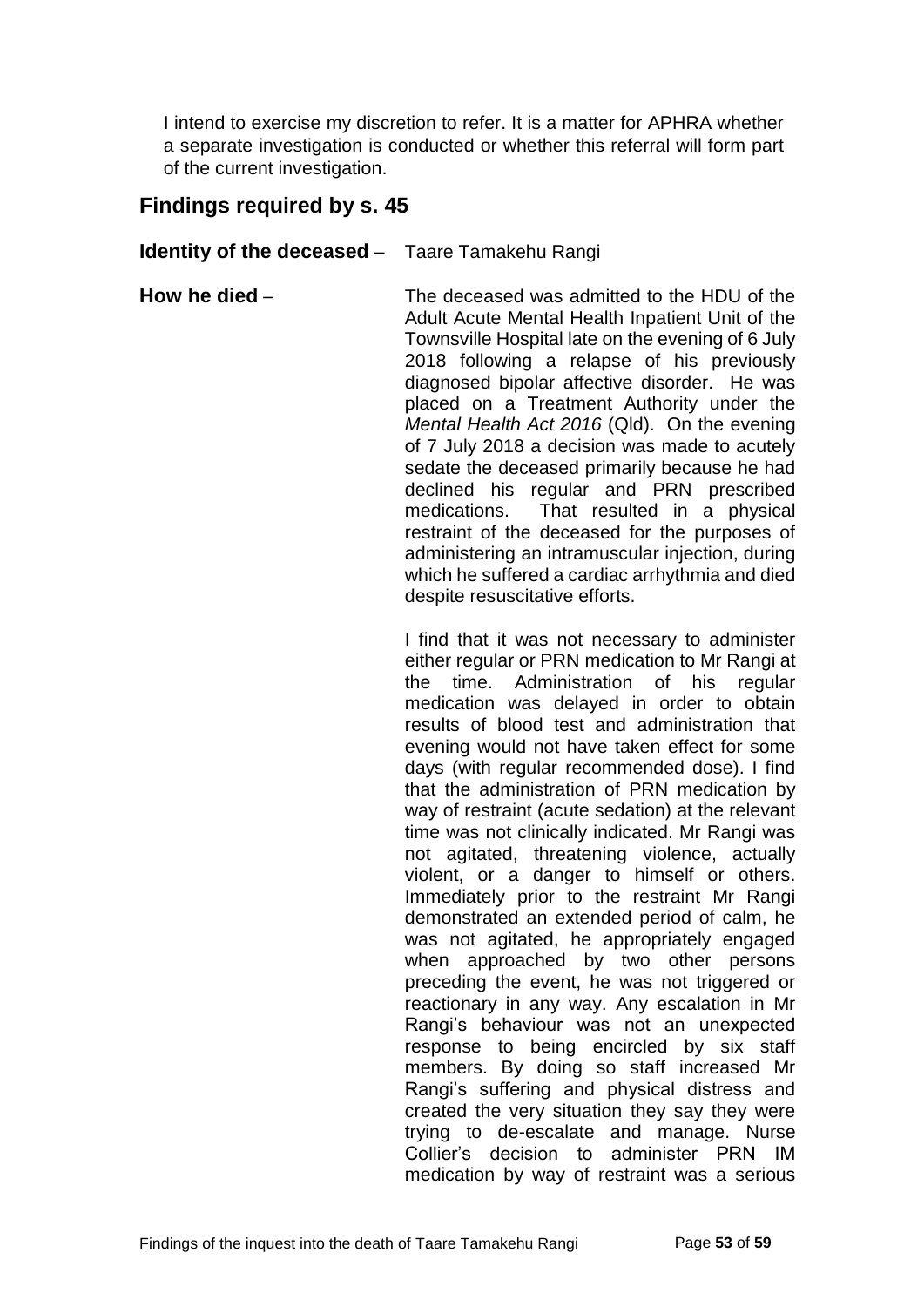and fundamental error of judgement or her part. I formed a view that Nurse Collier's decision to authorise administration of PRN IM sedation was for convenience and made without her independently assessing the veracity of the claims reported to her about Mr Rangi. It was convenient that Mr Rangi be sedated and settled for the night, lest he cause potential trouble. The sedation was pre-emptive and did not fit within any of the prescribed relevant official guidelines. Nurse Collier's decision to then leave the team she had assembled to do her bidding was also a serious and fundamental error of judgement. The restraint team were left without clear direction, clear purpose, and most importantly a senior nurse appointed solely to monitor the Mr Rangi's airway. The unsound decision to send in Nurse Shinju to both administer the injection and then attend to monitoring the airways without preparing Nurse Shinju was contrary to all best practice and caused confusion amongst the restraint team who were initially unaware of Nurse Colliers absence. Nurse Shinju was ineffectual in her attempts to convince Mr Rangi to comply. Mr Rangi asked to speak to the doctor who authorised the medication and was refused. HSO Beltramelli sensing Nurse Shinju's ineffectiveness stepped in to take over the negotiation, an action that ultimately precipated Mr Rangi's takedown. The restraint procedure was not conducted in a way that complied within OVP training or any of the relevant protocols. Mr Rangi exhibited a number of clinical risk factors for restraint. HSO1 deployed a knee pin to the head of Mr Rangi, followed by a lateral vascular restraint, neither technique was taught or sanctioned by the Townsville Hospital and Health Service. Mr Rangi suffered an arrhythmia as result of the restraint. The compression of Mr Rangi's neck during the restraint, the fear and stress he would have experienced during the restraint, his obesity and enlarged heart were contributory to death.

<span id="page-56-0"></span>**Place of death** – The HDU of the Adult Acute Mental Health Inpatient Unit of the Townsville Hospital located at 100 Angus Smith Drive, Townsville in the State of Queensland.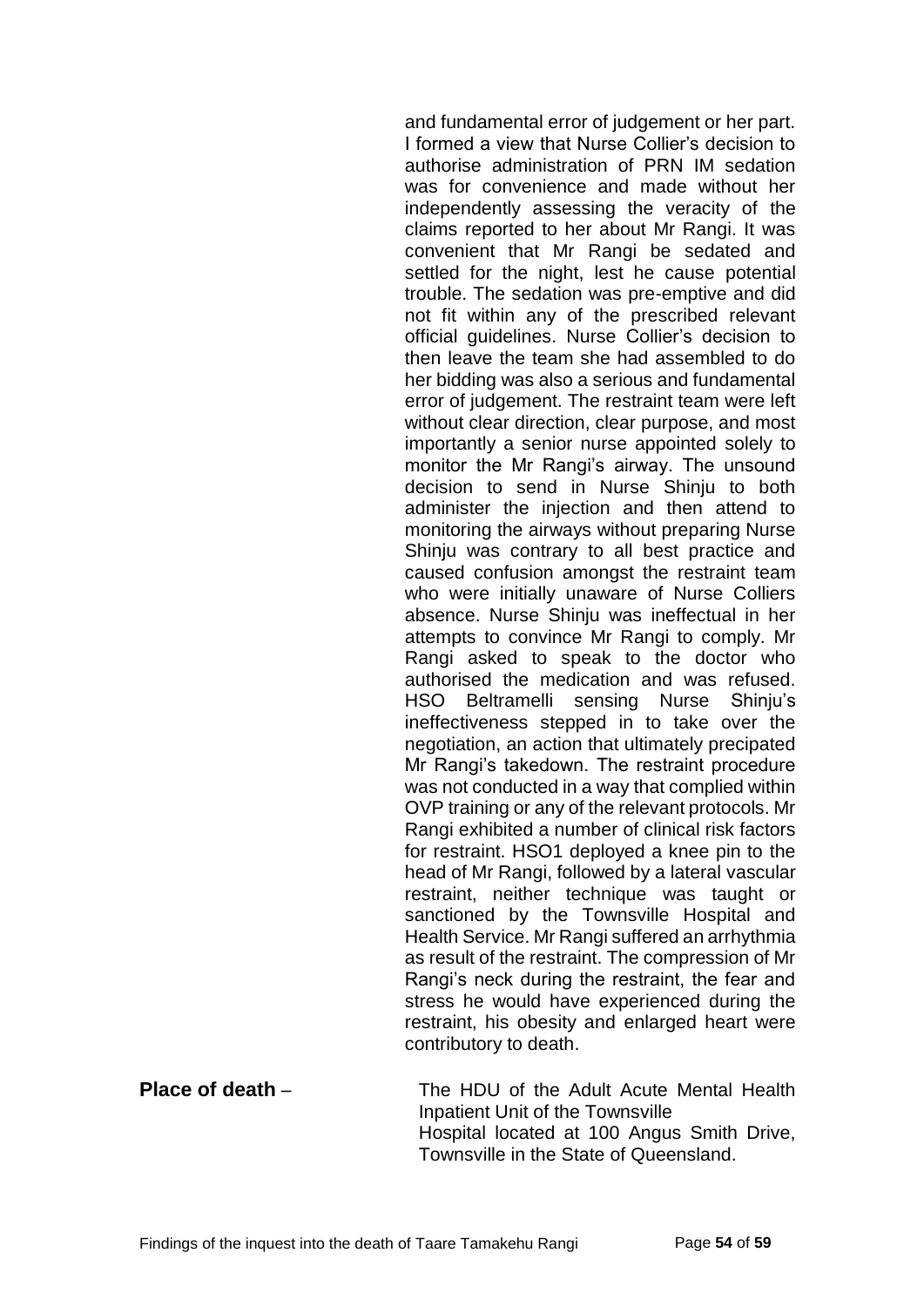<span id="page-57-1"></span><span id="page-57-0"></span>**Cause of death** - Cardiac arrythmia during physical restraint.

## <span id="page-57-2"></span>**Acknowledgements**

- 255. I take this opportunity to acknowledge and thank Counsel Assisting this inquest Mr Andrew Luchich, Ms Gallagher, Ms Robb, Ms Cooper, Mrs Grant, Ms FitzGerald and Mr Mumford and their instructors for their careful consideration of these difficult matters, for their comprehensive written submissions, for their professionalism and for the sensitive manner in which they have referred to, and dealt with Mr Rangi's family.
- 256. I acknowledge that the repeated viewing of distressing visual footage of Mr Rangi's last moments, often in slow motion, to ensure all witnesses had an opportunity to respond in evidence, no doubt had an affect on all in the courtroom, and recommend ongoing support deal with any such vicarious trauma if required.
- 257. I acknowledge where deaths of involuntary patients in mental health units within our hospitals, there is an essential public interest to ensure transparency and rigor when investigating the circumstances.
- 258. The Townsville Hospital leadership and management team responded promptly and appropriately to Mr Rangi's death. The Executive were not initially accurately informed of Mr Rangi's non aggressive presentation and subsequently delivered preliminary news to Mrs Rangi that her son had been aggressive prior to his death. As the true state of the circumstances were revealed the Executive, under the hand of the CEO wrote to Mrs Rangi after the inquest apologising for their error.
- 259. I am left in no doubt that that the Townsville Hospital, the Executive and all staff, with particular reference to the restraint team involved, were deeply shocked, distressed and affected by Mr Rangi's death. As much was obvious during the oral evidence of staff at all levels.
- 260. All Mental Health patients specifically those who are admitted pursuant to an involuntary treatment order are among the most vulnerable persons in society.
- 261. I trust that the public hearing into the circumstances surrounding Taare Rangi's death both reassures the public and Taare's family that our society places value on all life, the marginalised, the ill and those who at law are not deemed fit to make decisions for themselves and are reliant on the greatest care and respect from our health system.
- 262. I extend my sincerest condolences to Taare Rangi's family his mother Mrs Gail Rangi, his father Mr Drage Rujanoski, and all those who cared deeply for Taare. I was left in no doubt that his family will take some